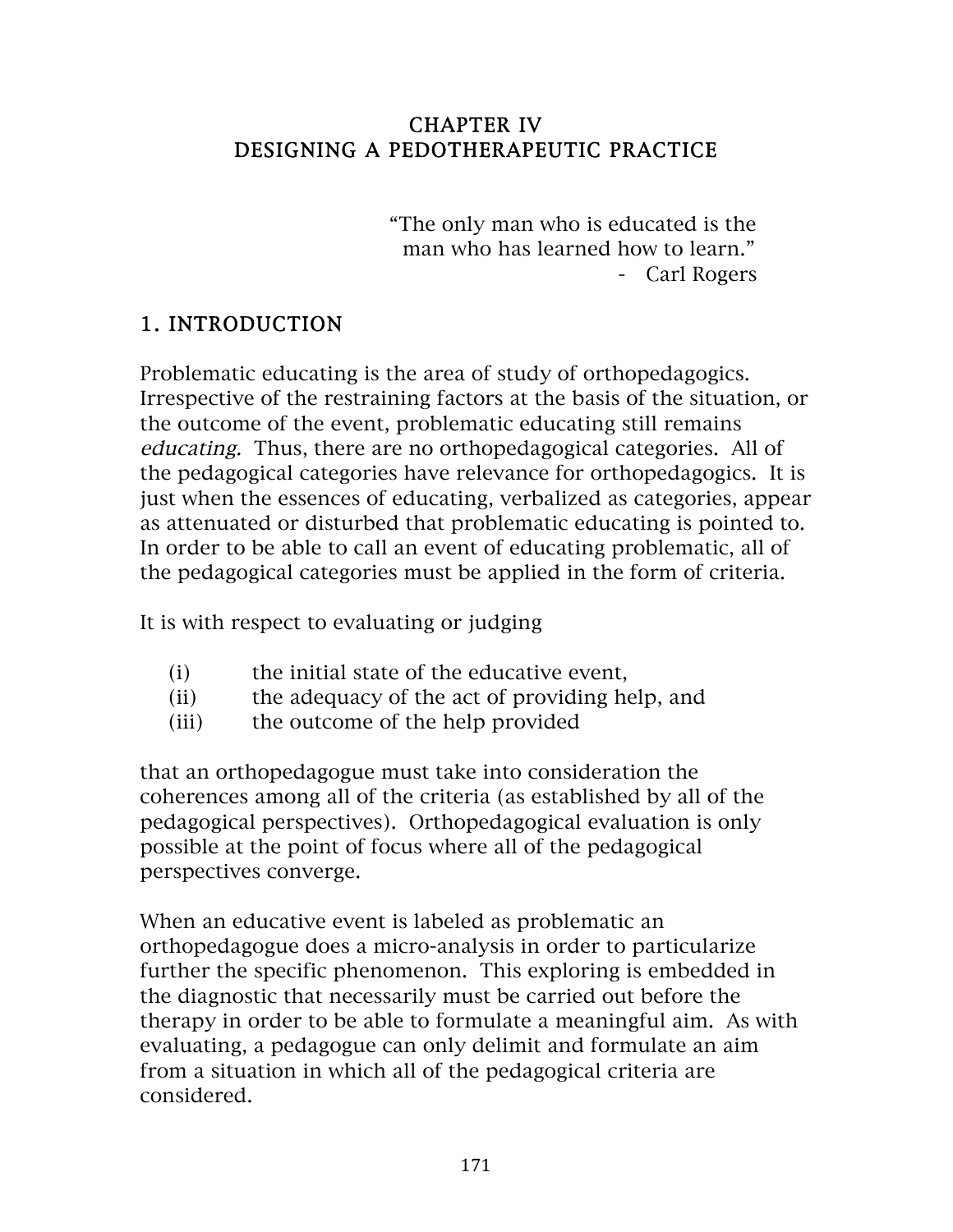Also, with respect to planning, actualizing and evaluating parental accompaniment, an orthopedagogue must take into account a convergence of pedagogical criteria.

In Chapter III it is shown that all of the pedagogical categories appear in a pedotherapeutic event and that it indeed is educative help. Van der Stoep says that educating is actualized in teaching and that the meaning of teaching is in educating. In this light it is declared that pedotherapy indeed is teaching.

Teaching is functionalized in the form of a lesson. An adult will teach a lesson for a child in school and at home, but also during therapy. Didactic-pedagogics has already disclosed the structure of a lesson. It is possible to know, explicate and call a lesson into being in terms of its constituents. This lesson structure makes it possible for an adult to create with accountability a preformed field within which it is possible and even likely that a child will learn.

A therapeutic event carries a sense of urgency. Speedy and lasting results are a high priority. Restricted time is prominent. A pedotherapist dare not provide help in a haphazard way and expect fortuitous success. When he allows himself to intervene in the course of a child's becoming, naturally he cannot guarantee success but on the basis of his specialized skills he must make success likely. Thus, he must hold himself responsible for establishing his therapeutic practice.

Consequently, it would be meaningful, in light of the didacticpedagogical insight into the lesson structure, to penetrate the pedotherapeutic event in order to also try to disclose a structure in terms of which a therapist can establish a practice.

## 2. THE PEDOTHERAPEUTIC SEQUENCE STRUCTURE

## 2.1 Introduction

Educating is given with being human. Where educating appears, errors in educating arise. Helping children in educative distress is not a recent phenomenon (Leder, 1968). Much about this has been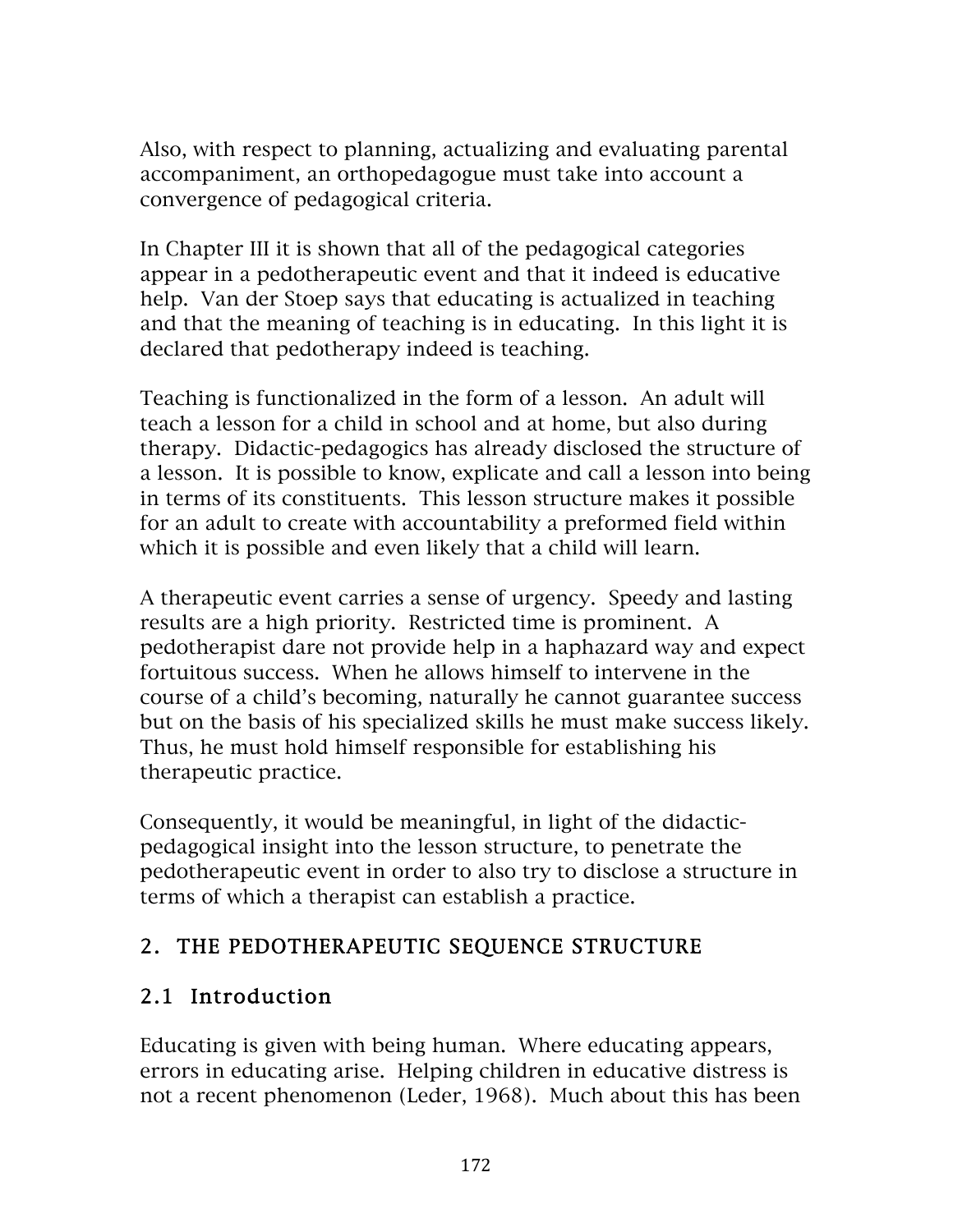said and written. Because of the deficiency in fundamental scientific reflection by many of those who involve themselves in the practice of providing help, confusion has arisen and a call for order arises (Bergin and Strupp, 1972; Porter, 1968). "Those who are oriented towards problem solving, such as clinicians and the educators, and those who are oriented towards empiricism, such as researchers and experimenters, have a common cause in criticism of theory. They seek to bind themselves to method and facts …. Nevertheless, facts themselves cannot make a science. They must be ordered and organized into a meaningful and useful pattern" (Rhodes and Tracy, Vol. I, 1977, p. 14). This "pattern" or form in which what is essential to the phenomenon is cast, makes it knowable, understandable and able to be evaluated (Van der Stoep, 1972, p. 1). It also enables the practitioner to accountably call the event into being. To be able to establish a practice, the constituents or "building blocks" of the phenomenon must be at hand. Hence, a theory that discloses structure is in the service of practice. In this respect, the meaning of theorizing is in its serviceability to practice. In the language of Van der Stoep, theory without practice does not have a point of origin and a practice without theory is fathomless.

Where giving orthopedagogical help is functionalized as pedotherapy, it takes a form similar to a lesson. The aim indeed is that a child will learn something while an adult provides direction. Bergin and Strupp (1972, p. 436) state that researchers of the future must take into account the fact that therapy "consists of a set of specifiable technical operations to reach specifiable objectives". This has implications for establishing a practice but also for teaching pedotherapy to students. However, there are important differences in accent that differentiate the formal teaching lesson from a therapeutic "lesson". These reasons, along with the definite school connotation that adheres to the word "lesson", make it desirable to use the term "session" instead. The latter also has acceptance in the practice of providing help.

When a pedotherapist plans a session it appears that he must reflect on the matters of aims, content in terms of which he can reach the aims, the form in which this content is revealed and the activities necessary to set the matter in motion.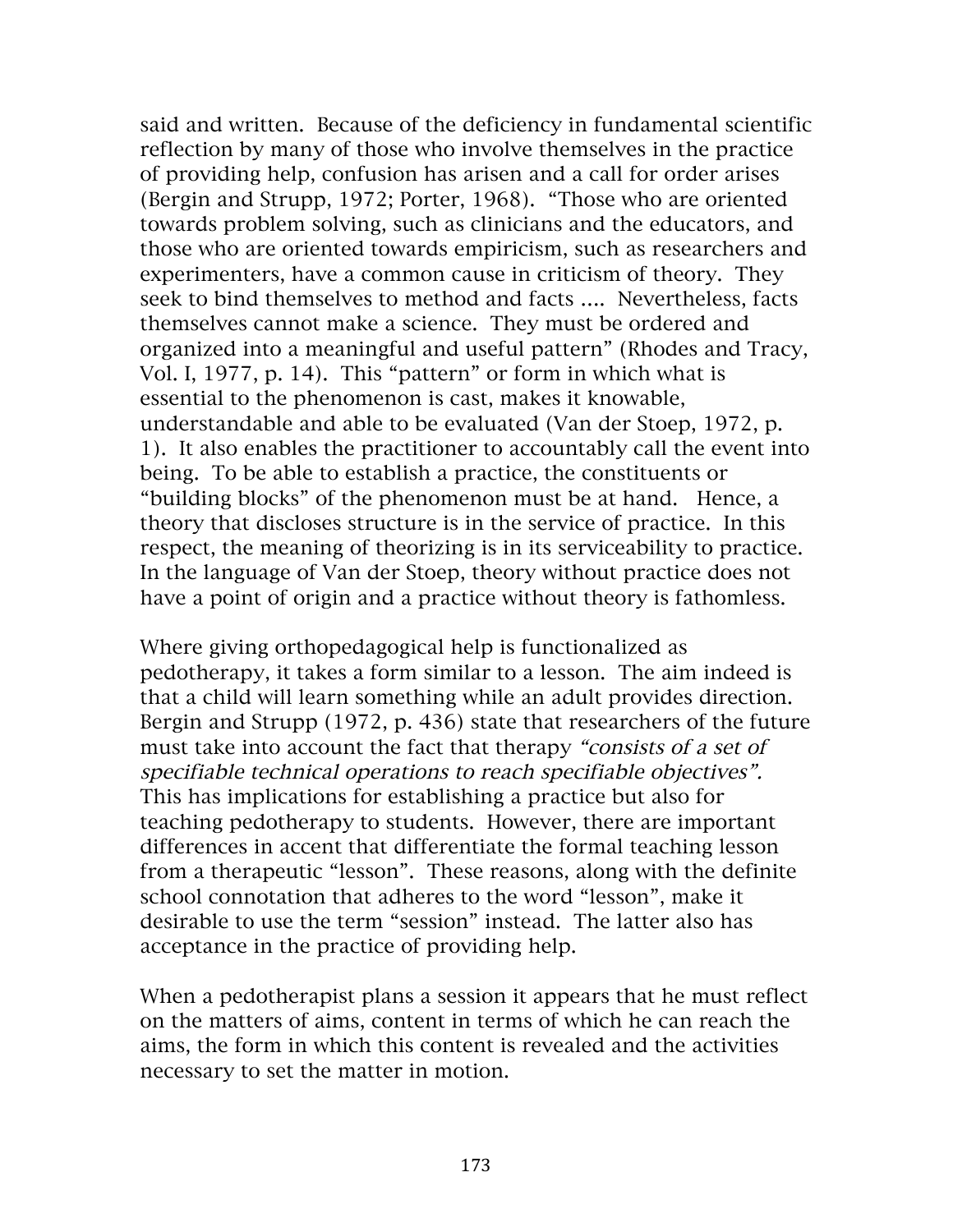In the following, each of these constituents is viewed more closely.

# 2.2 Stating the aim

Stating the aim is not only the point of departure of each therapeutic event, but gives direction to all of the decisions and choices a therapist must make in his (i) designing the session, (ii) contributions during the session (iii) evaluating at the end of each session and (iv) concluding the therapeutic contact as a whole.

Aims are orienting beacons for a therapist. They not only indicate objectives but also present boundaries or limits. They prevent the therapy from falling into a morass of general (idle) talk or on the other hand degenerating into an exercise of therapeutic techniques that, however interesting to a therapist, hardly bring a child closer to a solution to his problems.

Clear aims not only give impetus to the course of the therapeutic progression but they give direction and clarity to the therapeutic relationship. A therapist with an aim in view is not so co-involved in a child's distress that his empathy dissipates into sympathy. A purposefully established therapeutic relationship is stripped of detachment, chilliness, sensitiveness, possessiveness, inquisitiveness, familiarity and other side-purposes that predispose to failure.

De Cort (1973) indicates that in stating an aim for a teaching event, four matters arise, i.e., formulating, taking stock [inventorying], classifying and evaluating. This holds equally so for pedotherapy.

## 2.2.1 Taking stock

This has to do with compiling all possible aims that arise regarding a child-in-distress:

- (i) A child run aground also is still not yet an adult who is involved in reaching full-fledged adulthood in all of its consequences.
- (ii) A child is associated with on a specific level of becoming and development and there is mention of a particular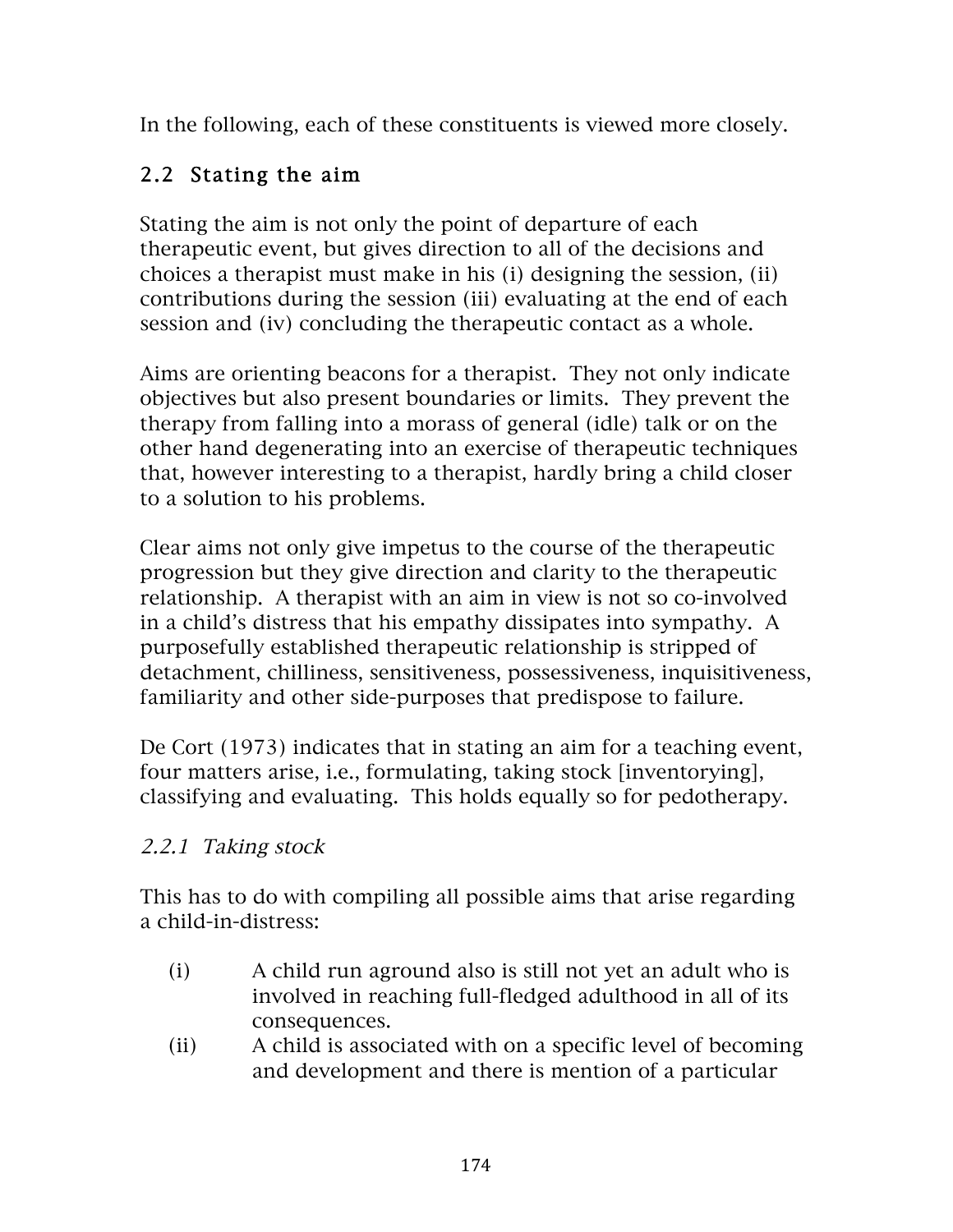degree of being formed (i.e., the anticipated level pedagogically achievable).

- (iii) The child of concern has specific potentialities and shortcomings in his personal actualizing and in his situation. This is related to the nature and scope of his problem.
- (iv) The child comes from a specific cultural-social milieu with a specific cultural heritage and philosophy of life. He must achieve a place for himself in his community.
- (v) Each child is always situated and in relationship to himself, his fellow persons, things (concrete and abstract) and God.

All five of these matters must be considered when compiling an inventory of pedotherapeutic aims.

The thorny question of how reconcilable is the therapist's own philosophy of life with what is generally accepted in the milieu of the child comes to a head here. A pedotherapist cannot hold out an aim that is irrelevant to or in conflict with what is regarded as valuable and proper in that milieu where a child must pave his way to adulthood. If pedotherapy steps over the racial and language dividing line it must be made viable and the therapist must assure himself of the accepted norm structure in the child's cultural-social surroundings and he must bring into consideration his own particular philosophy of life. Serious conflict impedes congruency (genuineness) in the therapeutic relationship.

With indirective pedotherapy a therapist does not force his particular hierarchy of values on a child but accompanies him on the way from accountability to taking his own position. Giving sense and meaning is a personal matter, something that is unique and peculiar to an individual (Ungersma, 1961). A pedotherapist can only accompany a child to make his own choices, to actualize his own potentialities. (Note well: all actualizing occurs by a self; no one else can ever actualize a child's potentialities for him, also not his meaning giving potentiality).

A pedotherapist can hardly proceed to inventorying the aims if he does not also attend to pedotherapy for the other leg of providing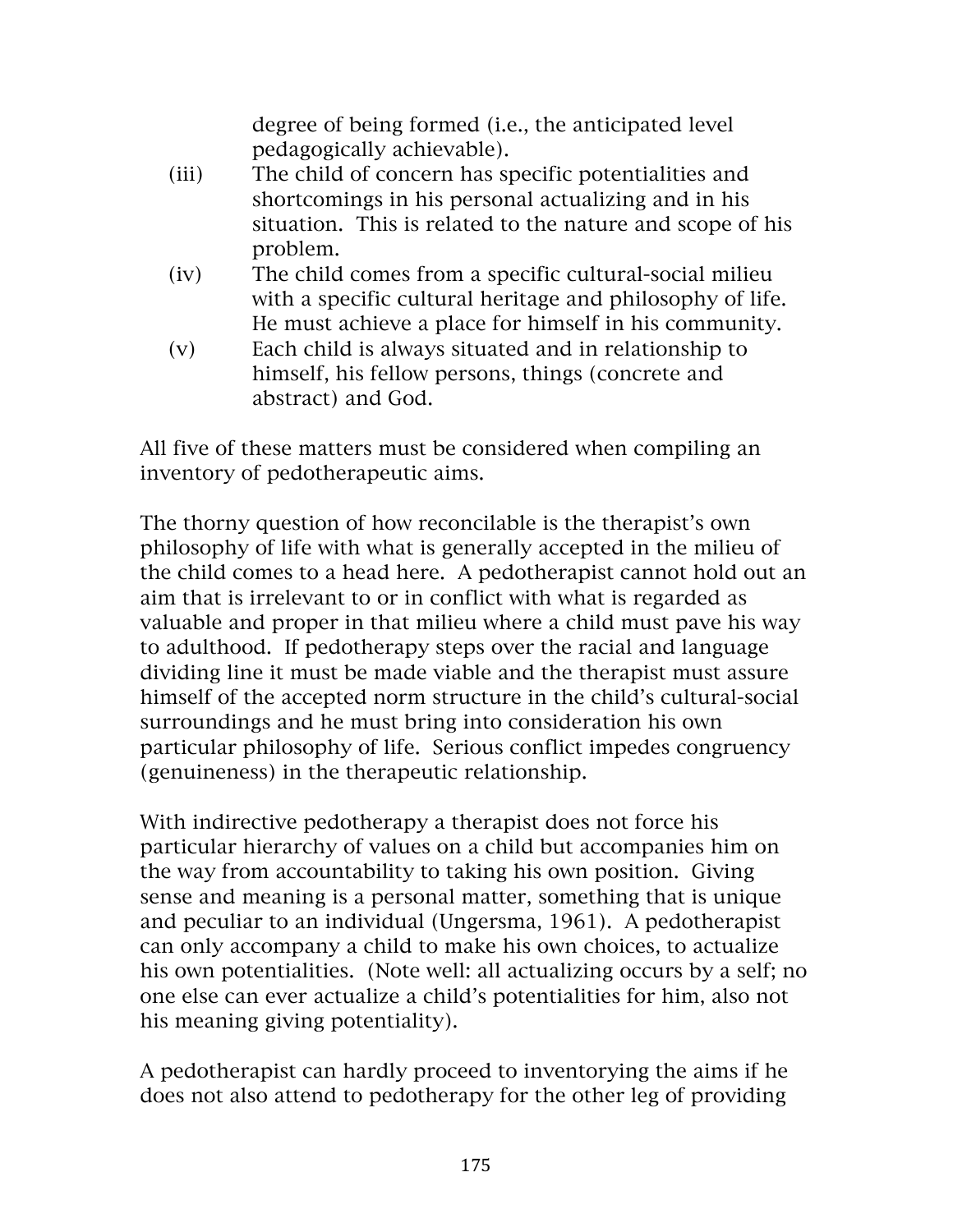orthopedagogical help, i.e., parental accompaniment. The aim of orthopedagogical help indeed is to deliver a child again to his natural educators. This is only possible when the parents' hierarchy of values is brought into accord with the [aims] inventoried. Also, in this respect the tri-polar nature of orthopedagogical help appears, i.e., the child, the parents and the therapist. This tripolarity is the warp and woof of pedotherapy.

In addition to the above matters, any inventory of pedotherapeutic aims must also accommodate the following moments:

- (i) eliminating factors that impede becoming.
- (ii) putting becoming into motion by repairing [reestablishing] educating.
- (iii) accelerating becoming to eliminate the retarded becoming.
- (iv) re-establishing the future perspective between parents and child in order to carry on the accepted ways of educating.

### 2.2.2 Formulating

Besides collecting a multitude of therapeutic aims a pedotherapist must then attend to describing, delimiting, limiting and precisely verbalizing them. This involves concretizing the aims. Abstract aims often appear to be unfeasible in practice. A therapist must formulate the aims in clearly understandable language so that it

- (i) is clearly brought forth as a specific direction giving, delimited aim for him;
- (ii) will be understandable, illuminative and direction giving for the parents as co-involvers in the orthopedagogical event; and
- (iii) can be verified and evaluated by other experts.

Concretely formulated aims, i.e., expressing them in terms of functional activities is a matter highly estimated by behaviorist oriented therapists. The aim is verbalized in terms of behavior. A therapist continually asks the question: what must a child be able to do? This method results in a great deal of clarity, delimitation and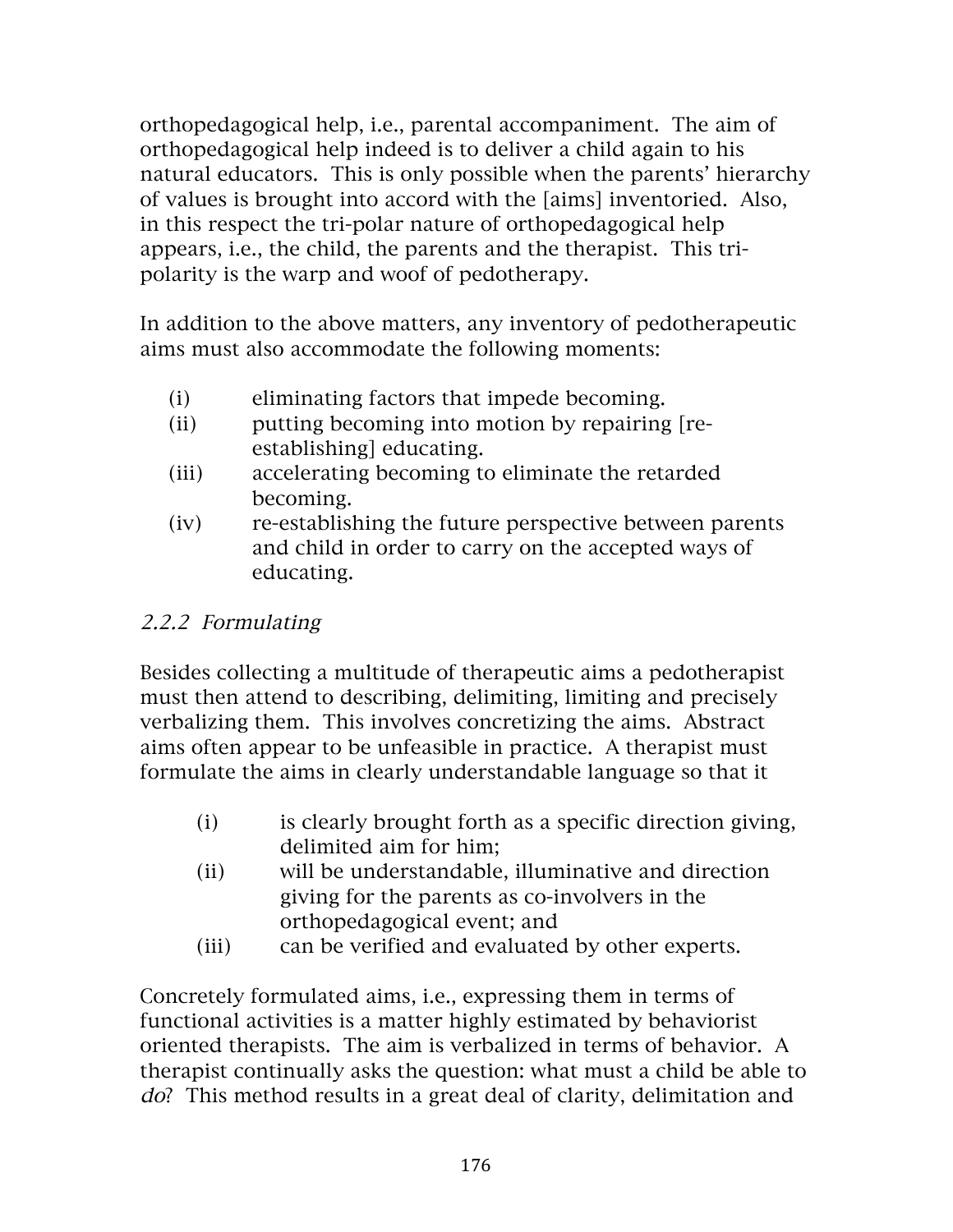ordering. It also avoids many false expectations and misunderstandings among therapist, parent and child. A disadvantage is that a therapist continually is tempted to consider only those aims that lend themselves to being formulated in terms of behavior. Aims concerning matters that are not easily read off of functional activities are left out of consideration. The state of matters such as valuing, accepting, sense of responsibility, respect, understanding and obedience indeed are read off of a child's behavior but if he formulates them in terms of their concreteness he will be obliged to limit himself to an accurate verbalization of its level of incidence or circumstances of actualization. He should then specify under which circumstances, in which situations and in interaction with who and what and what is expected of the child about how to behave. Such a being possessed with formulating in terms of specifiable behavior weakens the therapeutic event to a shadow of what it ought to be.

A useful middle way seems to be to formulate aims in terms of verbs. (In this regard, see the psychopedagogical categories all of which are formulated in terms of verbs; e.g., lived experiencing, experiencing, willing, knowing, behaving, distancing, exploring, thinking). This gives indications of behavior without so splintering the aim that the therapeutic effect is going to be lost.

The particular role that language plays in this matter is shown by Snyman (1979, pp. 156-157) when it is stated that the language in which aims are formulated provides a reflection of qualities but also an indication of didactic tasks. Formulating aims has implications for selecting, ordering and evaluating therapeutic content. If aim and content are the bricks in the structure of pedotherapy, language is the cement. The functions of language in the therapeutic event had failed to appear for a long time and urgently require research.

#### 2.2.3 Evaluating

Before a pedotherapist can act according to the planned aims he must first evaluate each of them in light of:

a) their pedagogical desirability. In light of the scientific insights regarding childlike becoming, psychopedagogical categories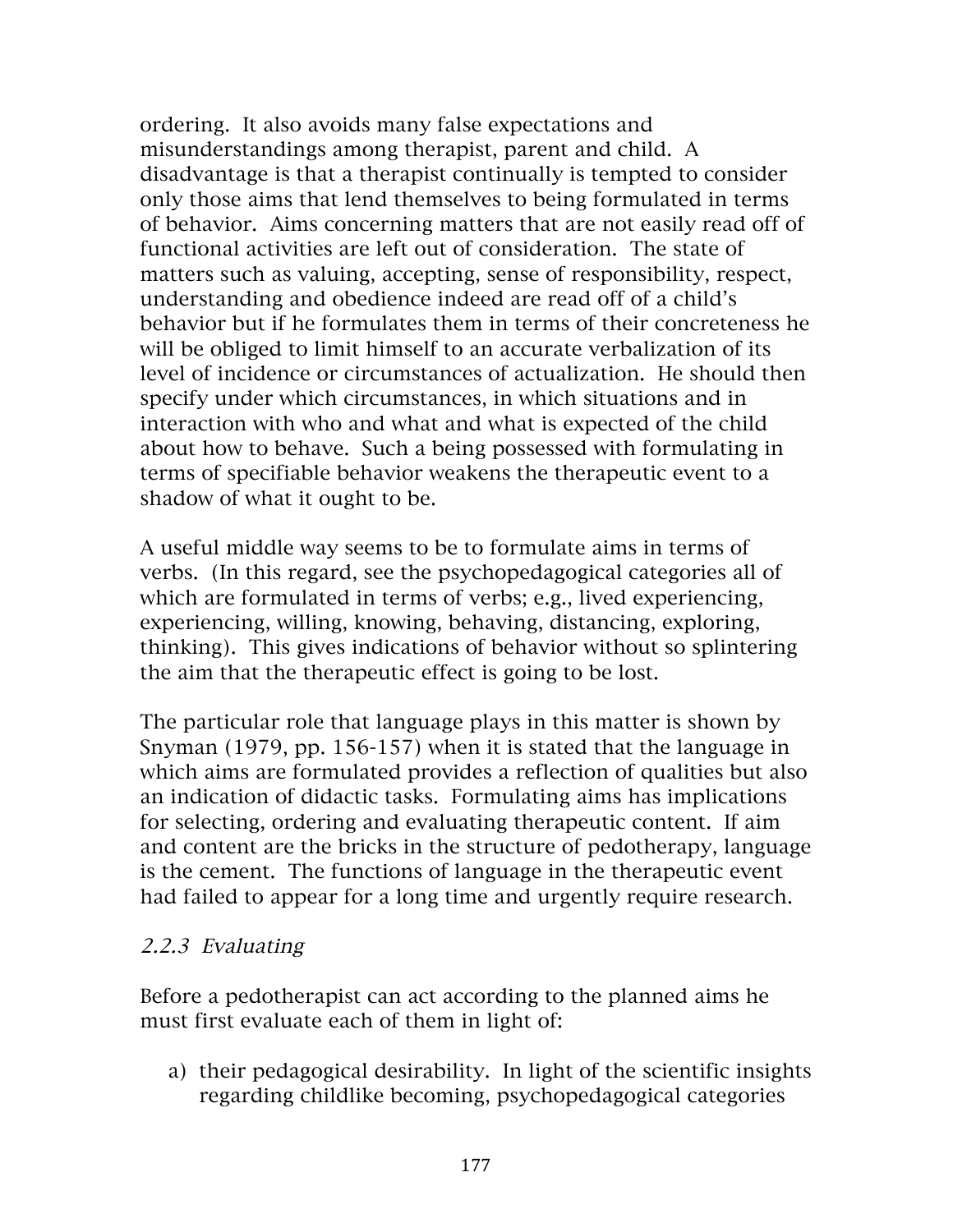are applied as criteria to determine if the planned aim will contribute to reaching the overarching objective of all pedotherapy, i.e., the child's becoming to adulthood.

- b) in connection with his diagnostic exploration of the potentialities and defects of a particular child during the diagnostic phase, a therapist decides if the aims are realistic. He continually asks himself if it is at all possible for this specific child in his specific situation to reach this specific aim.
- c) a therapist also takes into account the generally accepted view of being human of the community to which he belongs and in which he will further become an adult. Values might be largely the same in different communities but the norm by which they are evaluated might differ. Hence, a therapist must be in touch with the child's background. Pedotherapy cannot occur in a void or foreign to life, isolated environment.

Wittkower and Dubreuil (1971, p. 9) mention that the pursuit of the demands of propriety of a specific community often leads to tension in an individual or between individuals. They make the following division of such factors:

- (i) Taboos in some communities particular roles are allocated to girls and boys according to tradition. No deviation from the desired behavior is permitted.
- (ii) Satisfying values a child strives so consistently after a norm that he exaggerates it in excess, e.g., obedience becomes a slavish docility.
- (iii) Value-polymorphism there are conflicting values within the same cultural structure, e.g., in a community with immigrants from different countries or parents with different religious convictions.
- (iv) Culturally bound customs in communities where superstition reigns supreme, children are subjected to ever present anxiety and even fear.
- (v) Cultural bound views about educating a child in a strong patriarchal system there is an authoritarian exercise of authority by men. However, other communities are so permissive regarding their children that it awakens uncertainty because of a lack of limits.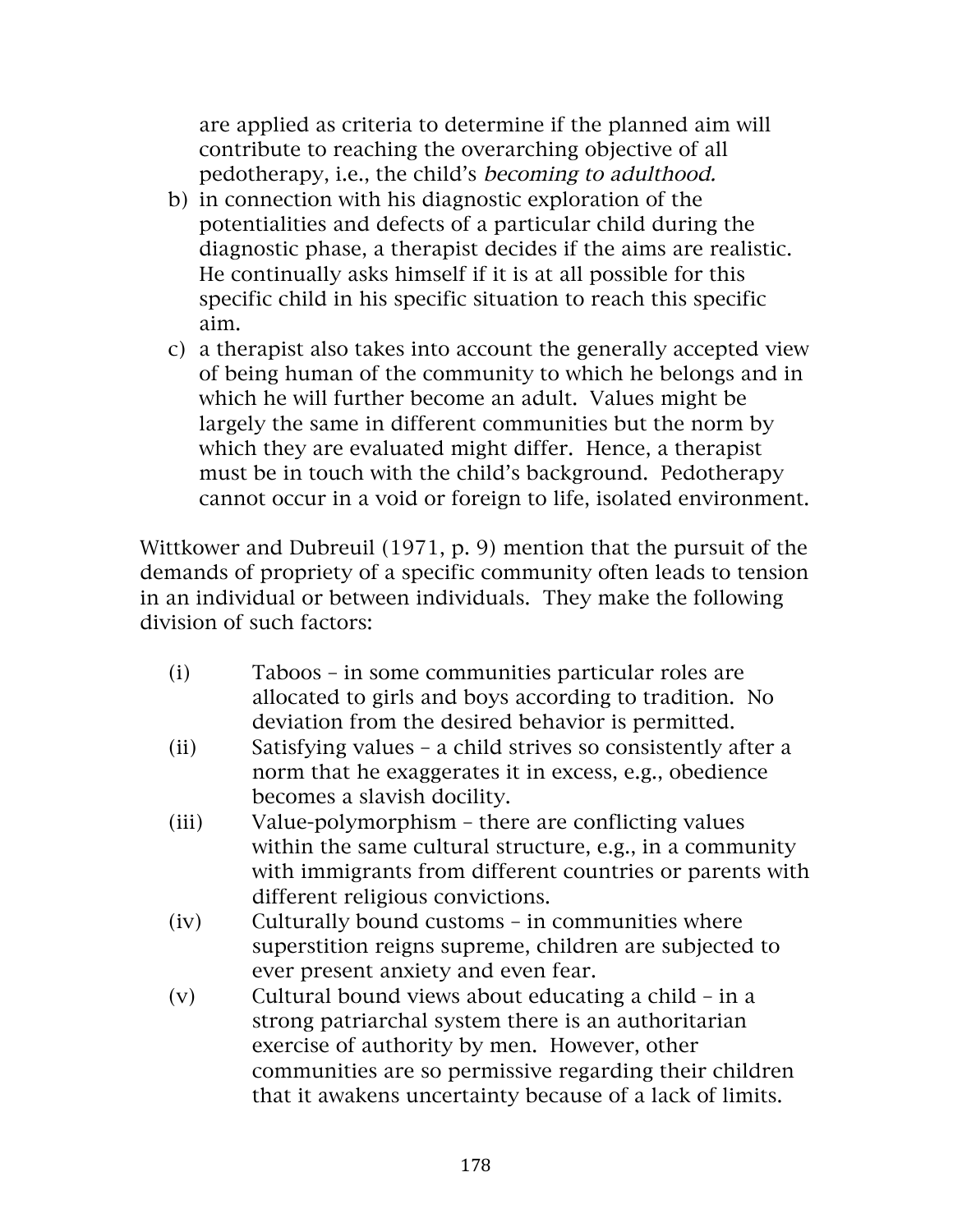In evaluating aims a pedotherapist must consider all of the facets mentioned. It might first be necessary to proceed with a few sessions of parental accompaniment in order to get clarity about the parents' standpoint and possible opposition, suspicions and amooth over any indifference from the educators before he can proceed to the following step of classifying the therapeutic aims.

#### 2.2.4 Classifying

This has to do with ordering the aims in a methodical system that will insure balance but will also result in a hierarchy of aims.

It is worth noting that taking stock, formulating, evaluating and classifying are not necessarily sequential phases in the therapist's preparation but rather are distinguishable facets.

The taxonomy of Bloom, known by all, that offers a refined division of personal cognitive potentialities has more value in the formal event of teaching in school than a pedotherapeutic teaching event. In Bloom's classification system, the center of gravity is with intellectual potentialities. The affective, normative and psychomotor potentialities are of equal importance for a pedotherapist. Emotional stabilization is a precondition for the course of pedotherapy. Aims that refer to actualizing emotional potentialities are not necessarily of greater value to a pedotherapist but with respect to the time imperative, there is a greater urgency on bonding.

In 1939, Rogers emphasized the value of a differentiated person image or person diagram that is obtained during the diagnostic phase. In terms of a micro-analysis of a unique child's person structure on the one hand and a macro-analysis of childlike psychic life structure (as disclosed by psychopedagogics) on the other hand, it is possible to delimit specific learning aims. A pedotherapist is then protected against a one-sided emphasis on what is immediately obvious at the cost of other less obvious but equally important aims. An orthopedagogical diagnostic thus offers an image of the pedagogically achieved level of becoming in contrast to the psychopedagogically disclosed level achievable.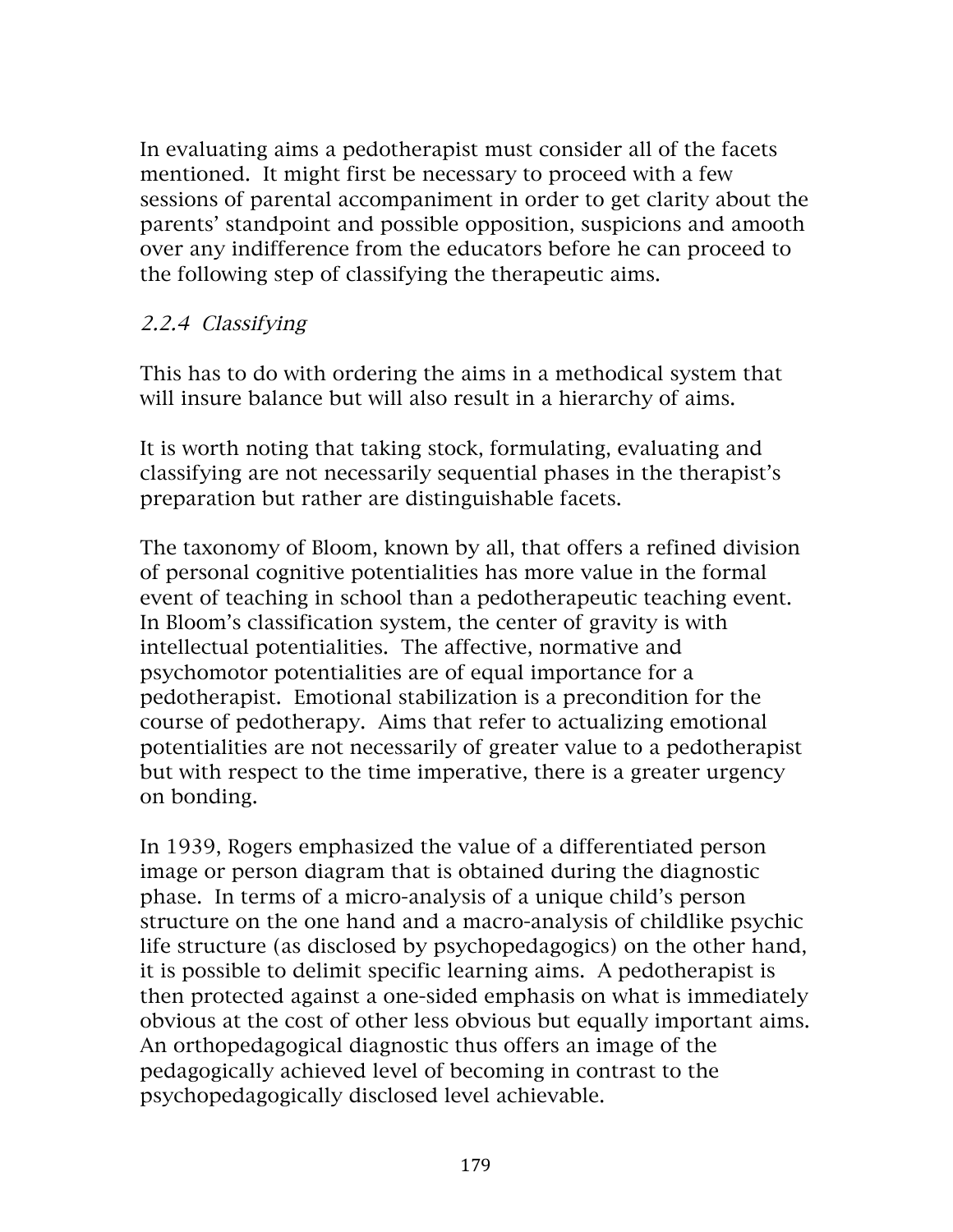In classifying aims a pedotherapist differentiates among:

- a) Overarching aims, i.e., those aims embedded in the eventual attainment of adulthood by a child and that correspond to the general aims of educating striven for by the parents. The categories of the fundamental pedagogical aim structures verbalize these aims.
- b) Implicit aims. i.e., those aims that hold for all children at any given moment. Here belong matters such as a stable emotional life, an ordered cognitive structure of lived experiencing, adequate actualization of volitional life, unlocking self for reality, orienting self to reality and to harmonious co-existential relationships. Indeed, all pedagogical categories can be transformed into aims and placed in this type of aim.
- c) Explicit aims, i.e., those aims of relevance to the unique child's situation of distress. The specific symptoms in which the distress is manifested should be taken into consideration. It is of cardinal importance that the positive attributes of the family are brought into consideration with specific aims. It is often advisable to find linkages with positive matters such as a genuine emotional bond and then from attaining less pressing aims to direct the therapeutic event to the cardinal problem area.

Explicit aims are ordered hierarchically. Overarching and implicit aims are involved in each therapeutic session but with respect to explicit aims, a pedotherapist makes a choice in planning each individual session. The hierarchical ordering is thus continually subjected to reconsideration.

With respect to the matter of aims, the value of a thorough diagnostic phase cannot be overemphasized (Rosenthal and Levine, 1971). A childlike deviation does not arise overnight. It has a beginning and consequences. It is not a simple matter of here and now. It is not possible to understand and change the dialectic event of appeal and response if a pedotherapist does not have a frame of reference in terms of which he allow his provision of help to progress purposefully.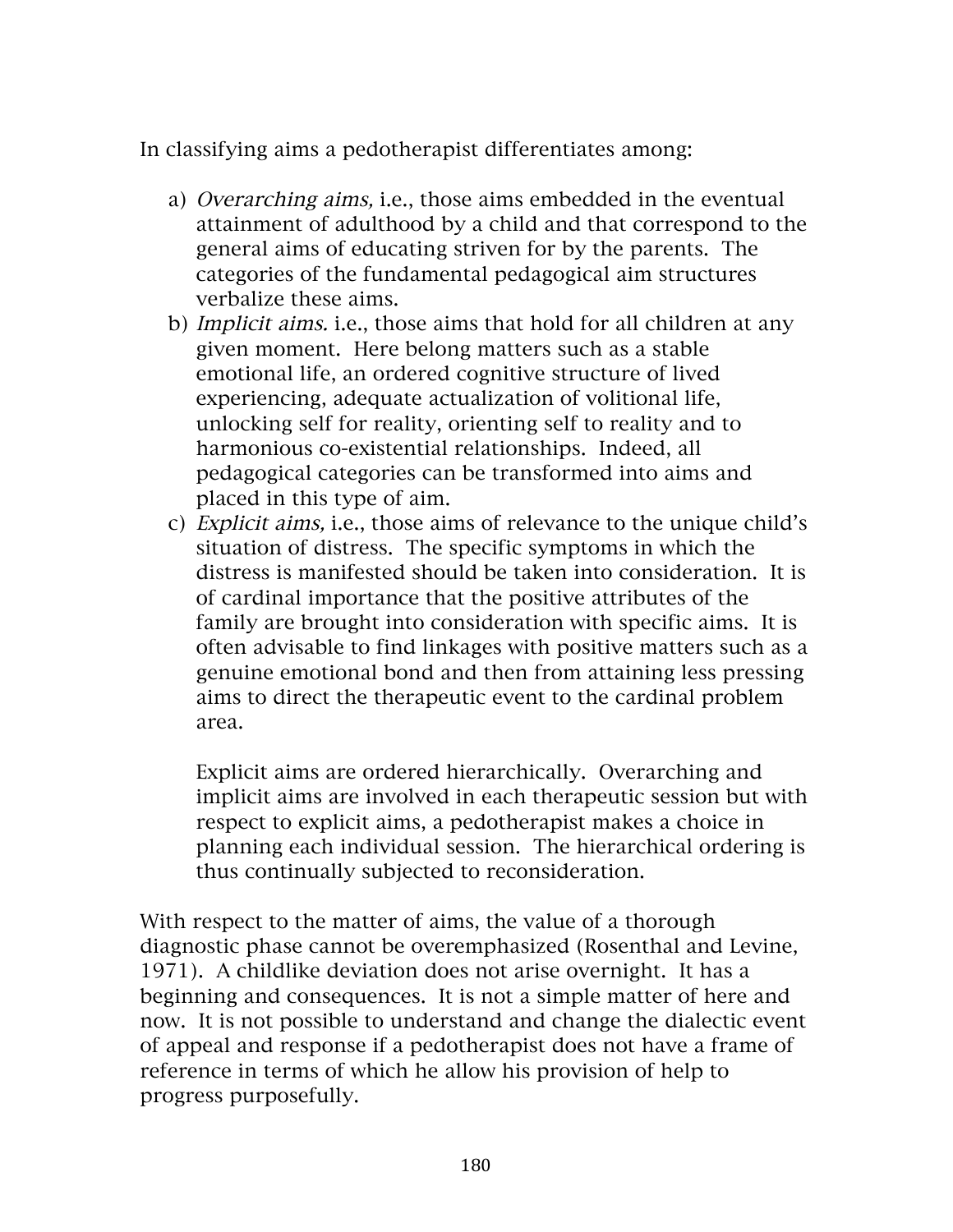## 2.3 Content

#### 2.3.1 Introduction

In a teaching situation at school a teacher only has a limited choice of content. He is bound to a prescribed curriculum determined by government authorities. The prescribed curriculum holds for all children who find themselves in a particular grade level at that period of time. He does have a choice of examples. A child has minimal choice. He is exposed to the content in directive ways that he must master within a given period of time.

In a teaching situation at home a parent selects content on the basis of the cultural demands of his community and his own intuitive knowledge of his child's level of becoming. There is a fluid time limit for bonding. The selection of content often occurs haphazardly according to the demands of the moment. Also, in this case a child has little say in the choice of content. A parent chooses content for a single child or in behalf of all of the children in the family.

Although therapy is a teaching event and cannot be realized other than in terms of content it figures in a qualitatively different way in pedotherapy. There is no curriculum of selected, ordered and evaluated content. The approach as is shown in some structured behaviorist oriented programs of behavior modification where indeed selected content is inserted in behalf of all children showing a specific symptom, is rejected as pedagogically unaccountable because it misunderstands a child's uniqueness, the unrepeatability of his specific situation, his possibilities of choice and his openness.

### 2.3.2 Choice of content

During non-directive therapy a therapist does not choose contents that are going to be presented. He also does not initiate the event in terms of content but transfers all initiative and, thus, all responsibility to the child.

Pedotherapy can never be nondirective because a child, by definition, is not yet morally independent and thus cannot carry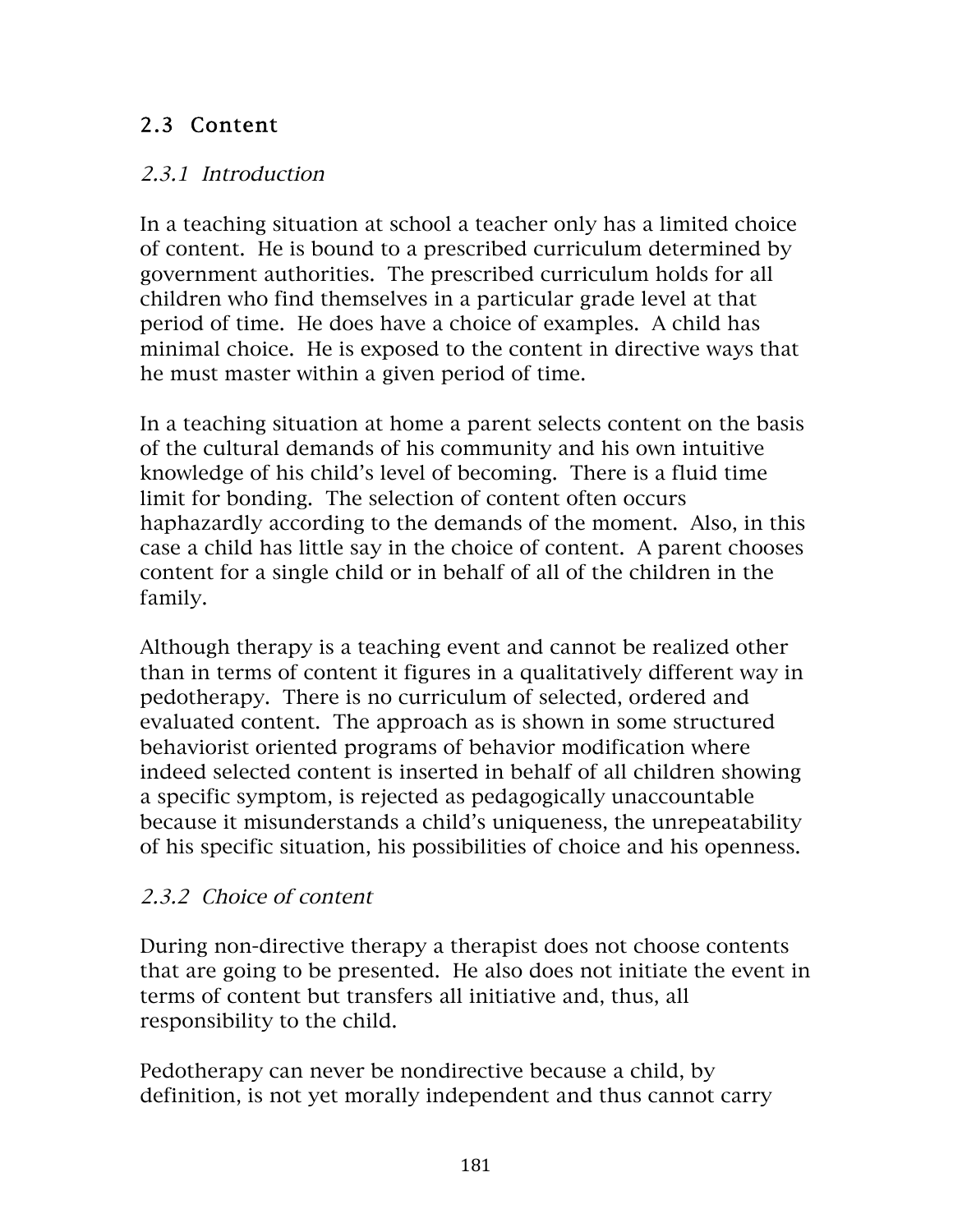responsibility for himself. Secondly, he has at his disposal limited experiences and his grasp of reality is still so incomplete that he has a limited radius of contact regarding the content. A child in distress finds himself in a difficult situation regarding the meanings he gives to reality and thus is inclined to a skewed vision. Consequently the responsibility for the content rests with the therapist.

With respect to pedotherapy, in truth there is no curriculum of content but the therapist also does not have an unlimited choice of therapeutic content. The specific nature of the problematic educative event indicates the therapeutic content. A child behaves in a specific way on the basis of the sense and meaning that he gives to life contents on an affective, cognitive and normative level. It is on the basis of this inadequate or mis-signifying of content that he is involved in pedotherapy. During pedotherapy there must be a change or development of meaning given to this content. This problematic content must figure in one or another way; the child must re-encounter what is now problematic so he can signify it differently or more adequately.

Which content the therapist is going to present is disclosed during the diagnostic phase. At the end of the exploratory phase a therapist ought to be able to complete the following:

| Content                           |           | Ways of signifying |           |
|-----------------------------------|-----------|--------------------|-----------|
|                                   | Affective | Cognitive          | Normative |
| a. The child's signifying himself |           |                    |           |
| b. The child's signifying others  |           |                    |           |
| c. The child's signifying things  |           |                    |           |
| d. The child's signifying God     |           |                    |           |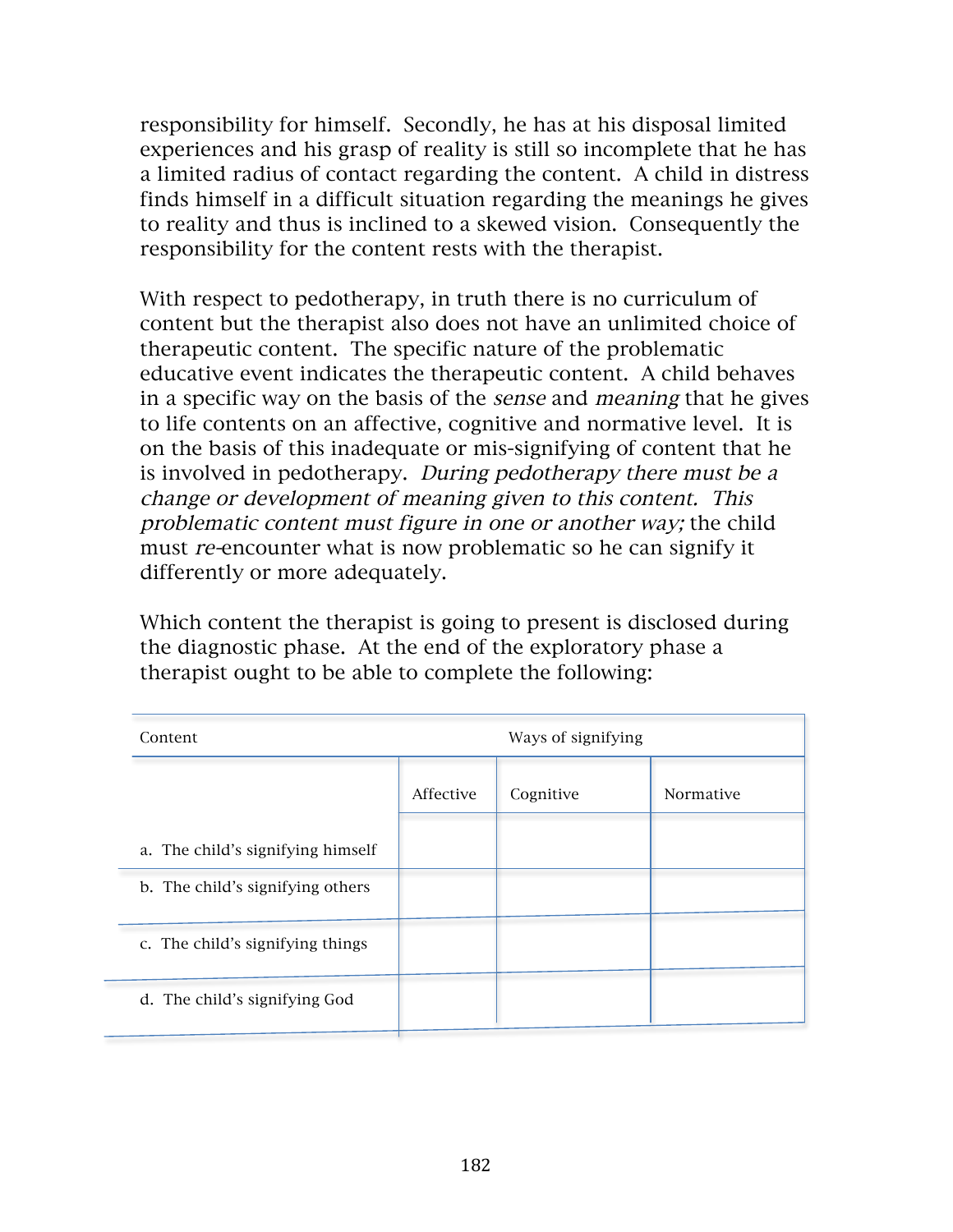Obviously, each part does not need to be filled in. Only inadequate meanings and the level of inadequacy are indicated. Often it is only possible to complete the scheme after therapy has begun and the therapist has come to greater knowledge and insight about the child. Exploring and therapy overlap. Diagnosing is not a single event.

A therapist should now be able to determine if his provision of help must be directed to an ordered cognitive grasp of matters and things or a more adequate emotional signifying of himself, or his normative attunement toward God, etc.

It must be emphasized that all of these matters are mutually related and can never be isolated in watertight compartments. The above scheme only helps the therapist order the problematic in a system such that he can purposefully direct his helping practice to what is relevant.

Now a pedotherapist completes a similar scheme that is a complement of the first. That is, he indicates with what the inadequate meanings must be replaced. This anticipation of the desired is closely related to stating explicit aims and formulating concrete aims. For example, a therapist not only should indicate that he will change labile emotional meanings of self to stable emotional meanings. He must particularize this further and indicate what the child must accept, feel, trust, value, etc. regarding himself.

The diagnostic phase should also give the pedotherapist an indication of which one of the two pedotheapeutic forms he can apply best with this specific child, i.e.:

- a) indirective or symbol therapy, or
- b) directive pedotherapy.

The matter of therapeutic form is considered in section 2.4 but is also touched on in this context because it has relevance for the choice of content.

If a therapist decides on directive pedotherapy he can present the content as such to a child and the conversation carried on is directly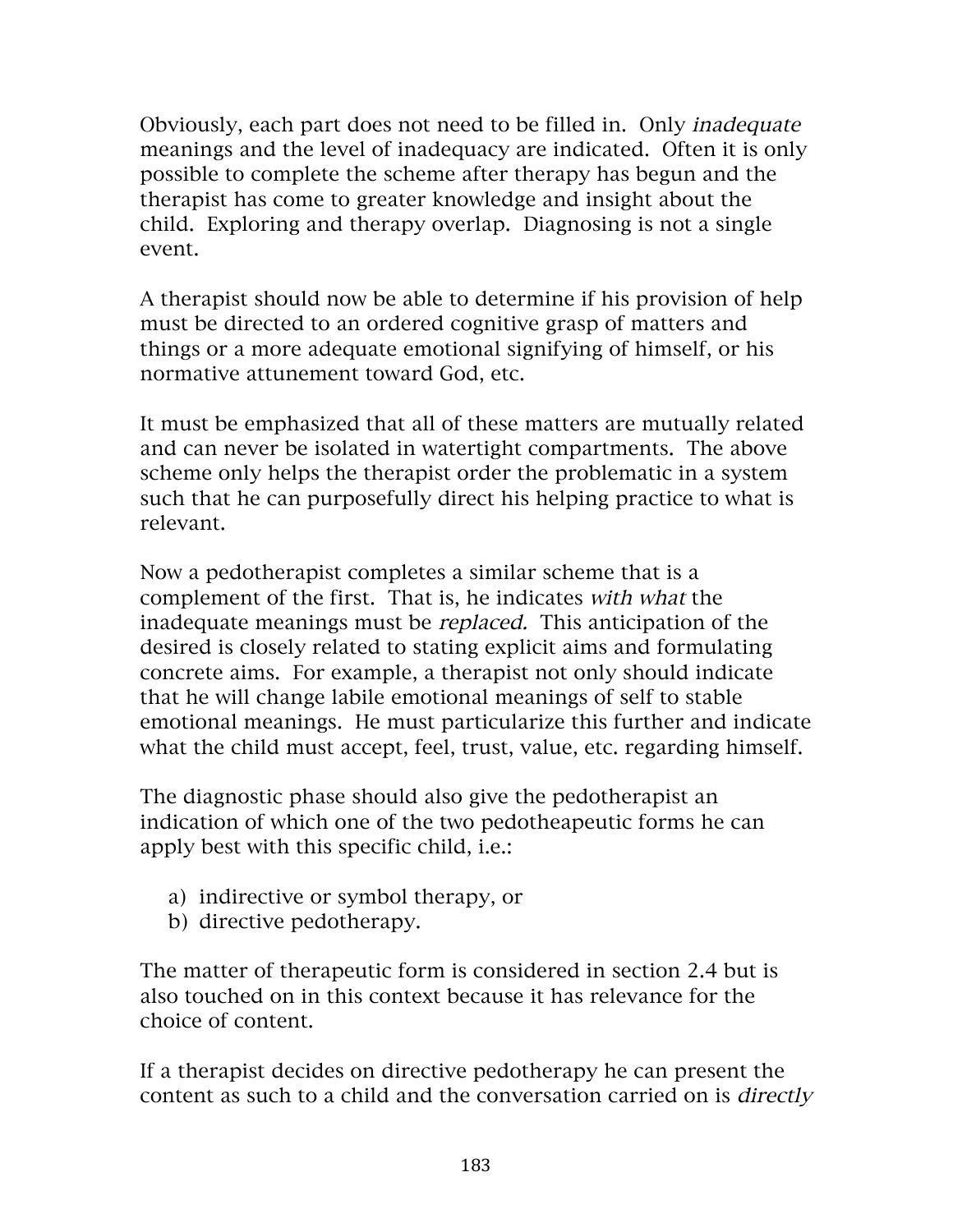about what is relevant. A therapist exercises a choice in selecting exemplars in terms of which he wants to change specific meanings. Not all content necessarily is suitable for use as pedotherapeutic content. Thus, a therapist must plan a curriculum for a specific child because he is going to select, order and evaluate exemplars in light of the therapeutic aim (Hill, 1975, pp. 241-246).

The following are some criteria for evaluating therapeutic content:

- a) Is the content such that it contributes to grasping coherences in reality?
- b) Does it have meaning for both therapist and child?
- c) Does the therapist command such content?
- d) Does it lend itself to what is deemed valuable in the child's cultural community?
- e) Does the content direct an appeal to the differentiated application of personal potentialities?
- f) Does it agree with the child's level of becoming?
- g) Does the content include the possibility that overarching, implicit and explicit aims can be realized in terms of it?
- h) Does the content possess situation-surpassing possibilities so that transfer from the particular therapeutic situation to the generally broader life situation can occur?

In the case of indirective or symbol therapy the selected content figures in an indirect or concealed way and a conversation is had in terms of symbols. During indirective pedotherapy a child has input into the choice of therapeutic content. During the diagnostic phase a child is given the opportunity to engage in projection.

According to Van Niekerk (1978, p. 136), etymologically the word projection has its origin in the Latin proicere meaning "to throw forward". D. J. van Lennep describes projection as the phenomenon where someone attributes characteristics, affects, behaviors, attitudes and relationships to one or more persons that rather are [more] applicable to the judging person than to the judged person or persons. However, it serves to point out that this "throwing forward" of meaning, i.e., the child's ascribing or giving meaning can also be to things and is not limited to other people.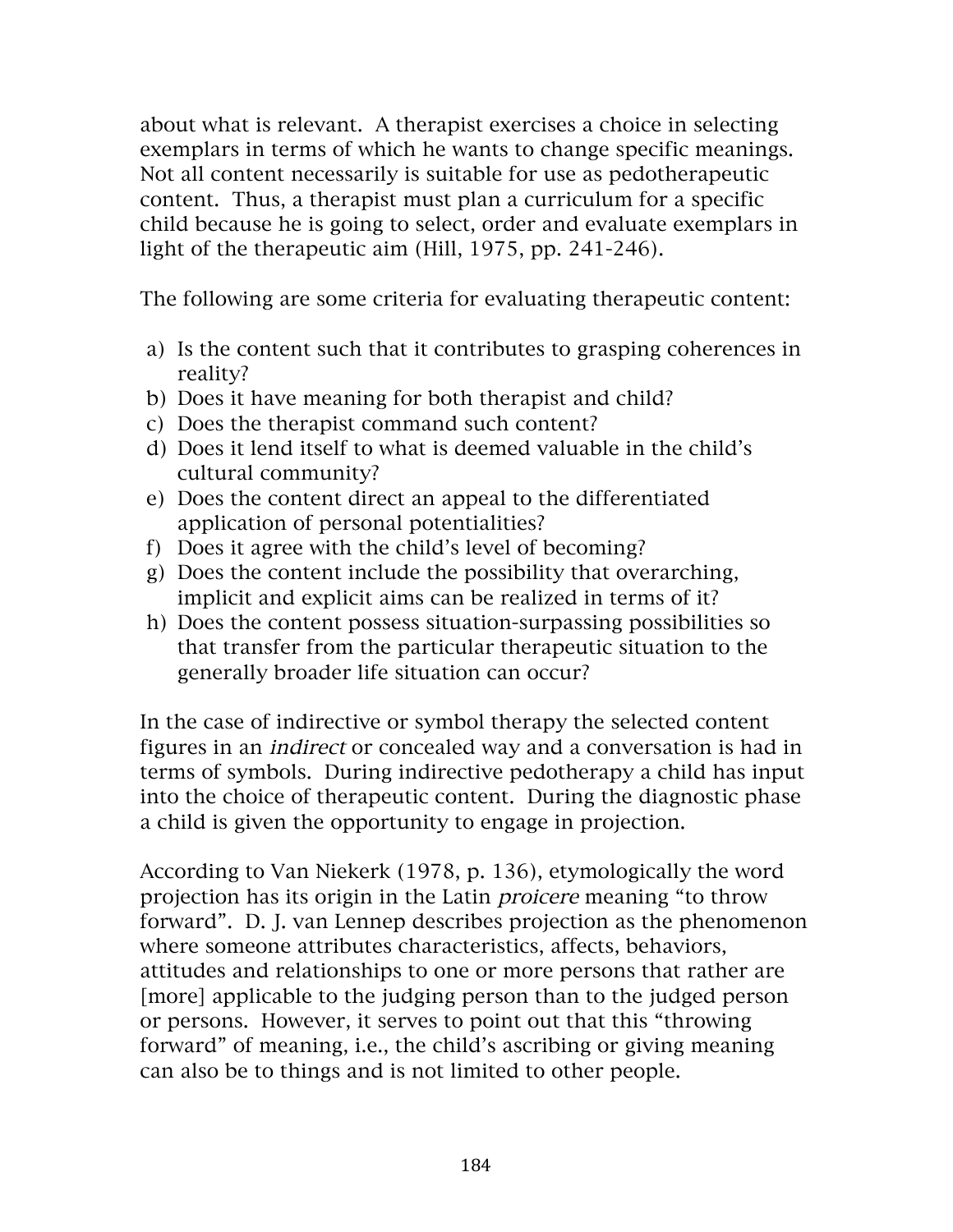Projection does not occur only regarding "fending off" painful or threatening or unacceptable meanings; a child can also attribute favorable, pleasant, non-threatening, non-painful meanings to something or someone else. Thus, he attributes his particular, personal meanings to them. Such a person or thing that the child invests with particular meaning symbolizes the meanings he attributes to them. He casts his personal, particular meaning in a specific image (Lubbers, 1971, pp. 33-36).

These symbols or images that are invested with specific meaning by a child figure as content during indirective symbol therapy. The therapy is qualified as indirect because use is made of substitute content. The problematic or inadequate meaning still continues to figure in connection with the adequate meaning aimed for but now in the form or image that the child himself has given to it. Thus, the child chooses the form in which the therapeutic content appears.

When a pedotherapist has delimited his therapeutic aim and has made a choice of content in terms of which he will realize the aim in directive or indirective ways, he then proceeds to the following actual matter, i.e., reducing the content.

#### 2.3.3 Reducing the content

Naurally, any human problem situation is an extremely complex matter. Because of his being a child he is not-yet-adult and not yet able to analyze and order the complex whole of his situation with respect to its "wheat and chaff". A child becomes enmeshed in details, in trifling incidentals that then obscure the essentials of the matter for him. This holds even more so for a child in distress. Because of his labile affect, he is often so emotionally flooded that he is not able to actualize his cognitive potentialities as desired. Even the simplest ordering can evade him. This leads the pedotherapist to at least supplement this deficiency. The pedotherapist does not allow the already flooded child to plod on until after unnecessary confusion and wasted attempts he accidentally stumbles across the solution himself.

In order to be able to handle what is really relevant to the problem, a pedotherapist must analyze that content to which the child gives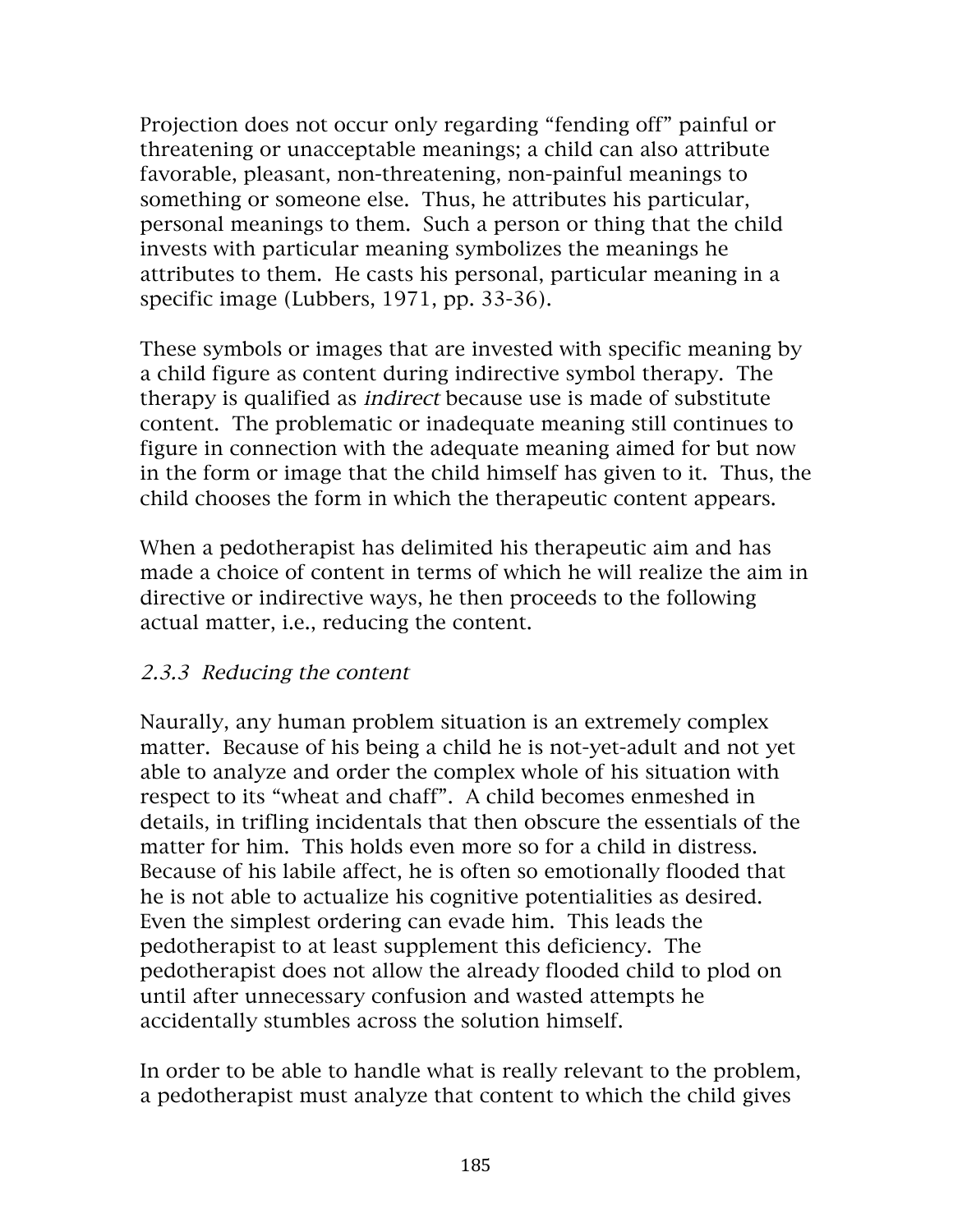inadequate meaning. "In dealing with all themes there is mention of core facts that carry the insight and incidental facts that make interpretations, applications etc. possible" (Van der Stoep et al., 1973, p. 33). In didactic theory, these core facts are known as elementals. Elementals are reduced content; they indeed are focal points that indicate the core of the matter (Kruger, 1975). In his analysis of the problematic a pedotherapist continually tries to determine what it is that a child must feel, know, or recognize, or understand or grasp; i.e., what must a child *do* to give adequate meaning to the content. Thus, a therapist determines which elementals a child has not properly mastered. These elementals must then be brought within the child's reach because the therapist has unlocked reality for him and made it accessible to him.

When a child has mastered the elementals he can apply them as fundamentals. Fundamentals are a didactic subject term that means that via mastering an elemental he can himself accountably give sense and meaning to the reality represented by the content. In doing so transfer occurs from the therapeutic situation to life reality. In a therapeutic situation elemental mastery occurs so that he can apply it as a fundamental outside of the therapeutic event. Fundamentals have a strong moment of transfer and also have an analogical nature. Fundamentals are acquired knowledge that lead to a meaningful existence (Kruger, 1975). Via applying elementals as fundamentals changes in meaning occur. What the child previously knew imperfectly he now commands. What was strange is familiar and thus less threatening. What had been emotionally shocking because of the imperfect grasp that he had of it is now changed into known, mastered content. Cognitive order gives rise to emotional stability. This teaching effect of emotional security is the most important component in therapy according to Leuner (1969, p. 61).

In the case of directive pedotherapy a therapist is not going to work authoritatively. He does not force any solutions or insight on the child but carries on a dialogue with him in a direct and directiongiving way about the content itself. In the case of indirective symbol therapy, the matter of presenting reduced content is more involved. The child chooses [produces] projective symbols that then figure in place of the original content. Not all symbols are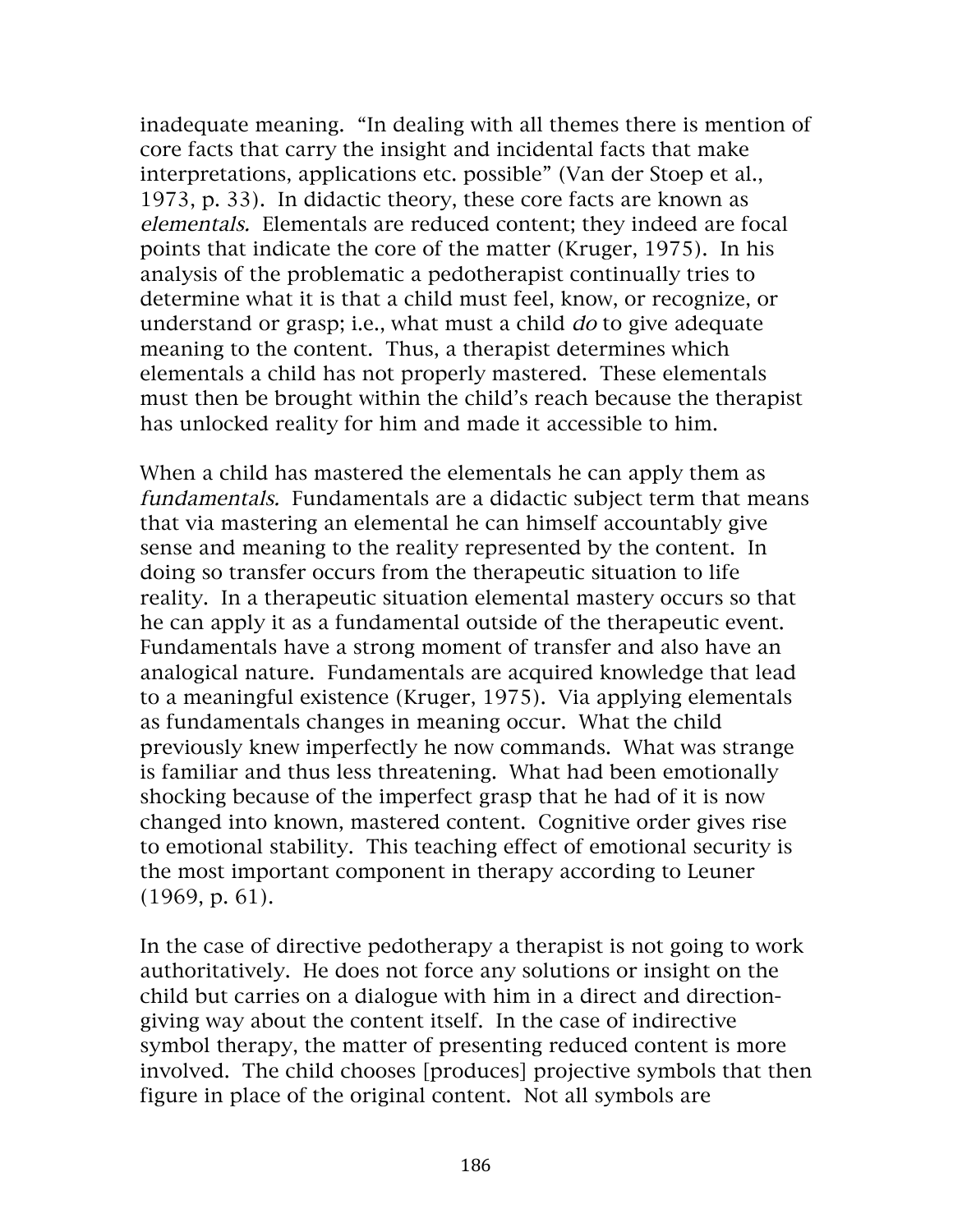necessarily useable therapeutically. The therapist selects the symbols. Initially, he reduces them to their elementals. If there is enough correspondence between the elementals of the original content and those of a symbol, the symbol can be used therapeutically. Then, indeed, it can serve as substitute content and the possibility remains that the child can acquire a grasp of the relevant elementals. The symbol is then used as an example [of something more general, i.e. the original content]. The symbol, as substitute content, then figures further in the same way as does the original content does during directive pedotherapy. Rogers (1939, p. 345) says, "Transfer of training is facilitated when there are many common elements between the two situations". The child masters the elementals in symbolic form but, as fundamentals, turns them into real content in life situations.

Reduction of content is a matter that many pedotherapists have omitted for too long. As a result, the fact is that their success often merely is haphazard.

The transformation of elementals to fundamentals lays the foundation for the pedotherapeutic dynamic. This is where the problem is solved.

#### 2.3.4 Asking questions

 

Learning is a primordial phenomenon that is given with being a child. A therapeutic event is a learning event. It is one of those phenomena of the psychic life of a child that has been thoroughly studied but about which the last word has not been spoken.• With reference to a penetrating study of the essences of the phenomenon, Sonnekus (1968, p. 48) concludes, "Learning is essentially then a search for sense and meaning by means of childlike ways of being as modes of experiencing that are pathic as well as normative." This has to do with a child seeking what is meaningful.

<sup>•</sup> In this connection, see the contributions of German psychologist of thinking such as Oswald Kulpe and Otto Selz, behaviorists such as Thorndike and Watson, Gestalt psychologists such as Kofka, personological psychologists such as Stern (Nel, Sonnekus and Gerbers, 1965, pp. 72-77) and the contributions of the great child psychologist, Jean Piaget (Stagner and Karwoski, 1952, p. 400).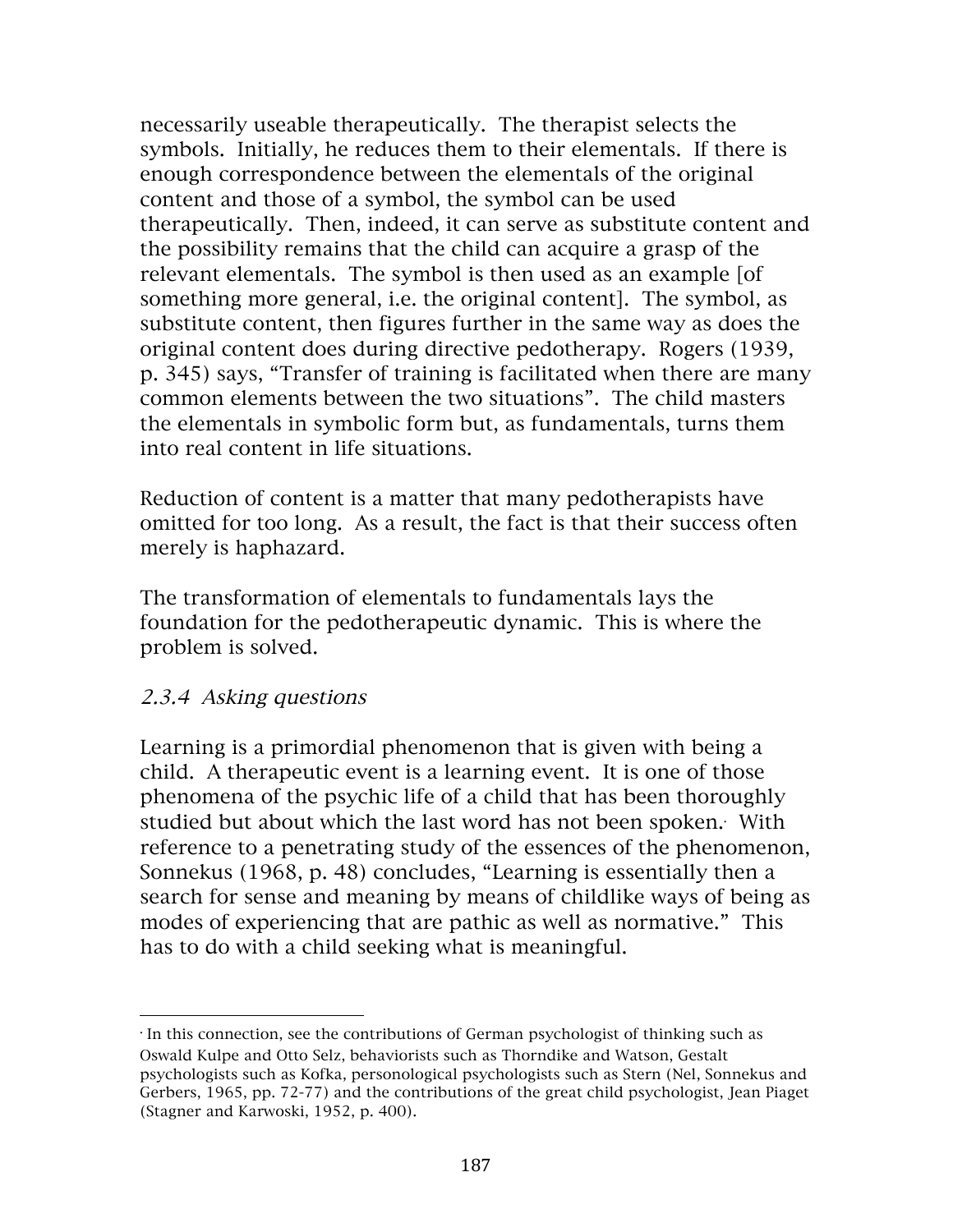Lived experiencing meaning is not only the result of childlike learning but it is a precondition for actualizing it. Without lived experiencing the meaningfulness of the content, childlike learning is arrested. Before his intention to learn can be brought into motion, a child must be aware on an affective, cognitive and normative level of being called. Not only does the content address a child such that it awakens his wonder but he accepts the fact that it touches him as a unique individual and that it indeed contains a task for him to which he must respond. In this way dialogue is brought into motion.

This matter has particular relevance for pedotherapy. Before a child can unlock himself for reality in any way at all, enter into dialogue with it, try to acquire a grasp of it or be ready to appropriate and embed it in his possessed experience, he must experience himself as being called by that reality. In other words, he continually asks himself: What does this have to do with me? This question-asking on an affective, cognitive and normative level (i) brings the intention to learn into motion, (ii) awakens relevant possessed experiences such that they are available in the form of remembered content as foreknowledge and (iii) creates a disposition of expectation or anticipation that serves as a preformed field [precondition] for the further course of therapy.

Any exposure of therapeutic content, whether directive or indirective, must touch a child as a question or problem-for-me. It is the therapist's task to transform the therapeutic content into a relevant question. This is a knotty matter since the degree of successfulness of posing a question to a large extent determines the success of the subsequent phases. In his preparation, a therapist must provide answers to the following questions:

- a) Which aim is envisaged for the specific session?
- b) What mode of conversation (i.e., directive or indirective) is most appropriate for the particular child?
- c) Which contents lend themselves to attaining the aim?
- d) What is the state of the child's possessed experiences with respect to the content aimed at?
- e) What is the child's experiential habitus, i.e., on what level does he best carry on a dialogue with his world?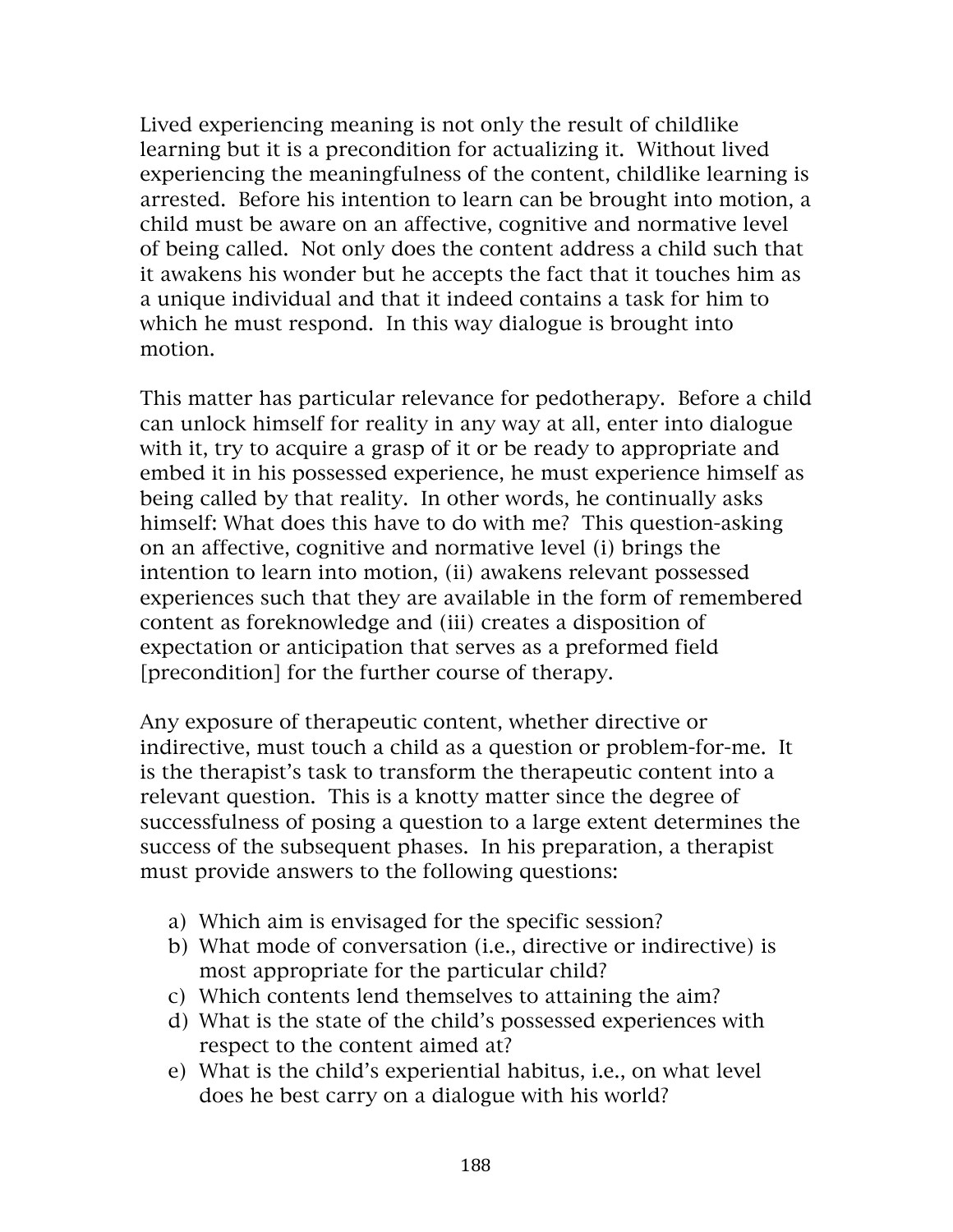Subsequently, the therapist must bring these five matters into consideration and in their light formulate a question that is relevant for a specific child in his specific situation.

It is important to point out that posing the question does not necessarily need to occur verbally. With reference to the response provided to question (e), a therapist can choose a therapeutic technique, e.g., drama, art, play, human modeling, an imaginary trip, etc. For example, the question can take the form of presenting brightly colored paint, a brush and paper, or a (Rorschach) projection plate, or a toy, a puppet or a drawing that the child has made. It is here that the ingenuity, resourcefulness, sensitivity, insight and experience of the therapist are of decisive importance. There are no standardized questions or assignments that meet the demands of all therapeutic events. Each therapist, child and situation is unique, singular and unrepeatable. Consequently, there can be no mention of group pedotherapy or pedotherapeutic programs. A pedotherapist must continually plan anew for each child.

# 2.4 Form

### 2.4.1 Introduction

An elevation in the level of dialogue that a child carries on with his world does not arise by itself. A therapist's task is to design a series of situations during which the child can become acquainted with the content in such a way that his lifestyle will change in accordance with his changed attribution of meaning.

Childlike learning during a therapeutic event cannot be fortuitous. The therapist must so harmonize form and content that a child can attain the greatest possible degree of differentiated personal actualization.

## 2.4.2 Choice of ground forms

A person cannot live other than as a human being. The phenomena of teaching and learning are embedded in a human form of living.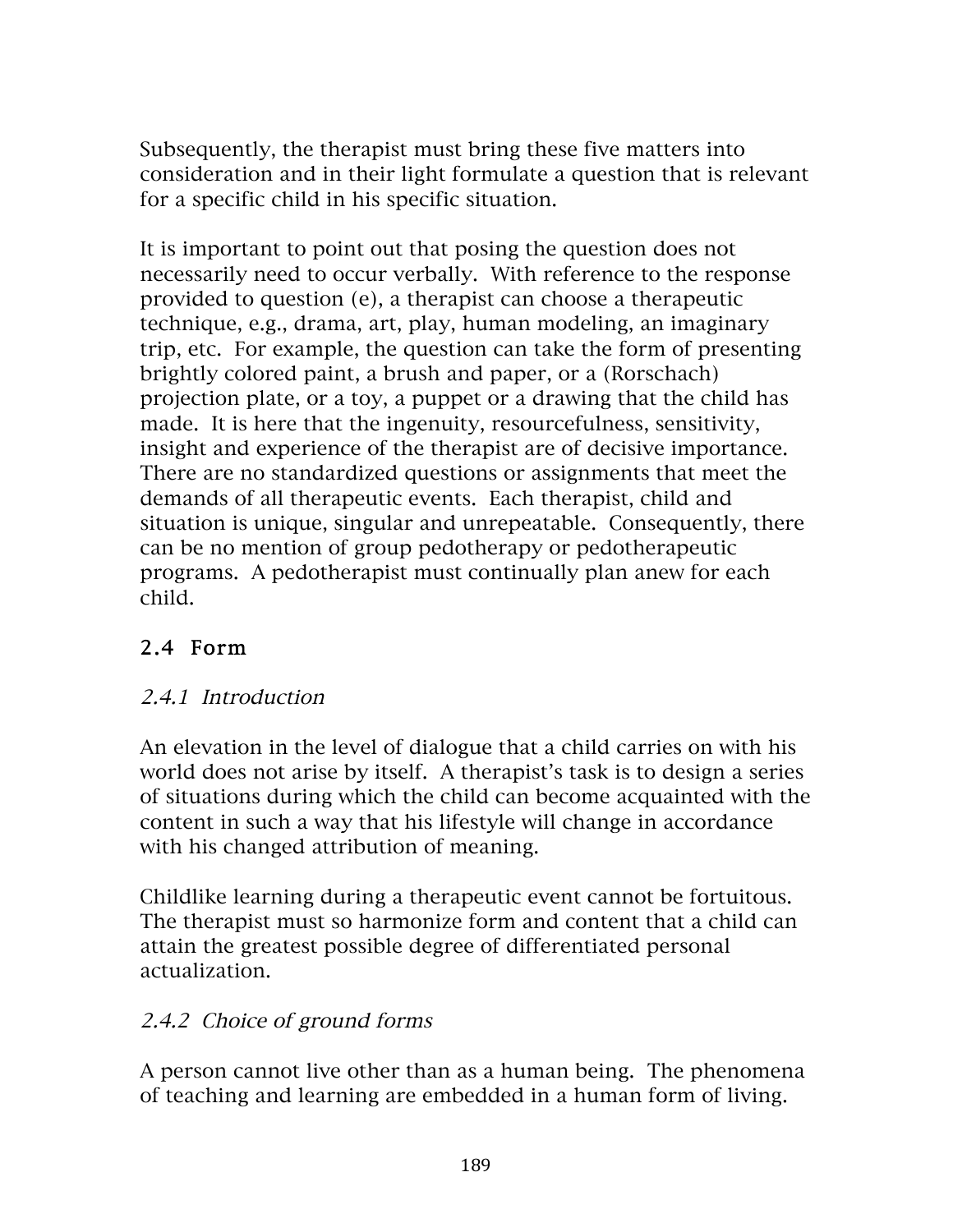Van der Stoep (1969) has shown that the didactic ground forms are not and cannot be other than ordinary human ways of living, i.e., conversing, playing, assigning and exemplifying. The same holds for a therapeutic event. A therapist cannot intervene with a child in any other way than as a human being. Pedotherapy is not foreign to life. All pedotherapeutic methods rest on the life forms of conversation, play, assignment and example.

The nature of the content together with the personal likes and dislikes of the therapist and child indicate a choice of ground form. A particular therapeutic content allows itself to be best presented in terms of an example while another lends itself to conversation, play or carrying out a specific assignment. The choice of a ground form has relevance for the choice of a technique or a method. It might happen that more than one ground form will be incorporated together or separately into a session.

The design that a pedotherapist establishes during his preparation is at best an anticipation of the therapeutic course. It is no rigid form through which a child is deliberately pushed. The most elegantly planned course often fails because no person is completely knowable. Also, a child-in-distress is indeed a mystery, unpredictable and continually becoming. Therapeutic planning is a strategy in terms of which the therapist initiates, brings into motion and steers the event. The child is a full-fledged conversational partner who with his part in the event can give it a different direction from what the therapist had planned. A wise therapist identifies and uses the therapeutic moments that arise unexpectedly. Sensitivity and intuition are among the most precious human potentialities and must never be stifled by rigid planning. Additions or repetitions are taken into account in planning the subsequent session.

### 2.4.3 Choice of a methodological principle

On the basis of a therapist's knowledge of a child's actualization of learning, his lived experiencing habitus and state of becoming acquired during the diagnostic phase, he decides on a methodological principle. This choice of method or procedure has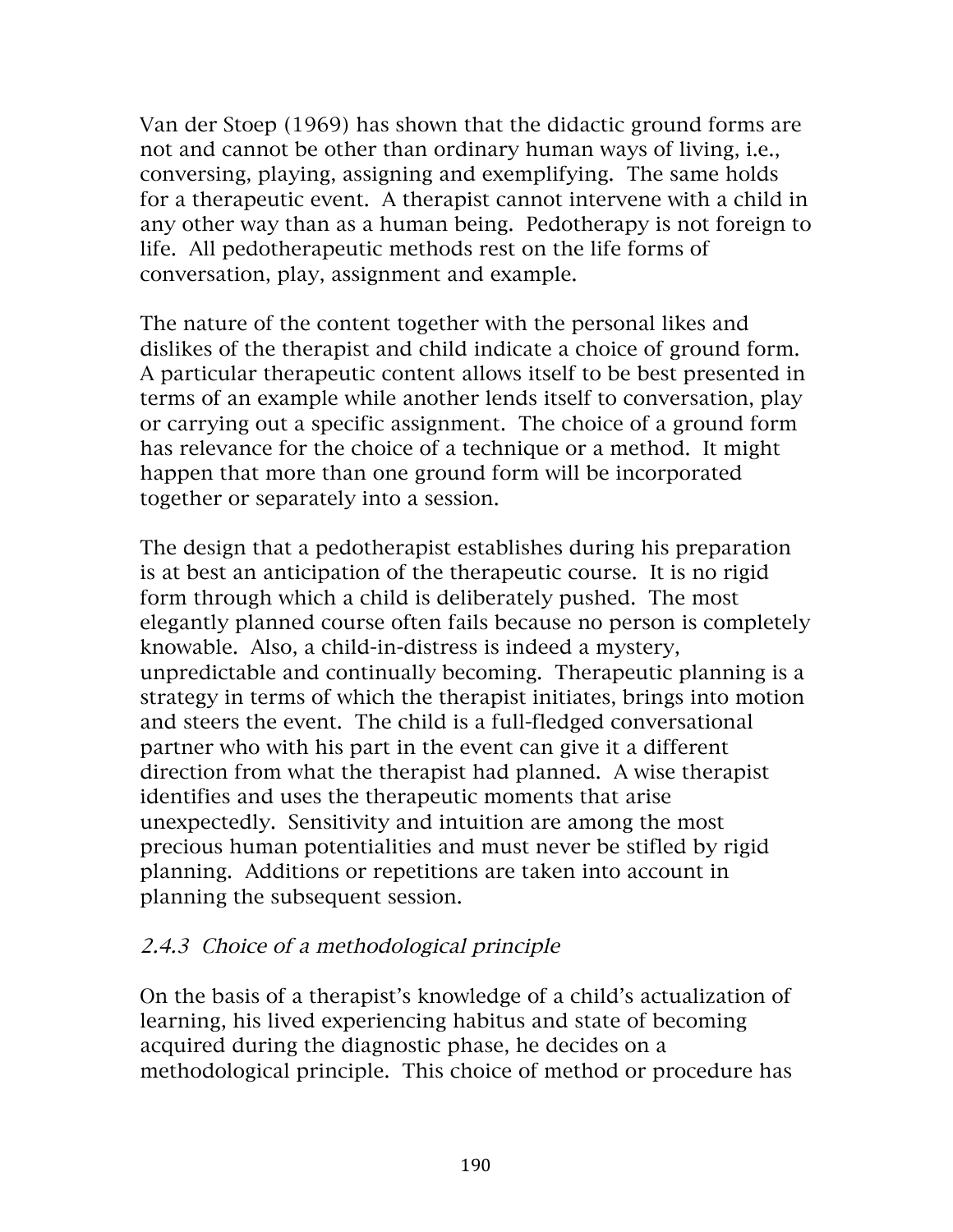significance for the child's acquisition of insight and giving meaning during the therapeutic event.

With respect to pedotherapy, there are two methodological principles, i.e., the directive and the indirective. Each will now be examined more closely.

# 2.4.3.1 The directive principle

The concept directive has a two-fold meaning. The first refers to the direct, plain, straightforward way it manages the content. The problematic in its reality is the direct theme of conversation, i.e., is presented as the therapeutic content.

In the second directive refers to the nature of the therapist's contribution. He indicates relevant direction, i.e., he openly gives direction to the event. He directs the event such that a child masters specific insight during the teaching.

During directive pedotherapy, language is prominent from the beginning of the event. This does not mean that conversation is the only appropriate ground form; on the contrary, a therapist can use example, assignment or play equally well individually or in combination, but conversation is always at least involved.

Once again, this puts the important matter of language in the spotlight. Via language he –

- establishes a relationship;
- orients the child to the situation;
- structures the event;
- directs an appeal to the child to participate in the event;
- unlocks reality and makes it accessible to the child;
- evaluates the child's progression;
- accompanies and supports him affectively, cognitively and normatively;
- sets time limits; and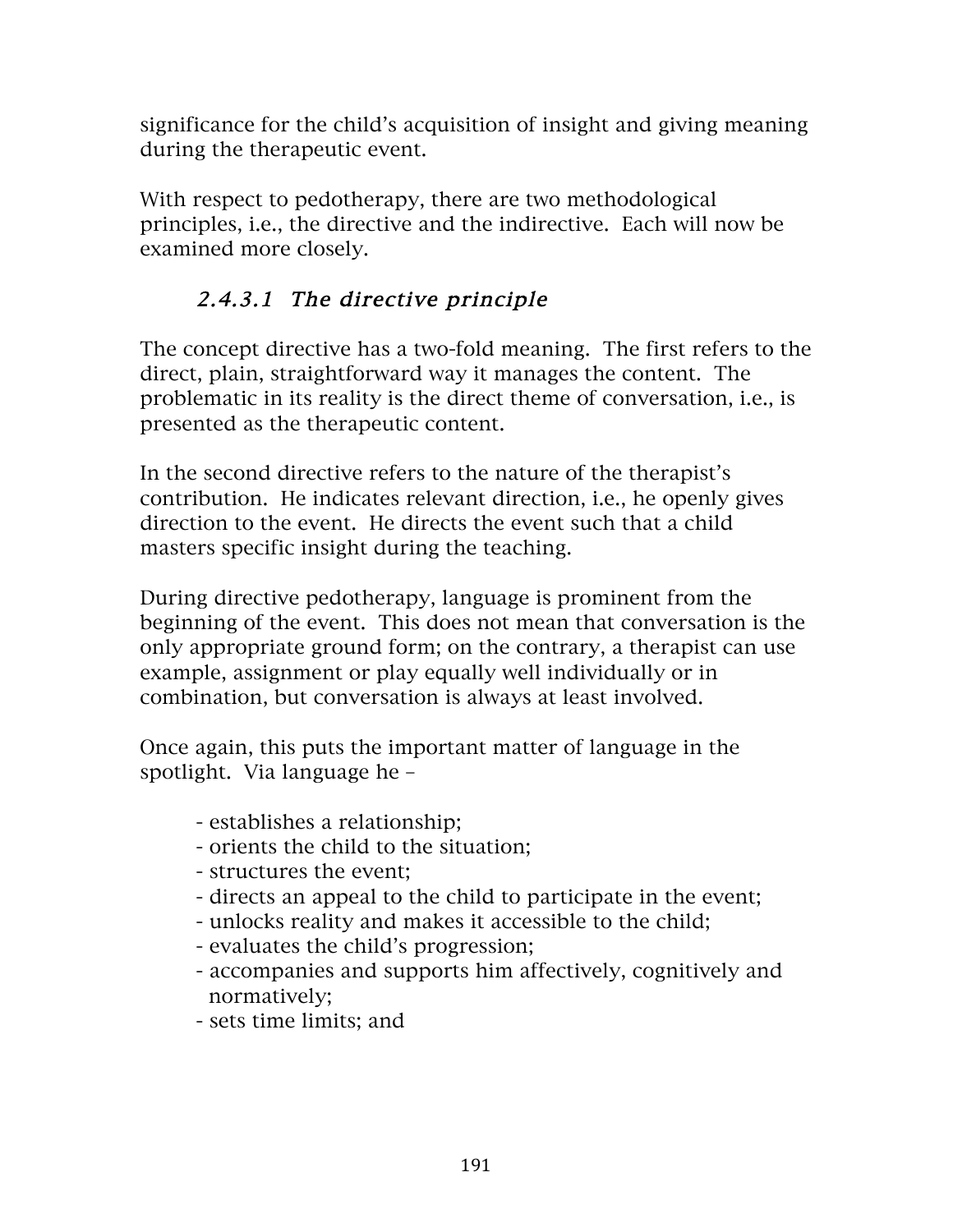$-$  makes himself knowable and accessible. $\cdot$ 

When, during directive therapy, a therapist presents the solution and tries to persuade the child to accept it, the quality of the therapeutic relationship is of decisive importance. The language in which a therapist clothes the matter influences if the child is going to step up to the content that naturally is problematic for him. The affect that the therapist's language expresses will influence if a child is going to venture under the accompaniment of this stranger and explore this threatening content.

The directive methodological principle lends itself to application in various therapeutic techniques, e.g., counseling conversation, the accompanied daydream, the imaginary trip, dramatizing, questionand-answer, modeling and more. However, a child is always addressed in the first person. "I" is the self directly involved with the content. In responding, a therapist refers to the child as "you". In directive therapy, the subject is never anonymous. This provides the child an opportunity to appropriate the solution as a solutionfor-me.

Although directive therapy has many inductive moments, now it links up with the deductive approach. That is, a child is led to apply general principles or rules to presented data and then draw appropriate conclusions. In the therapeutic situation, this assumes the child has a relatively extensive and varied possessed experience that the therapist can refer back to. This also influences the arrangement of unconsolidated, unassimilated and even traumatic possessed experiences. In terms of a principle or rule a child can put into perspective the still unordered data.

The directive principle of ordering figures with increasing prominence the older the child is. It is useable with children of about ten years and older as well as with some younger children with good cognitive potentialities.

 

<sup>•</sup> For a complete discussion of the place of language in the event of teaching there is reference to the work of R. Snyman (1979).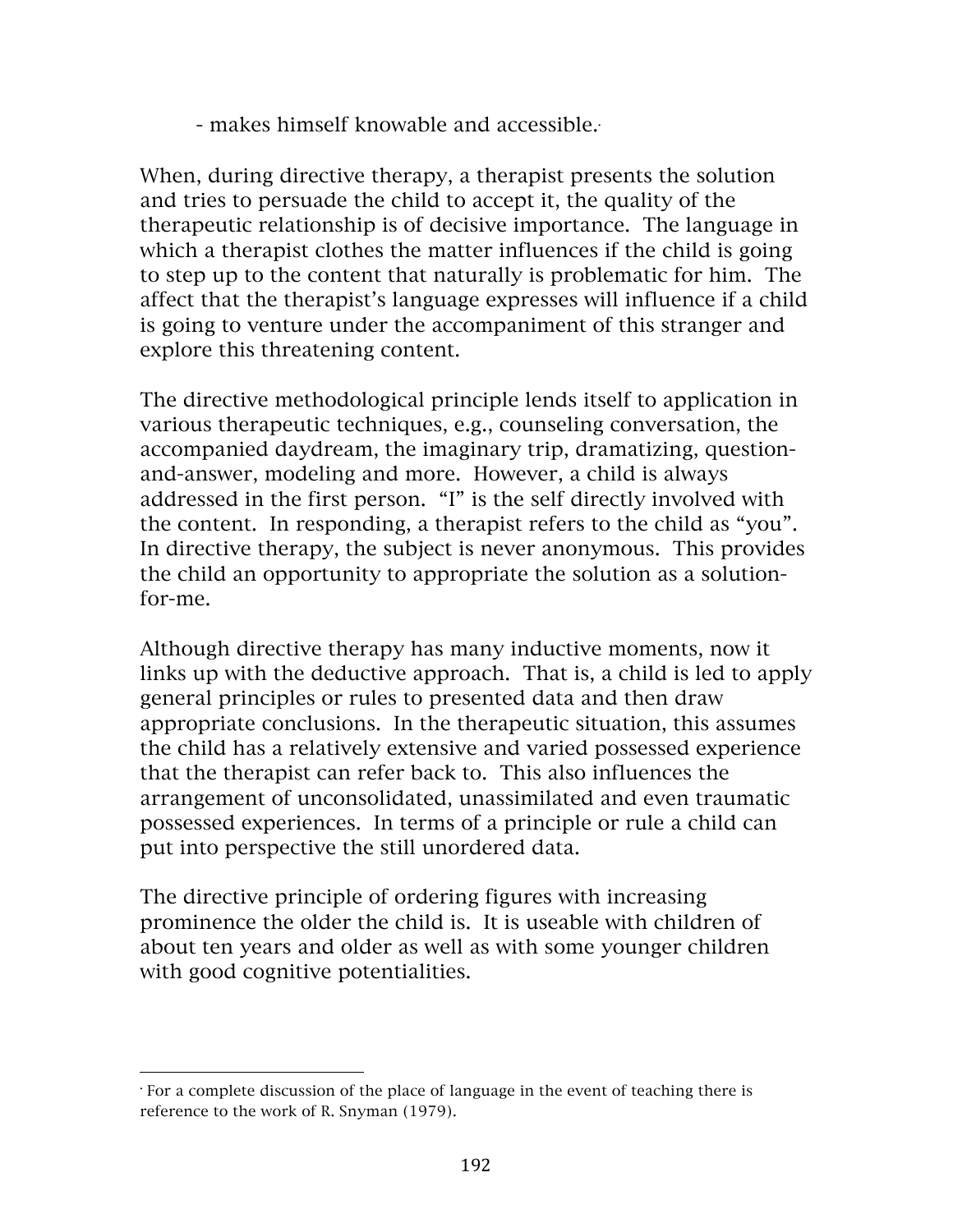It cannot merely be assumed that functionalizing, i.e., the adoption in everyday life of insights acquired during the therapy, will occur. First, the therapeutic content must be chosen with care (see section 2.3.2). Second, the appropriation of insight occurs when a child experiences the problem as relevant and the solution as "solutionfor-me". It is the skillful therapist who unfolds the situation such that the child himself will "disclose" those solutions that the therapist had aimed for. In his choice and reduction of content, the therapist anticipates that sufficiently relevant elementals are disclosed so that the child's therapeutic experiences are to the point, relevant and applicable in his confrontation with the everyday life reality.

Using the directive methodological principle requires careful preparation, talent, skills and experience of a pedotherapist in order to prevent him from falling into the old pothole of so many "providers of help" and the child being delivered a moral lecture. With this, pedotherapy declines as a phenomenon and becomes involved with ordinary everyday, although well meant, meddling.

# 2.4.3.2 The indirective principle

The concept indirective refers equally to the way the content is managed and the nature of the therapist's contribution. First, the problematic as content is not in its original form of appearance but is represented by symbols. Thus there is an indirect association with this reality. Naturally, direction giving by the therapist occurs regarding possible solutions or alternatives but also not directly with the problem, but he carries on a conversation in the child's symbol language, thus indirectly.

This approach is appropriate for most young children (to about ten years) as well as for older children for whom reality is so painful that they ward off, avoid or evade it. Children who are emotionally offended to such an extent that they do not readily come to an ordered cognitive attunement regarding the problem, often show a readiness to converse about the problem in a more distanced, objective and thus for them a less threatening way.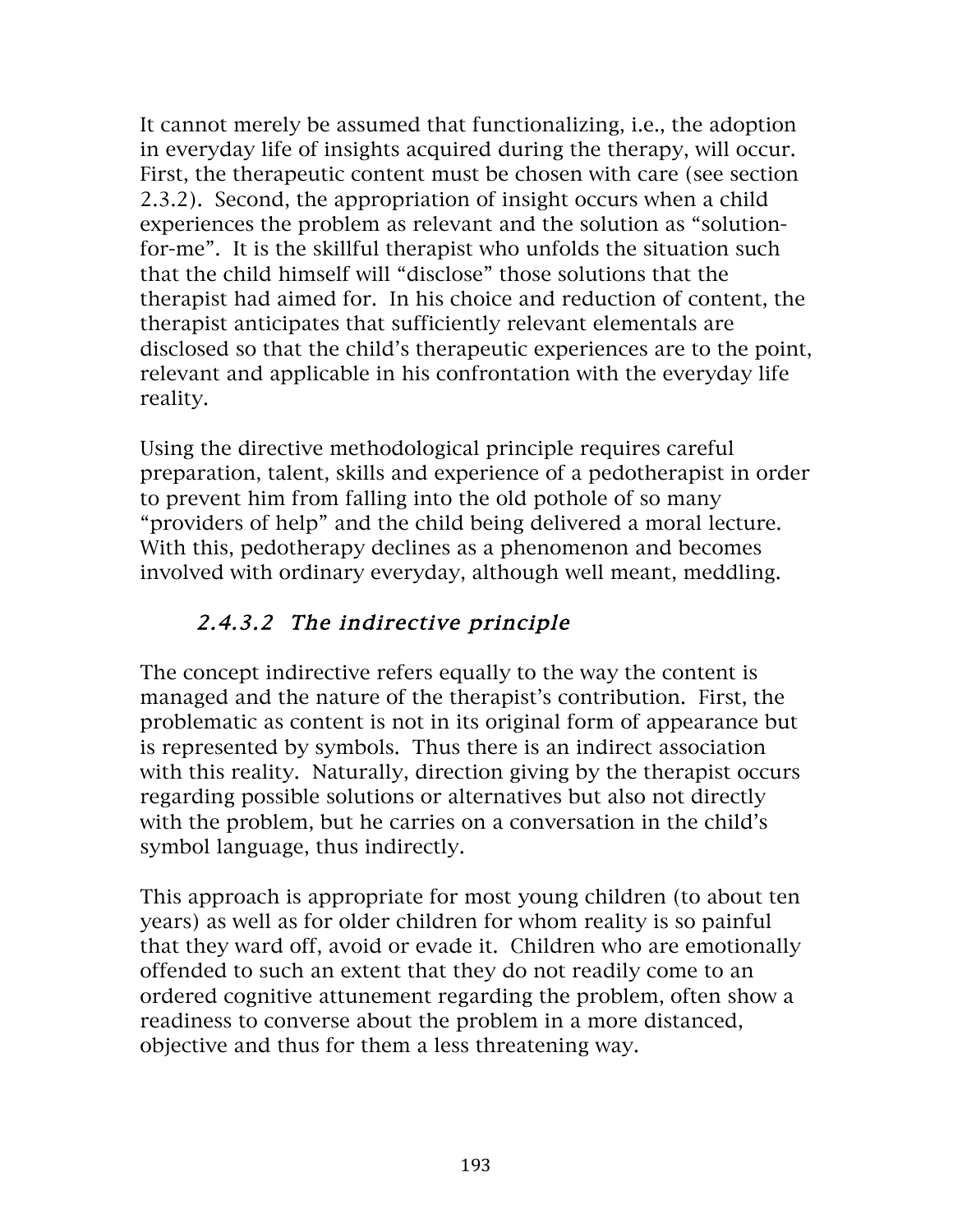The child is given optimal opportunity to arrive at projection. Projection is a two-fold event (Gouws et al., 1978; Wohlman, 1974; English and English, 1958), i.e.,:

- (i) On an unconscious level, a child ascribes to another his own unacceptable desires, inclinations, shortcomings, attitudes or feelings. The other is then a reflective image of the self. The child puts his avoided self in the other. The other is everything he does not want to be himself. The other need not necessarily be a person; it can also be an animal or object that he describes anthropomorphically.
- (ii) A child interprets things, concrete and abstract, according to his personal interests, desires, fears and expectations. This especially comes forth if the things are not clearly structured. The less structured the appeal, the greater opportunity to give meaning on the basis of a unique, personal attribution of meaning. Thus, for example, a child attribute emotional value to a color, recognize an animal in a piece of clay or label a departure as unfriendly.

A child not only projects via the spoken language but also via written language, play, graphic expression (such as drawing and coloring) and dramatic expression (such a gestures and facial expressions).

Through projection a child ascribes characteristics, puts meaning into, gives his own specific meaning to the object. Thus there is mention of an addition to, an expansion of meaning. Indeed the child makes the projection-object a personal symbol. This means something else for him than what is generally accepted. Gouws et al. (1979) define a symbol as "any object (including word or drawing) that represents another object or thought". When a therapist uses the symbol or symbol language in his conversation with the child, the child understands them in terms of the specific meanings that he himself has ascribed to them. Thus, in the therapist's conversation he reads those meanings that have specific relevance for him as a unique person. The therapist uses the child's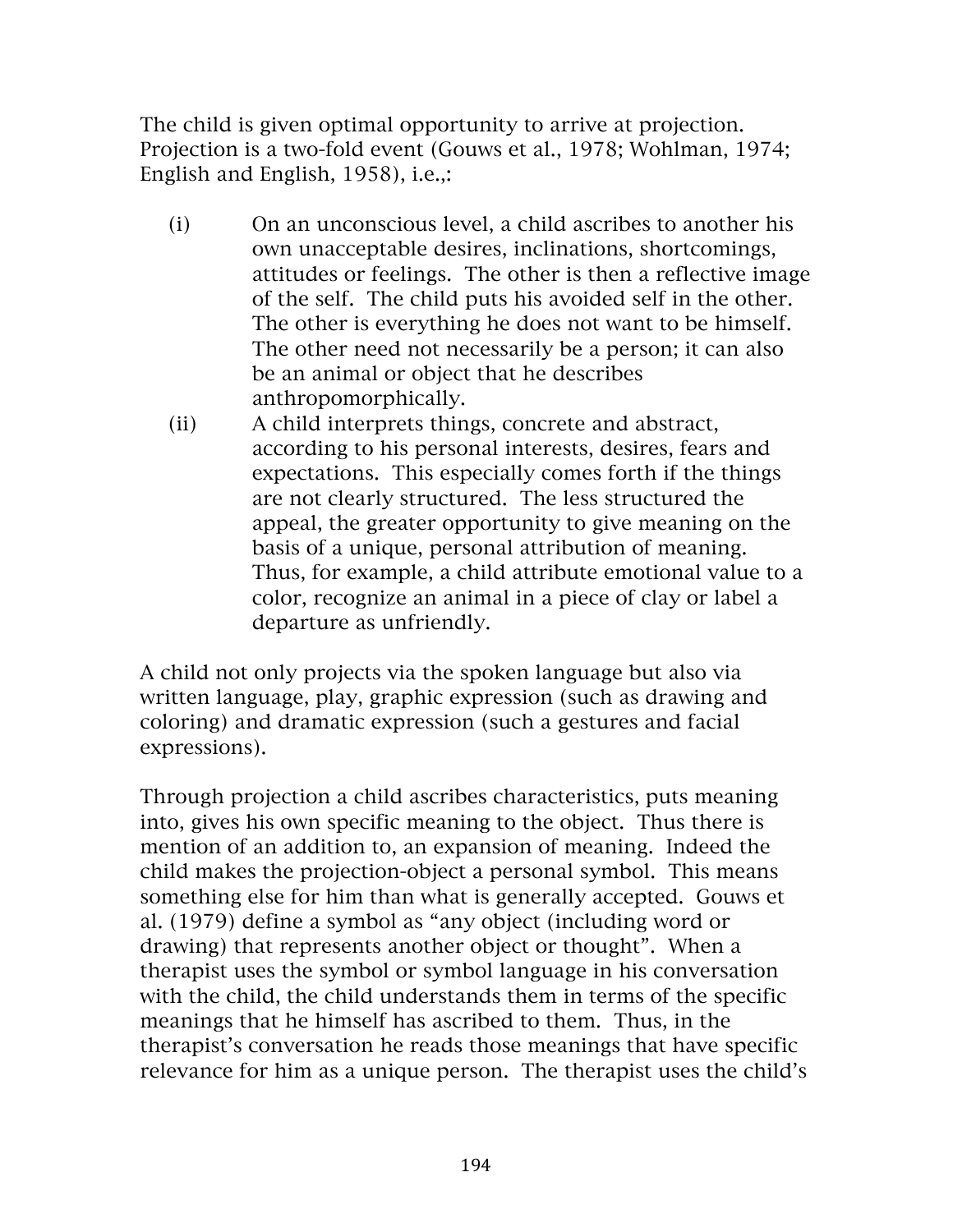symbol language to change or broaden meaning according to circumstances.

There then follows a transfer of meaning that refers to adopting or appropriating meaning via the symbol. This event can be labeled "reverse projection" [Afrikaans = trujeksie]. It is a flowing back of meaning from the symbol to the child. [It is an assimilation of the child's projection after it has been modified by pedotherapeutic intervention]. Projection is allocating meaning to the symbol by the child. The interaction between projection and "reverse projection" via the symbol makes possible a therapeutic change in meaning.

Through the intervention of the therapist it is possible for the child to find the desired solution. He can now arrive at a more adequate attribution of meaning to what initially had been unacceptable or inadequate meaning. What for him was so threatening or painful that he could only converse about it symbolically now has new sense and meaning. Because this is a more adequate giving of meaning he has a better grasp of the concerned piece of reality and with this it loses its unknown, strange and threatening nature. It is then no longer necessary to deal symbolically with the content. The child no longer experiences a need for projection. He arrives at deprojection (According to Lubbers, 1971, pp. 105-107, deprojection is an indication of the success of the therapy).

Indeed, now the child is ready to express the problem in words. Language in the true sense of the word once again takes a prominent place in the course of therapy. Linking up to the evaluation of the pedotherapist, the therapy might be terminated or it might be desirable to consolidate the results with more directive subsequent pedotherapy. The child is now ready to put the initial problematic content into words.

The indirective approach requires lots of repetition. Indeed, involved is linking up with the indirective principle of teaching where presented data are explored with the child and subsequently he is led to disclose rules or the accepted norm. Via stabilizing the child's emotional life, because he explores the problem in a painless, non-threatening way, he can arrive at cognitive ordering and consequently also give normative meaning adequately. By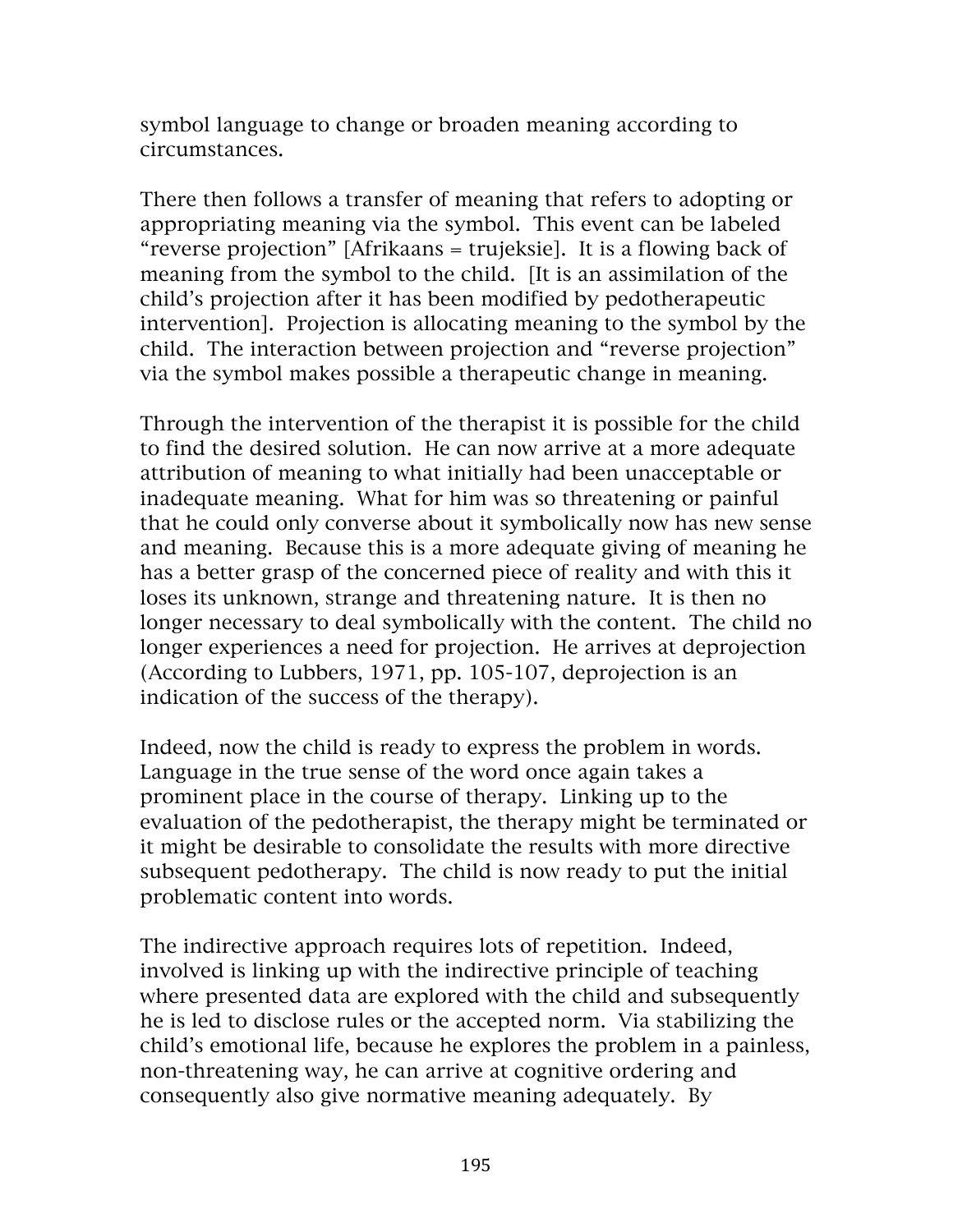unraveling the becoming-restraining event, once again the child's becoming adult comes into motion. Becoming adult always remains the overarching aim of all pedotherapy.

# 2.4.4 Choice of principles of ordering

In connection with the evaluation at the end of each individual session, in his planning for the subsequent session a therapist must once again choose the way in which the therapeutic content must be ordered. Weakly ordered content glosses over the elementals and allows the child to land in a maze. In order to ensure that progress is possible, that the whole relevant field is disclosed, that the child can arrive at an elevation in level via an elevation in dialogue, a therapist must order the content.

In choosing a principle of ordering, the child's level of readiness must continually be taken into account as well as the aims of the specific session. There are mainly four ways of ordering from which a therapist can choose:

### a) Chronological ordering

The content is presented in a chronological sequence so that a child can acquire insight into the nature, origin and consequences of the problem. After all, each child problem has a longer or shorter beginning; child derailment does not happen overnight and unfortunately it is not remedied overnight. Thus there is a course of time during which the matter has taken a particular turn. Gaining insight into the chronological course of the educative restraining factors is illuminative of one's own role and also that of others.

It should be pointed out that a therapist can begin his search with the contemporary situation and similarly from the past.

It is obvious that a child's level of readiness is of decisive importance for choosing this way of ordering. It is less useful for young children who still live in a world of here-and-now, children with memory problems, weak potentialities for cognitive ordering or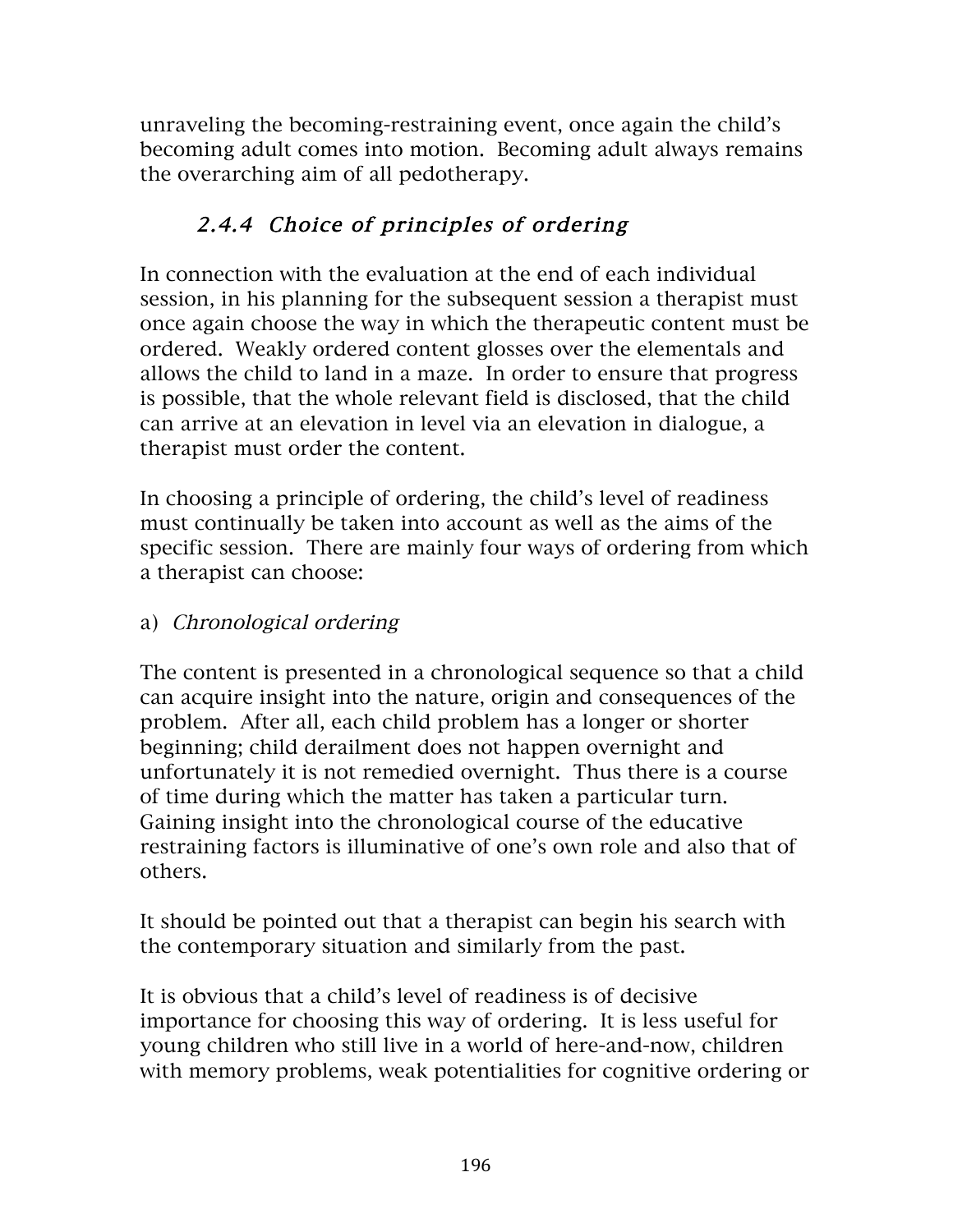children who cannot readily come to logical conclusions because they remain bound to the concrete and cannot abstract.

#### b) Linear ordering

A therapist supports a child to analyze the content into its constituents and then to again synthesize then into a whole in which he now sees new coherences. One theme is worked through after another as they logically follow each other. For example, it should be possible to explore the mother-child-relationship with a child; then the father-child-relationship and after that, the other family relationships or school and peer group relationships if they seem to be necessary.

This way of ordering is appropriate for children with strong affective distress. Immediate help can be provided regarding pressing needs. Via cognitive ordering a child can proceed to determine his own priorities and his normative giving of meaning.

### c) Punctual ordering

Pivotal points of the content are presented as themes. From a central theme, relevant matters are penetrated. E.g., from an exploration of the demands of propriety with respect to spending free time, themes such as occupational future, learning problems, trust between parent and child etc. can be brought up. A therapist continually selects therapeutic content that shows broad possibilities of amplification and application. It appears to be a useful approach in the case of young children and children whose thinking initially progresses in a disordered way. It gives the therapist an opportunity to further supplement and verify his diagnostics.

#### d) Concentric ordering

Therapeutic content is presented and then continually repeated in a more extensive and penetrative way. The technique by which the dialogue is carried out can continually change but there usually is mention of a progression and not merely a repetition in the sense of duplicating. For example, a theme that has figured during the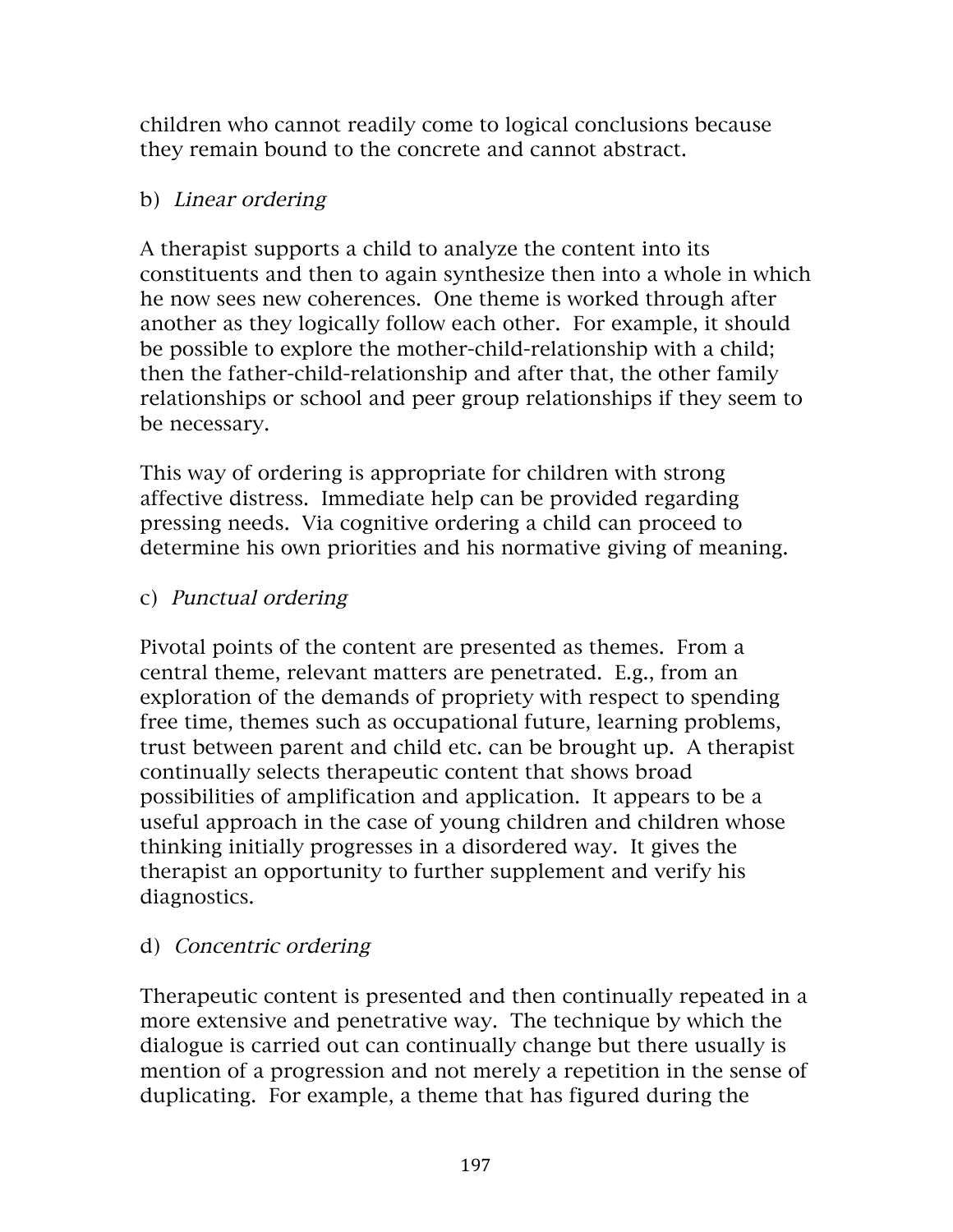imaginary journey can subsequently be further explored with play therapeutic techniques or drama therapy.

This approach is useable in the case of children who initially have difficulty verbalizing and who must gradually use language to express [themselves]. Young children, children with attenuated possessed experience and also children with weaker intellectual potentialities benefit from this way of ordering.

# 2.5 Strategies

## 2.5.1 Introduction

The orthopedagogical event of providing help is tri-polar. In order to eliminate the difficult situation a contribution is required from the therapist, the child and the parent(s).

Pedotherapy and parental accompaniment progress together. They are dependent on, supplement and provide momentum to each other.

As a result of this, in his pedotherapeutic planning, a therapist will continually consider the contribution of the parent. It is beyond the scope of this study to further explore this parental contribution. Thus, attention is given only to the strategies the therapist uses to make the child's most desirable contribution possible.

It is well to note that the most careful preparation cannot guarantee the results of pedotherapy. A therapist can do nothing to insure what a child will do. A child indeed is an open possibility, has the choice of actualizing his willing and is never completely knowable or predictable. As always unknown he is a full-fledged conversational partner during the pedotherapeutic event and on his own initiative he can give a different turn to the event than what the therapist expected.

At the very least, this means that the therapist must now throw overboard all of his preparation and planning and blindly work out of the blue. [However, his] careful planning makes it possible to design a situation in which it is possible and even likely for the child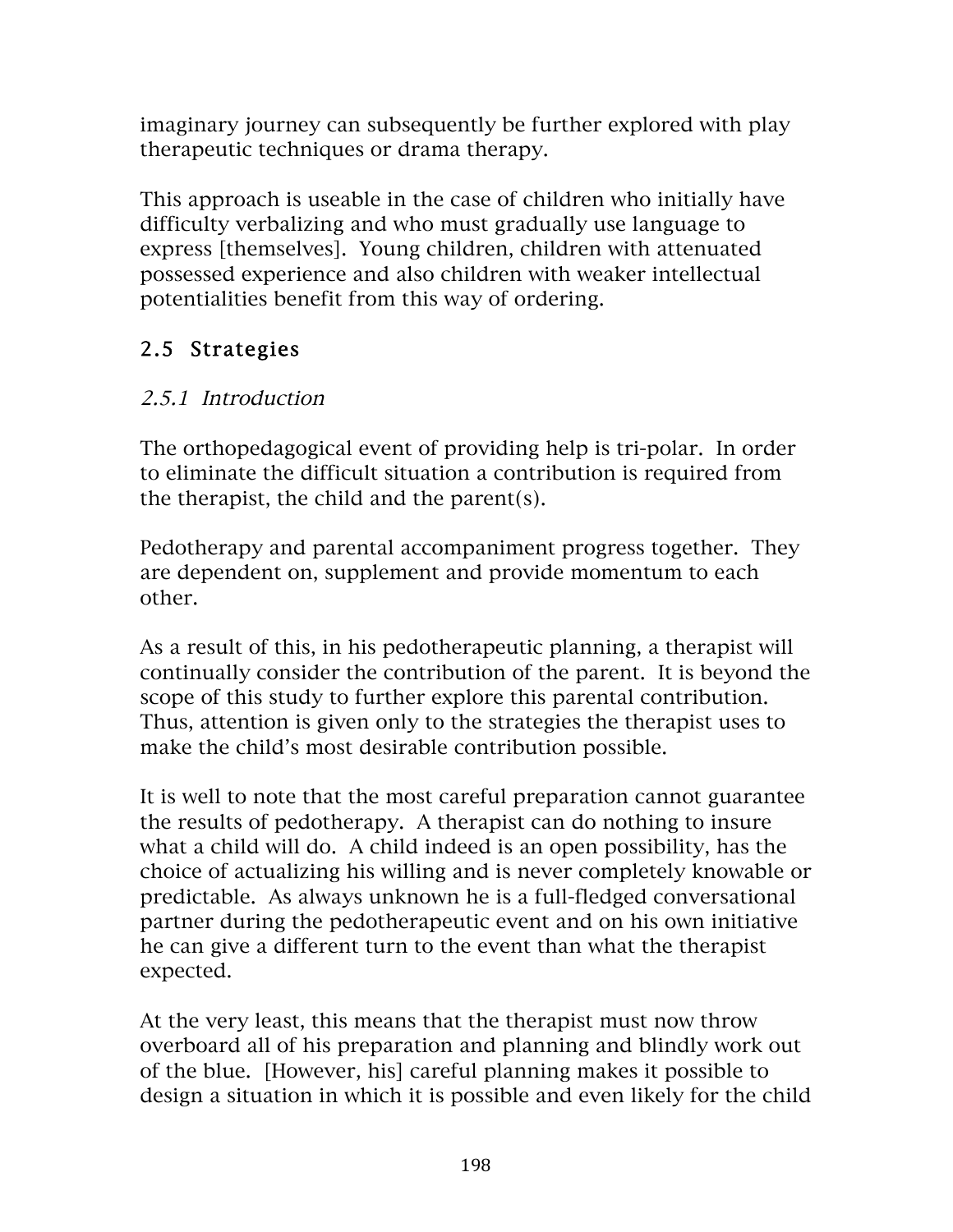to participate in the event in the anticipated way. Because from the beginning the therapist had done overarching, long-term planning, it is possible for him, in a specific session, following the need of the moment, to change his particular strategy and still remain on course with respect to the overarching aim, the implicit aim and even a different explicit aim from the anticipated one for the specific session.

Subtle sensitivity and empathy as well as a vigilant intuition remain the therapist's most precious weapons in any therapeutic situation. They deter him from clinging persistently to a specific technique or, in spite of himself, carrying out his prepared session even though he will loose the child on the way. A pedotherapist must be ready to extemporaneously explore the unknown with a child. He must be able to improvise. He must be able to choose quickly in light of the prevailing situation but above all he must be prepared to venture. First and foremost, pedotherapy is a joint venture into the future.

There are manifold techniques available to a pedotherapist. Combinations of two or more techniques make a broad series of variations possible. The choices a therapist can arrive at are codetermined by the:

- nature of the problem
- aim
- therapeutic content
- level of readiness of a child and his personal likes and dislikes
- experience and skill of the therapist and his unique therapeutic style.

In connection with the choice of technique, a therapist plans for aids and the room where the therapy is going to occur.

## 2.5.2 The locale

It is necessary that a session progress in an office or room where a child feels safe and welcome. Furniture and especially the color combinations on the walls, curtains, rugs and upholstery create atmosphere. It was already shown that sensing is a first, intuitive,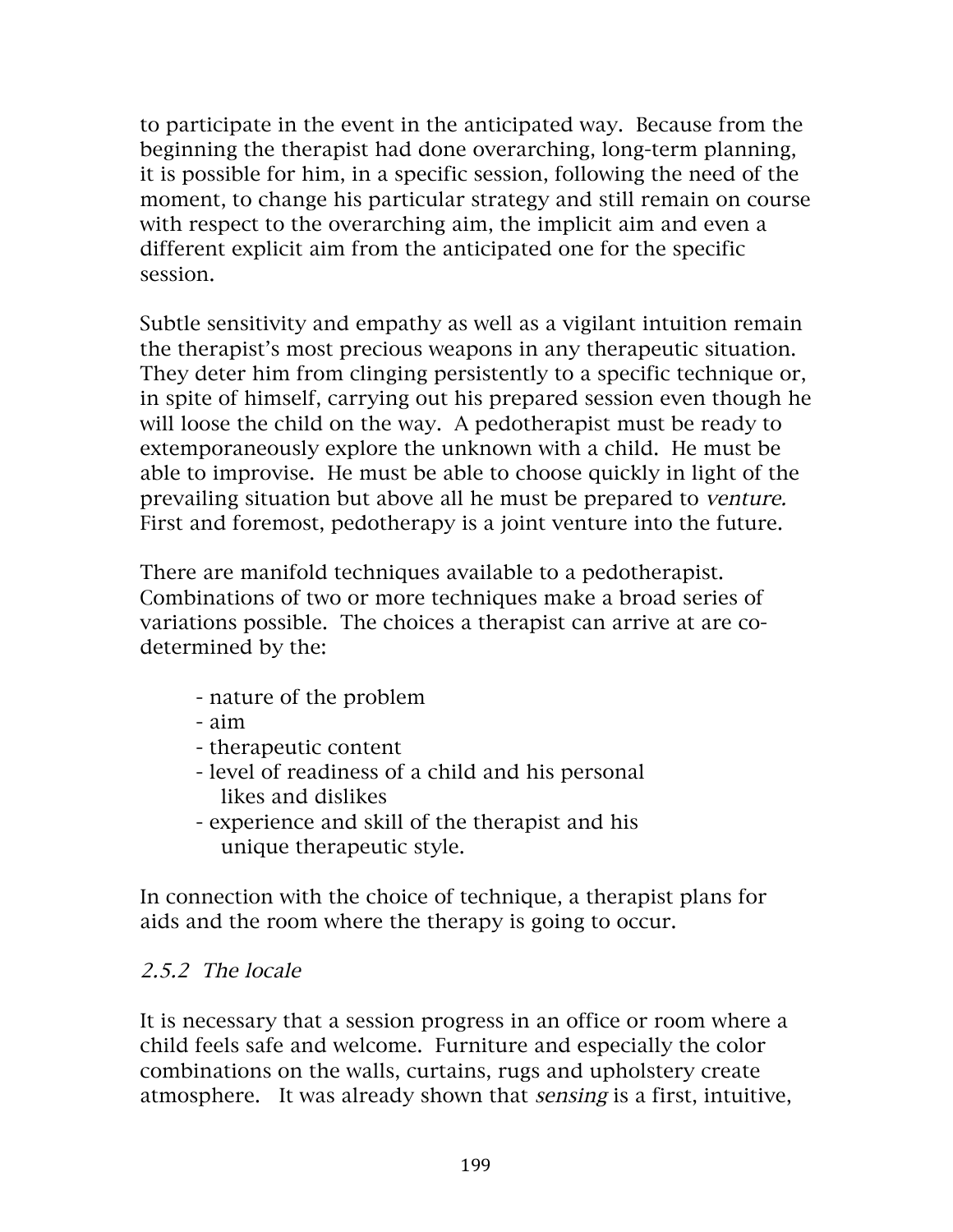pre-cognitive matter that initiates and accompanies childlike learning [and can be influenced by this atmosphere]. It is necessary that any wall decorations or ornaments be as neutral as possible and do not direct a suggestive appeal or elicit incidental, uninvited projections or disturbances. Other children's drawings or artwork often are alarming to an emotionally labile child. He also uses them as criteria for judging his own attempts. Even his own artistic expressions can direct an unexpected negative appeal to him on a later occasion. A therapist can use this to advantage provided he controls it and does not leave it to chance.

The nature of the furnishings is extremely important. Older children are ill at ease in a room with a sandbox, toys and miniature furniture. For them, they are an indication of the therapist's judgment of his state of becoming. On the other hand, a younger child feels like an intruder in a room where he must carry on a conversation with the therapist while sitting in a big chair at a desk. One must be on ones guard against a too elegant, luxurious room from which children in less privileged circumstances will feel alienated. Dignity and warmth must be striven for so that the child can have the impression that this is a space that has been prepared for him with care and in which, above all, he is welcome.

#### 2.5.3 Aids

The technique of which a therapist is going to avail himself determines the aids he is going to implement. Projection plates, pencil and paper, drawing, modeling and other art materials, prints, posters, marionettes, puppets, dollhouse with dolls and furniture, building blocks and construction material, woodworking and arts and crafts are only a few possibilities. Whatever aids a therapist uses, he must take care that they are clean, taken care of, nice, hygienic and attractive. A yellowed, crumpled projection plate directs a specific appeal to the child's emotions, construction toys with missing or broken parts confuse an unordered thinker and a little piece of paper that is hastily torn out of a tablet, hardly elicits a child's intention to learn.

The aids must be planned beforehand and prepared for use. Unnecessary and irrelevant material must be removed. Cleanly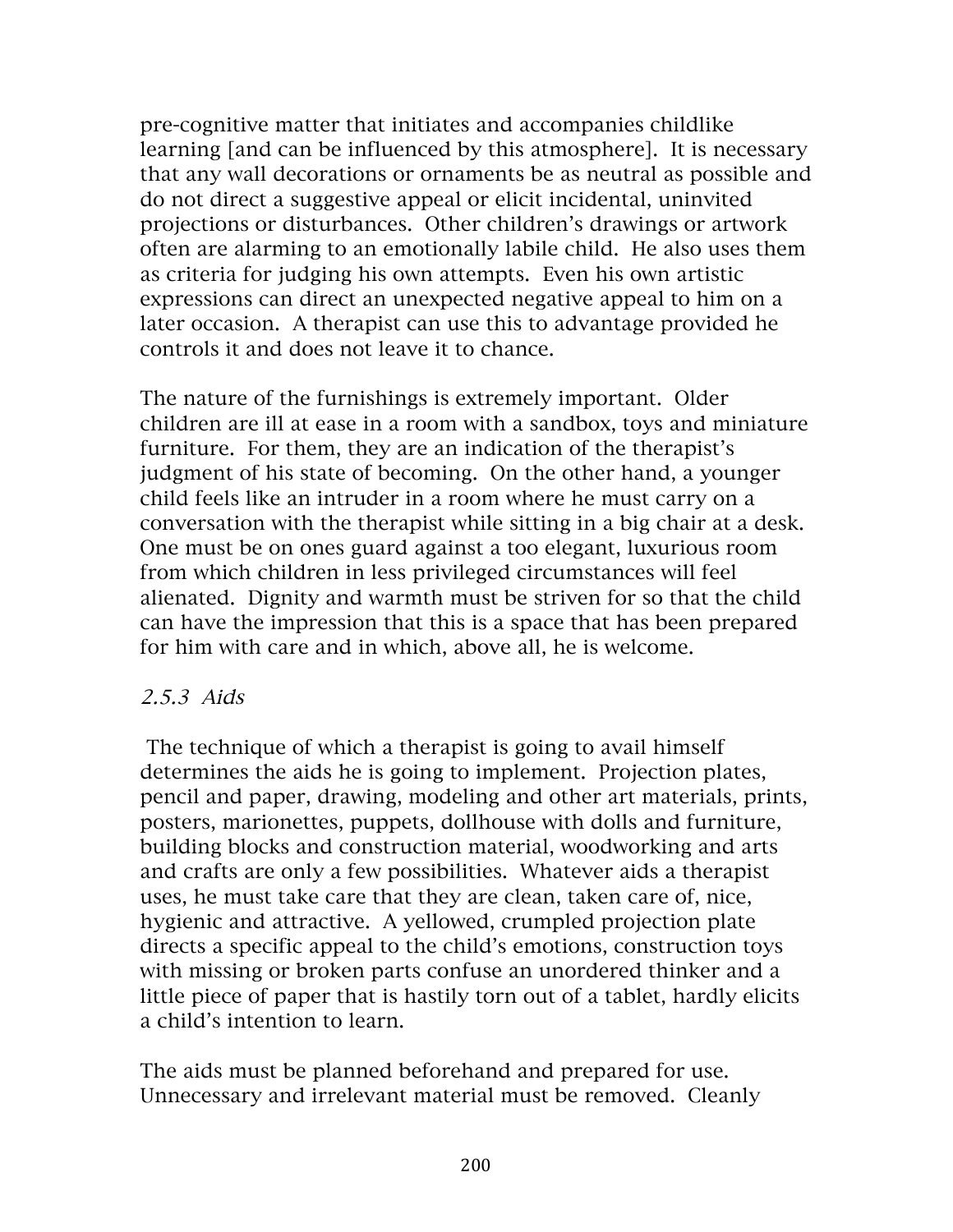prepared aids testify to a child that he is highly regarded as a person, that he is welcome, that his arrival has been prepared for and that a contribution is expected from him.

### 2.5.4 Techniques

### 2.5.4.1 The information conversation

This technique rests on the [didactic] ground form of conversation and can be applied directively or indirectively.

The conversation is initiated by a question from the therapist that puts the therapeutic content in a problematic light for the child. Because he signifies this as a "problem-for-me" this elicits in the child a becoming aware of deficient knowledge. By conversing or by additional questions the therapist shows the relevance of the content for the specific child or he leads the child to formulate it himself. Alternatives are explored, a situation analysis is made and the self-exploration occurs.

Through questioning-and-answering, communicating or reflecting logotherapeutic moments are disclosed. The child is supported to grasp his own uniqueness, the unrepeatability of the situation, acceptance of what can't be eliminated, realize his own potentialities and accept his own role in his becoming.

Genuine conversation exceeds the mere exchange of words and therefore one must continually be on guard against the therapy become a shallow and congenial everyday chat. A wise therapist uses silences therapeutically. Van den Berg (1969) says being together is the contact within which we know that we are understood. We can be silent with another without tension or alarm.

In order to enter a genuine conversation the conversational partners must accept mutual responsibility for the course of the event, have a readiness to encounter each other in the world of the other and dare to venture together on a new stretch of life's path.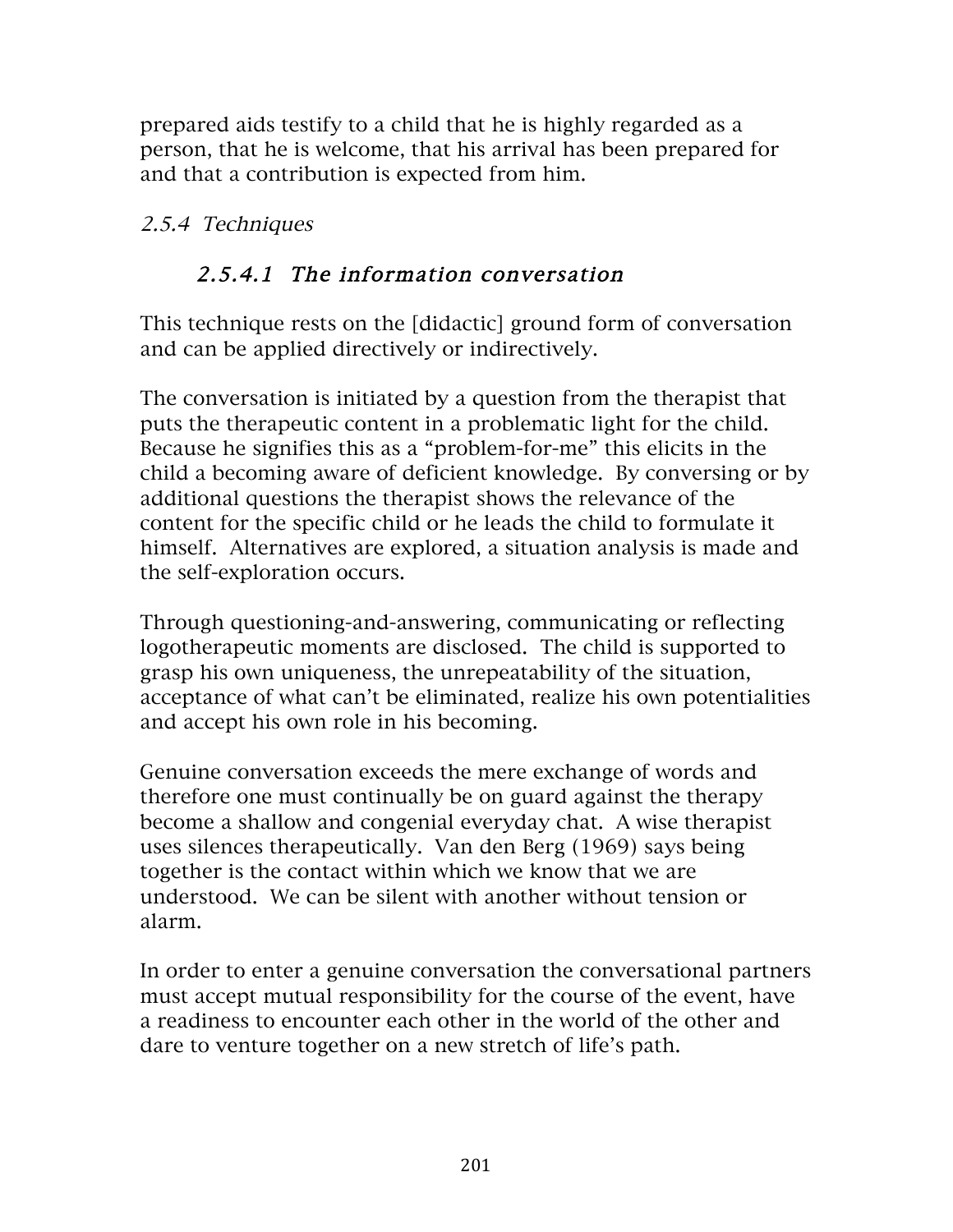A therapist always remains true to his own view of life while he supports a child to acquiring his own view of life. The following moments flow from this:

- a) the therapist accompanies the child pathically-affectively to disclose information about his emotional distress;
- b) he supports him to gnostic-cognitive ordering and a systematic structuring of the content;
- c) he accompanies the child normatively by exemplifying and via identifying to arrive at his own view of persons and of life.

Because the conversational partners are mutually involved, anyone is free to end the conversation. This inalienable right of the child must be respected. Breaking away must remain experientially possible. Under no circumstances must the child be under the impression that he is obligated to participate.

# 2.5.4.2 Play therapy

Child play is one of those phenomena of being human that is difficult to capture in a definition. Gilmore (1971) conveys a number of essences of child play as disclosed by leading investigators:

Play is an activity that is carried out for the sake of the activity itself (Dewey); it provides pleasure (Allin and Curti); it is a way of passing time (Patric and Lazarus); it is a way of exercising those skills that a child is going to use as an adult (Groos); in and through play a child acquires his cultural heritage (Wundt); play is the result of incomplete cognitive becoming that results in reality not yet being fully structured (Lewin and Buytendijk). Thus, play is a way of establishing a relationship with reality. In and through play a child carries on a dialogue [with reality] and he gives meaning to and receives meaning from it. It is in all of this that the therapeutic utility of play is found.

Child play assumes many forms. Not all are therapeutically useful: M. Lowenfeld (Jackson and Todd, 1950) divides child play into phases that are in step with childlike becoming: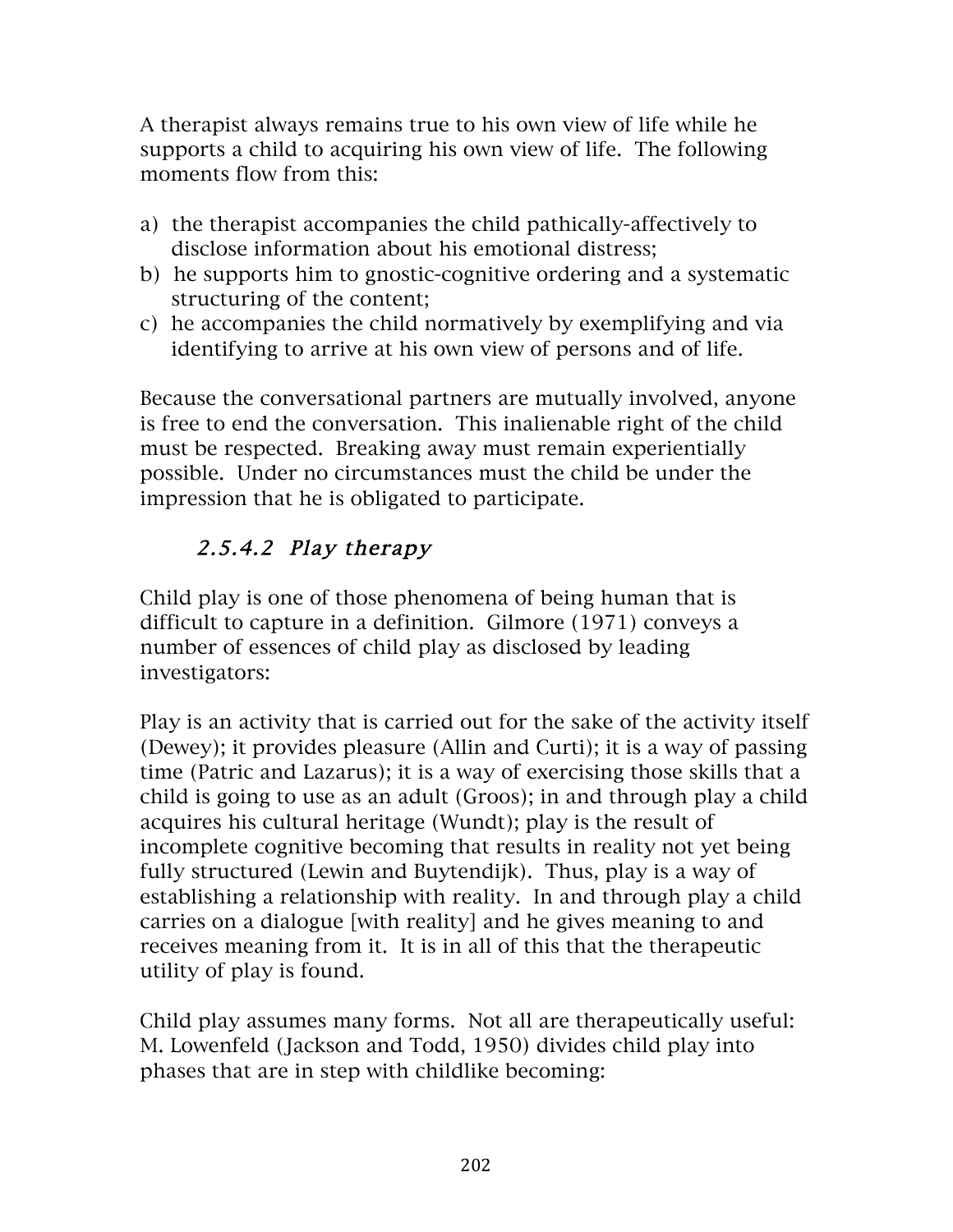- play as physical activity;
- play as expression of possessed experience;
- play as fantasy; and
- play as environment-constituting, i.e., creative and experimental activities.

Jackson and Todd (1950) emphasize in their work, Child treatment and the therapy of play, that play, in itself, is not therapeutic but that it can be used therapeutically. In the hands of a pedotherapist it is a [therapeutic] medium. Play therapy rests on the [didactic] ground form of play.

During the diagnostic phase a child is encouraged to play. It is thus necessary that the playroom is fully equipped to accommodate play expression on all four levels. If a child shows that he is ready to play on the second or third level he is given optimal opportunity to project and choose symbols. Then the therapist interprets the symbols in light of other diagnostic data and decides if the symbols are therapeutically useable (See sections 2.3.3 and 2.3.4). Subsequently he will work in indirective ways.

A pedotherapist designs a play situation in which the child is confronted with the content in terms of his symbols. The therapist is an active participant in the event; e.g., he plays with, asks questions, analyzes the situation, provides commentary, identifies and interprets; he lends a hand in constructing or expanding on the scenes and assumes for himself the role of one or more characters. In doing so he unfolds the event such that the child discloses precisely what he has had in mind.

There is the danger that a therapist can interpret the child's symbols incorrectly. In this case the entire dialogue comes to a dead end. Child and therapist simply do not understand each other; they do not speak the same language. The therapist must continually verify if the child indeed grasps which meanings he wants to convey to him. Evaluating is an activity that accompanies therapy throughout its course. Does the child understand and accept what the therapist says to him; during the therapeutic event does he acquire a bit of life experience that has relevance for his real life situation? The elementals that he discloses and masters in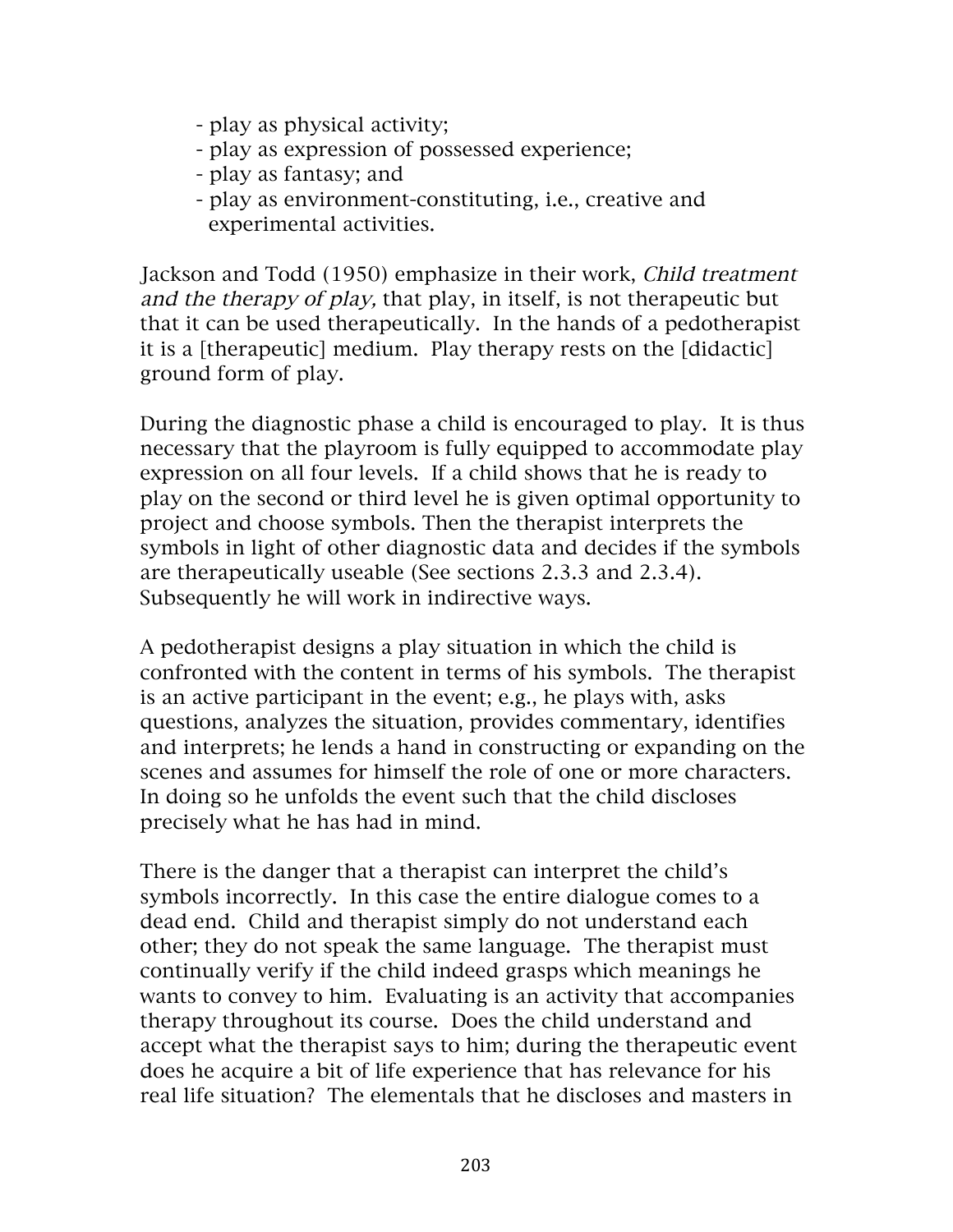his play have relevance for the problematic situation in which he finds himself. Because they are his symbols that he himself has chosen and to which he has allocated or deposited meaning he can again borrow from, take over or assimilate (reverse projection) their meaning. An expansion and/or change in meaning has thus occurred. The child has a more adequate grip on reality. He has thus emancipated to a higher level of becoming.

In his article "Persuasive doll play: a technique of directive psychotherapy for use with children" Mann (1957) describes directive play therapy with young children. The therapist himself arranges the play scene analogous to the child's real situation. The child does not himself choose the doll with which he will identify but one is assigned to him. The therapist then plays the role of the parent and supplements the role by giving additional explanations and commentary. Mann (1957, p. 15) exemplifies the father doll who says to the son doll: "We cannot love you if you are naughty. Heed your sister rather than hit her". According to Mann the child then uses this advice in his life situation.

This approach is pedagogically unacceptable and in essence amounts to child manipulation in behalf of the parents. Mann misunderstands the child's need to want-to-be-someone-himself and his possibility to choose his own position and attribution of meaning. He is given no role in his own becoming; indeed his human dignity is attacked. At the same time Mann leaves the experience of meaning based on genuine learning to chance. If the child in the above example hurts his little sister because he thinks his parents prefer her over him, this deduction springs from his possessed experience and giving personal meaning. This position by no means is changed by his experience with the dolls. Thus, no change in meaning has occurred and a change in behavior is haphazard and short-lived. In ignoring didactic-pedagogical principles, childlike learning becomes attenuated or stagnates.

Play therapy in the form of doll play is also useable with older children, even teenagers, provided the play materials are adapted accordingly. Instead of soft, flexible baby dolls, a dollhouse, tea set, doll clothes, feeding bottles, etc. dolls with the appearance of older children, teenagers and adults are used. A large variety of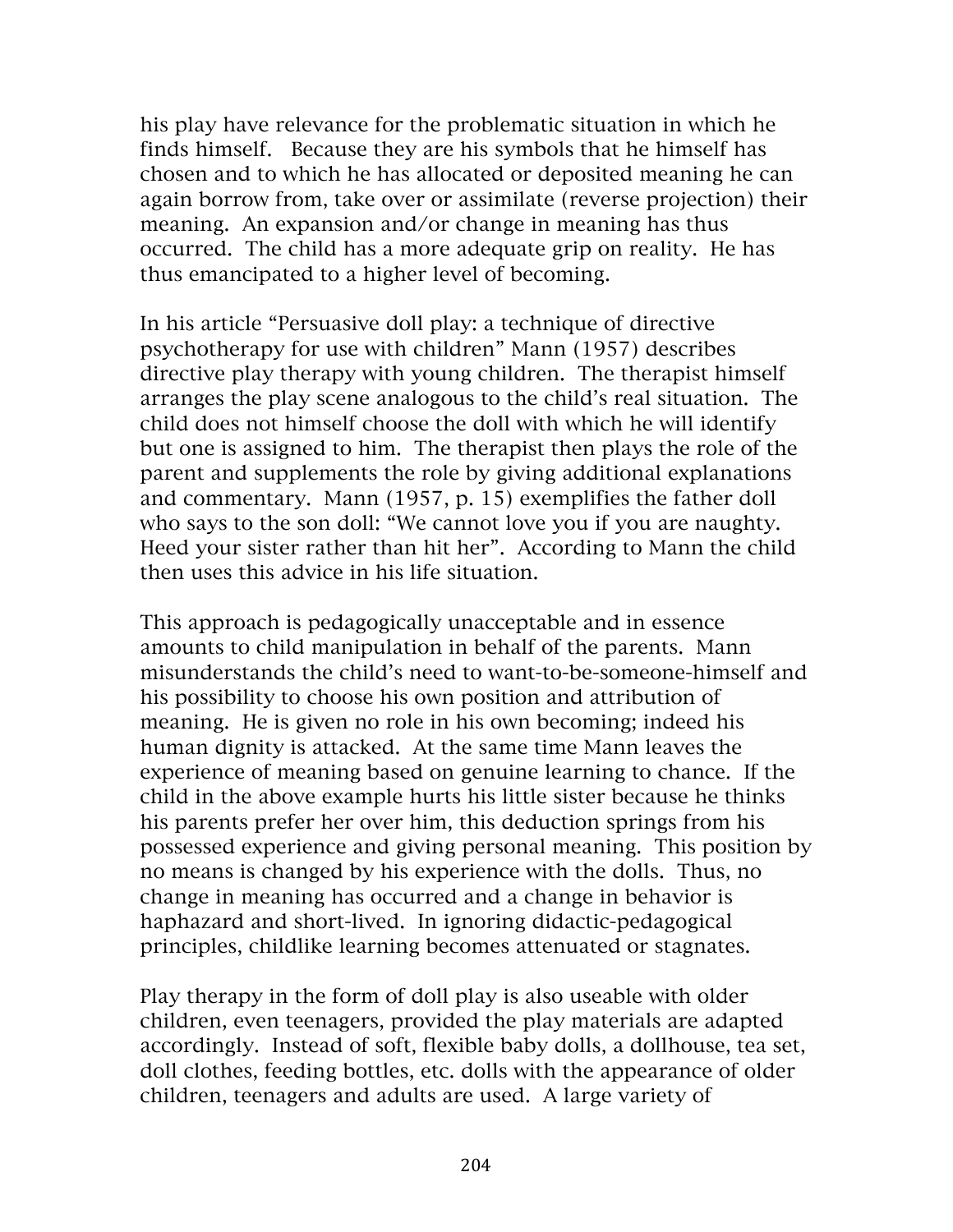characters of both genders and of all ages are used. The dolls need not be realistic; styled figures, even wire baskets are useable. Then the child is asked to solve the problem situation as set up by the therapist. In the set up of the initial situation, the child himself chooses the doll that represents a particular person. A directive approach can be taken in which case one of the figures will be "I". In the case of an indirective approach, the figure with which the child identifies is referred to as "he" or "she". The therapist never puts the child in the scene as a "producer" or "script writer", doesn't analyze the situation and try to find an acceptable solution for the characters in the play. Once again the therapist plays with, takes an active part in the event and directs the child to attain relevant insight.

### 2.5.4.3 The imaginary journey

A firm relationship of trust and understanding between therapist and child is a precondition for using this technique that has elements of both Desoille's "Reve Eveille" and Hanscarl Leuner's "Guided-Affective Images".

During the course of the event the therapist usually is in the child's field of vision to use the appeal of the moment. This contributes greatly to the child's feeling of security and offers the therapist the opportunity to show his empathy.

The event is brought into motion because the therapist requests the child to make a representation of an open piece of field. The therapist only indicates that the field is a point of beginning or departure and leads the child by questions, commentary, comments, etc. to further constitute the play, e.g., by adding trees, mountains, a river, houses, a path, train station, airport, a dam, marshes, etc. He himself also populates the field with people, animals or fantasy figures in accordance with his preferences. With each session there is a departure from this field that the child has created as safe, secure place and afterward there again is a return to it. During his imaginary journey from the field, the child has the opportunity via projection to create symbols that the therapist uses to bring about a transfer of meaning.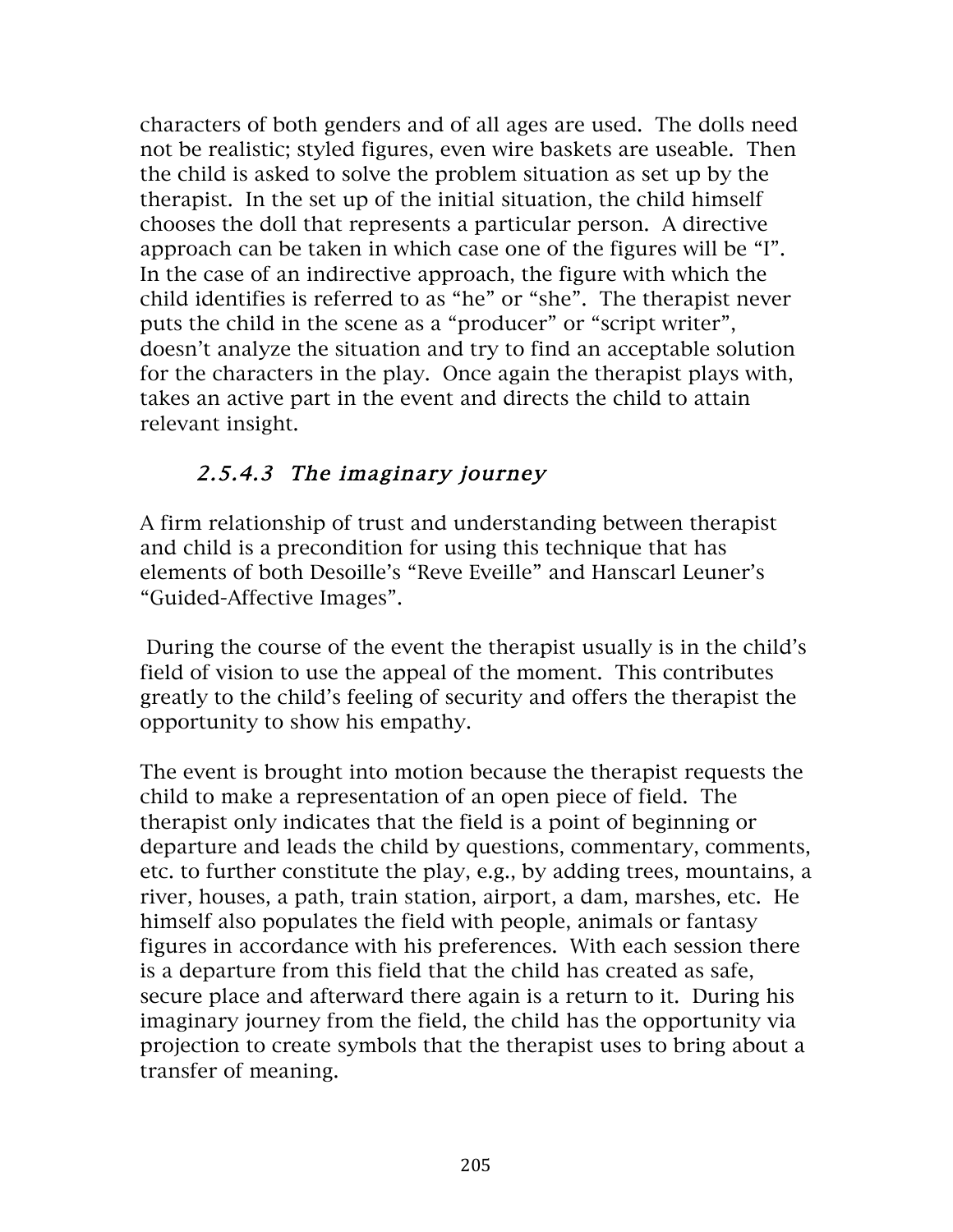Care must be taken that the diagnostic possibilities hidden in this approach do not overshadow the therapeutic moments. A danger is that the therapist will too quickly lead the child from one play to the following without the situation of concern first being thoroughly experienced and assimilated. In the language of Lubbers (1971, pp. 98-105) this would mean that the narrative image, i.e., what sketches an event, dominates. By his accompaniment, the therapist slows down the flow of the narrative and he gives the child an opportunity to use more substantive images in which the affect dominates. When the child describes a specific emotional climate or atmosphere, the therapist provides help with giving affective and normative meaning.

In confronting what is threatening to him an affectively unstable child is inclined to fight or flee. It is the therapist's task to indicate alternative solutions. The fact that the child gets the best of the difficult situation, that he masters it and achieves success influences his possessed experience and favorably effects his attribution of meaning to himself in relation to what is threatening. Hanscarl Leuner (1969, pp. 16-20) makes a refined classification of alternatives that the therapist can imagine when a child's choice seems to be inadequate:

- a) Help by a friend the help of any of the child's symbols that he has represented with desirable meaning is enlisted, e.g., a horse gallops away with him, or a bird comes to his aid.
- b) Confrontation he is encouraged to stand his ground and insist on his rights. The adversary is stared in the eyes until he realizes that the child is not going to flee but also is not hostile.
- c) Feeding an excess of food is offered to what is threatening. In doing so, via satiation he is appeased into a more favorable emotional state.
- d) Reconciliation the aggressor is befriended by seeking physical rapprochement. He becomes calm if he is caressed and pampered.
- e) Charms by the use of implements or aids such as a rope, a ladder or a cordial the situation is so changed that the child avoids the problem.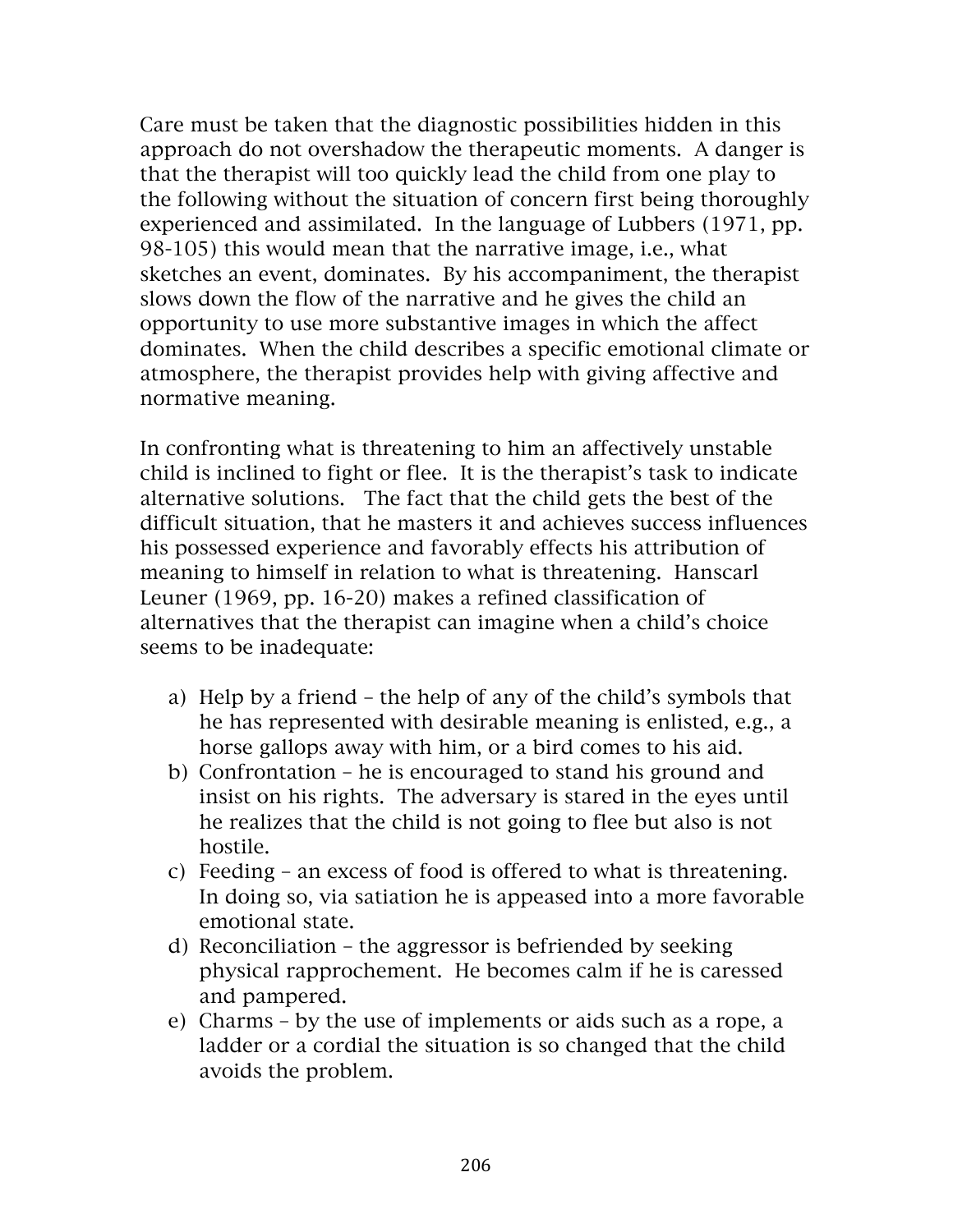f) Exhaustion and destruction – the threat is chased until he collapses in exhaustion, or he commits suicide. This solution must be used with great caution because it is possible that the child can identify with the aggressor. In such a case he would interpret the matter as an attack on himself.

The imaginary journey as a pedotherapeutic technique is successful with children whose current situation no longer leads to conflict but where attributing negative meaning still exists. Affectively blunted children, however, have difficulty fantasizing. They need more repetition and practice before a therapist can proceed to changing meaning attribution. Children with poor interpersonal relationships also hardly dare to journey with a person. The technique presumes a genuine relationship of trust and understanding between adult and child.

# 2.5.4.4 Art therapy

This technique must not be confused with the practice of the fine arts. The esthetic quality of the final product is not relevant but the creative activity is (Lowenfeld, 1969, pp. 10-12). The name of the technique refers to the fact that the media used (clay, paint, pastels, crayons, pencils, paper, brushes, etc.) are the same as the means to which a graphic artist avails himself.

The aim of presenting such media is that the child will also represent reality by actualizing his representational potentialities in the forms of imagining and fantasizing. The technique is based on the ground form of assignment. However, care must be taken that the assignment to create something is given as informally as possible, preferably in the form of an invitation. Then the child has an opportunity to take the initiative and make choices.

Freud, as cited by Leuner (1969, p. 4), says, "… it is possible for thought-processes to become conscious through the reversion to visual residues (and) in many people this seems to be a favorite method … Thinking in pictures." Regarding this matter, Leuschner (1961) believes that optical correctness is not important for the child in his representational expression. He gives again in his image what he means, thinks, wishes and knows. His representation of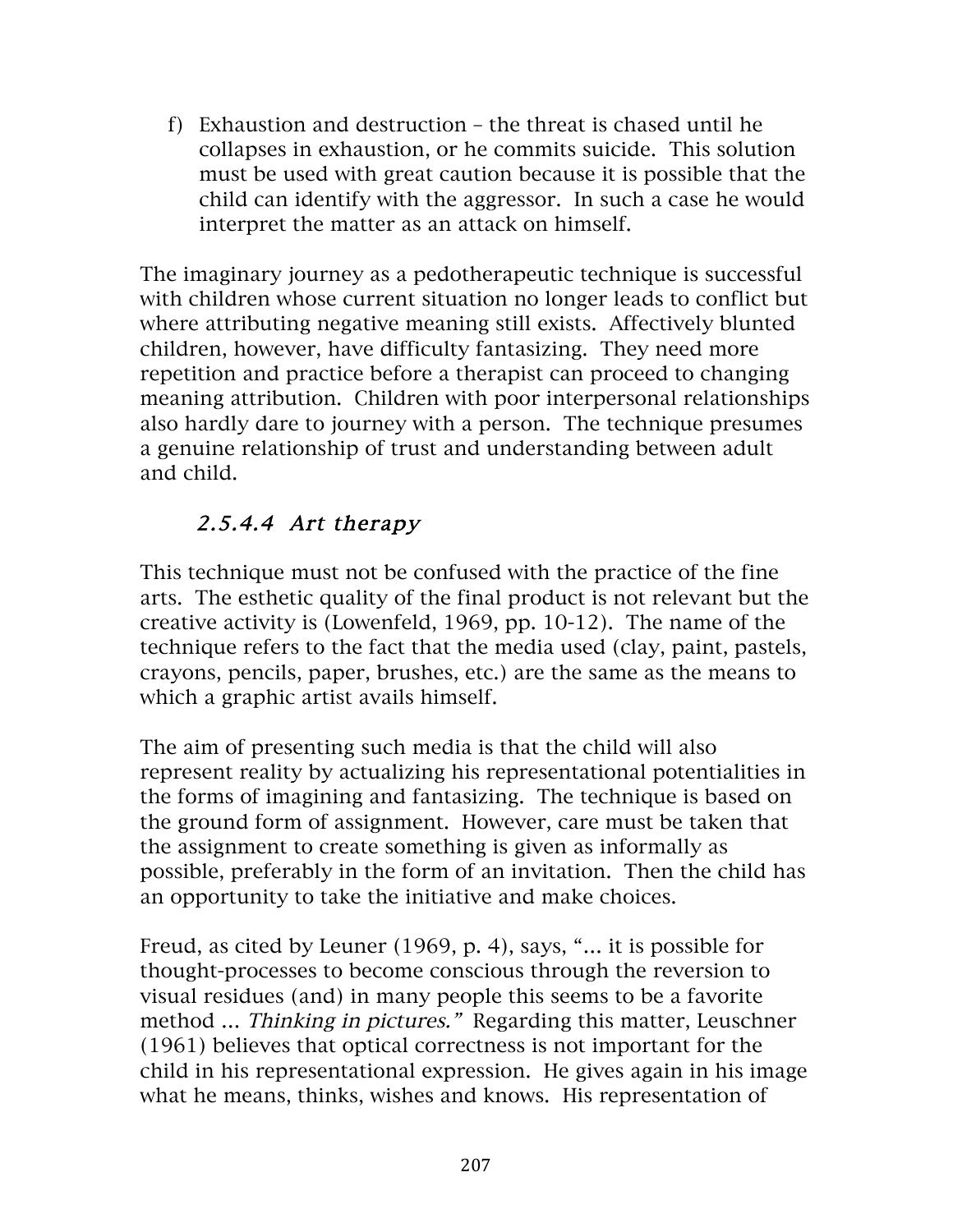reality is a way of giving form to what he cannot or will not talk about (Lubbers, 1971, pp. 33-34).

Via the unstructured material the child gives form to and makes concrete what he averts and cannot express in words. It is precisely the indeterminate that is pliable. By his own choice, a child can give form to it (Langeveld, 1967, pp. 71-96). When a child must express his own intentions, feelings or standpoint, this obliges him to draw from his own experiences, thus to investigate himself (Leuschner, 1961).

Lubbers (1971) believes that only when a therapist encounters and accepts a child in his avoided world can he feel secure with him. Rogers (1969) warns that when a child dares to expose himself to another and the other does not understand, this gives rise to the danger of loneliness, withdrawal and isolation. If a therapist succeeds in building a bridge via the symbol and encounters the child in his difficult situation, they can proceed to changing meaning via giving form together (symmorphosis). From this being close with each other and giving form together the therapist can bring about changes in the inadequate meanings and the child can arrive at "reverse" projection. To bring about change in meaning a therapist necessarily introduces change regarding the child's visual images. Leuschner (1961, p. 93) says changing as correcting a child's giving form is the way an adult influences a child. Pedagogic correction is what is appropriate. The appropriateness of a solution is an affective, cognitive as well as a normative matter. If a child can accept the solution in these three ways as meaningful-for-me an elevation in becoming occurs which means he has emancipated to a higher level of formed-ness. "A child way of living that changes above all must be viewed as a living that assumes new direction" (Langeveld, 1967, p. 70).

From the nature of the matter, art therapy is only possible with children who have already attained a level of becoming where they can give two-dimensional form to their expressive means, or can represent reality three-dimensionally by using modular techniques. Van Lennep (1958) presents the following division of phases of child drawings: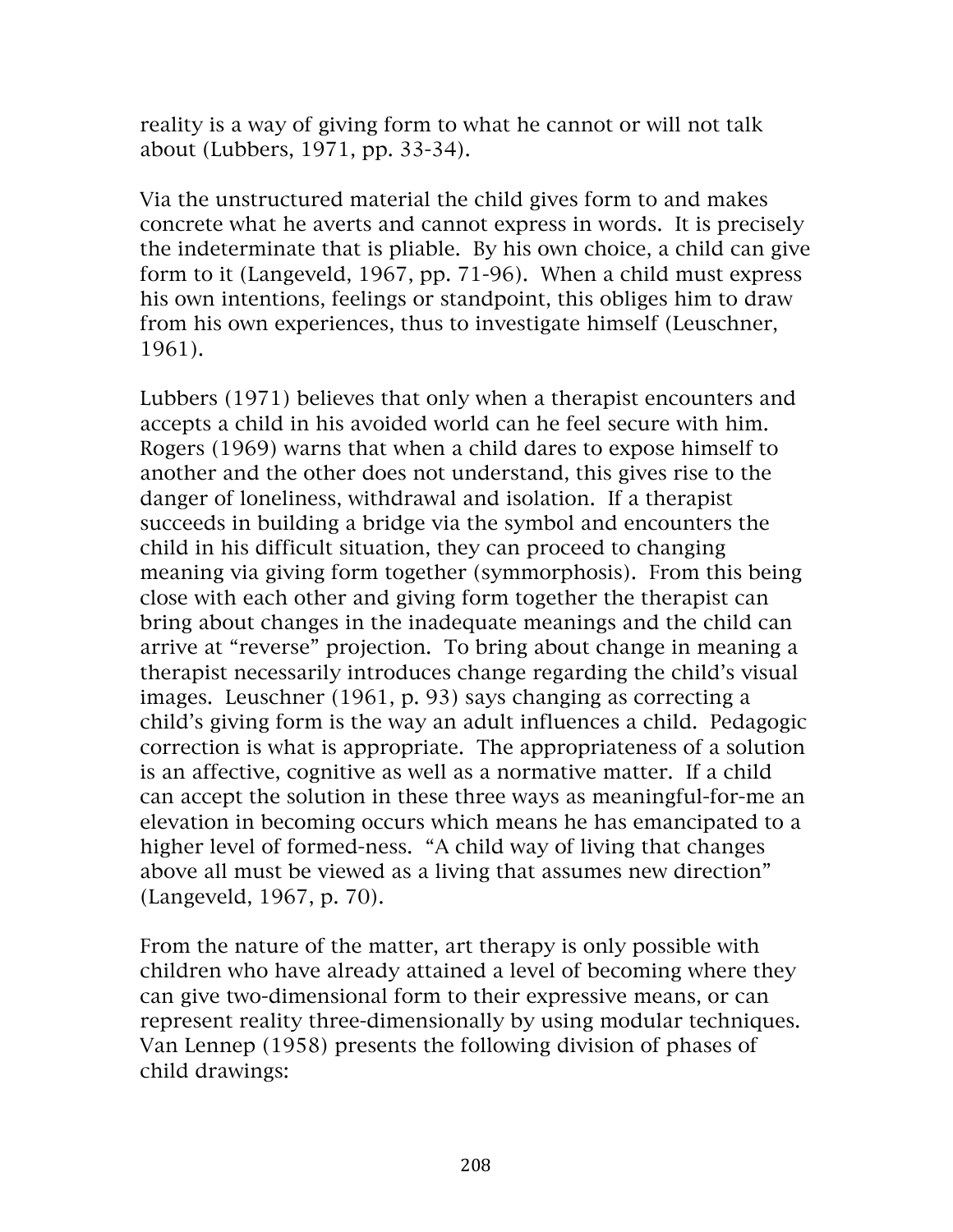- (i) Naming scribbles Initially, longitudinally, a child engages in mere muscle activity after which he makes circular scribbles. As soon as he names his graphic expression, i.e., distances himself from it such that he can refer to it as something outside of himself, he genuinely draws.
- (ii) Affect perspective This phase arises from about four years of age. The child repeatedly gives global impressions by accenting those things that carry the greatest emotional weight. There is still little attempt at cognitive control. Indeed he orders reality such that he can group and abstract what is important for him.
- (iii) Schematizing At about six years of age, a child is inclined to oversimplify and stylize. The emphasis is on form. He repeatedly sketches the same schema, e.g., a human body, a house or a tree.
- (iv) Reality phase Near his teens a child tries to draw true to reality. He brings perspective to his drawings and is attuned to detail. The mutual coherences among the constituents and the changeability of the situation are expressed in movement. He uses foreground to emphasize what is important. Details are no longer omitted but are put in the background.

According to Leuscher there is genuine art expression only when a child strives for esthetic values in his drawings. This occurs during the teens.

Art therapy is a useful pedotherapeutic technique with children who have difficulty with verbal expression. Although initially conversation as a ground form, and with this language as a form of dialogue, is in the background, gradually it assumes a more prominent place. When a child no longer needs to be defensive he can name what initially was threatening. Then on the basis of this affective stability, a therapist can use language as a conversational medium to accompany him further to cognitive ordering. Children who yearn for affective expression hardly bother themselves with elaborating and do not care for smooth surfaces, drawing uniform lines and the precise use of colors. Paint, brushes and large sheets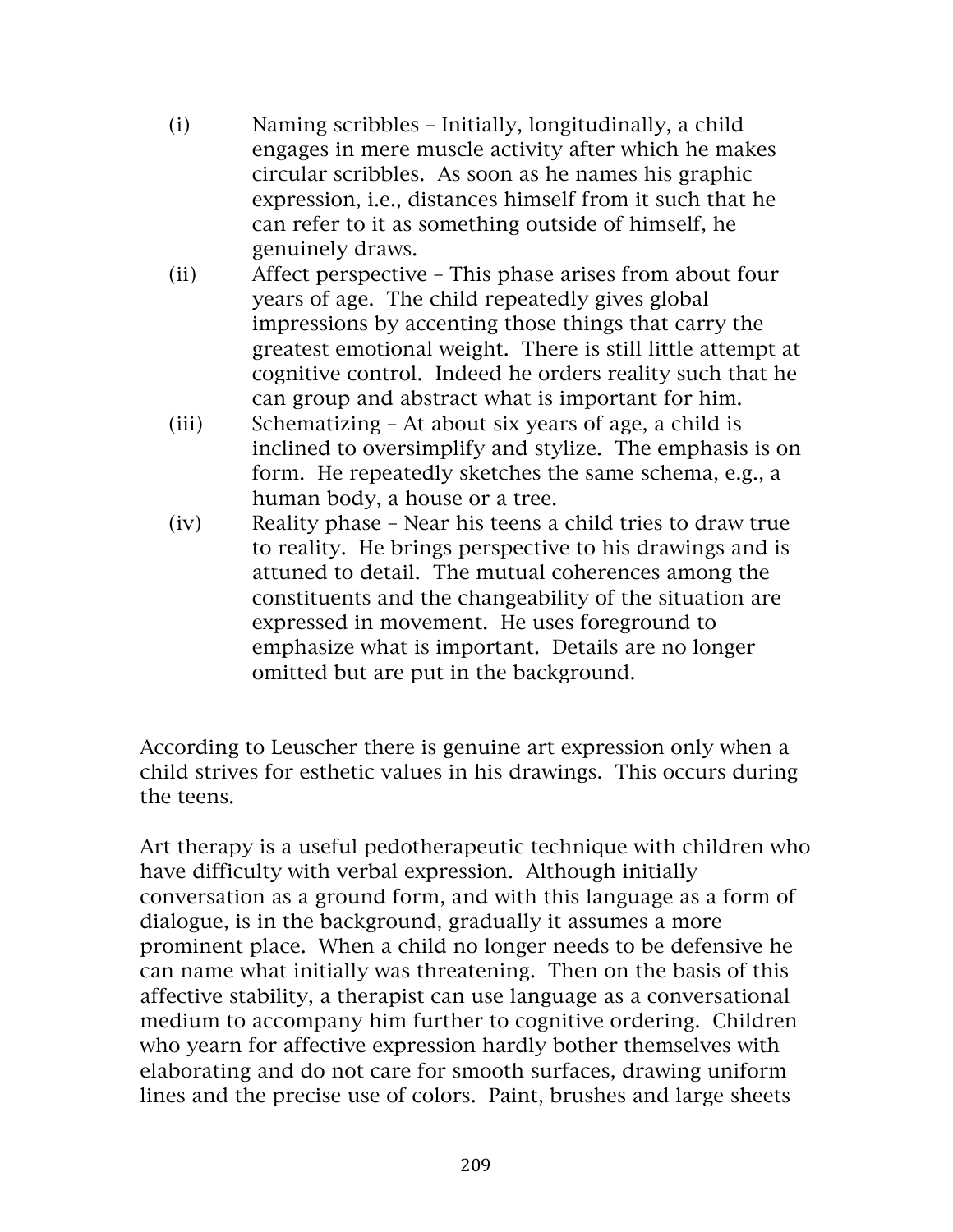of paper are ideal expressive media. Children with a strong cognitive disposition show an affinity for a pencil, paper and eraser. The expression can be continually changed until the desired result is attained. A restrained child who has difficulty projecting is concerned about elaborations, proportions, etc. He continually finds errors in his product and embarrassingly identifies himself with it. The end product deviates too much from his anticipated image. He rejects it and distances from it and it cannot be applied as a useful therapeutic symbol. Modeling clay, papier mache and other plastic materials are suitable for such children.

Art therapy is very suitable for use with aggressive children. Because of the changeability and destructibility of the projected image these children readily lend themselves to communicating in this way. Moustakas (1959) believes that if a child is given the opportunity to use the cathartic possibilities of the medium, he lends himself to a move from the initial, primary pathic-affective attunement to a more cognitively controlled expression of the symbol.

Via applying art therapy as pedotherapy, a therapist can affectively accompany a child to the affective actualization of potentialities, cognitive support to the cognitive realization of his unique potentialities and also support on a normative level to realize his personal normative potentialities.

# 2.5.4.5 Human modelling

This technique rests on the ground form of example. Assignment and conversation indeed figure but to a lesser degree. Although the technique lends itself very well to an indirective approach it offers many opportunities for applying the directive approach.

At the beginning a therapist presents a variety of materials to the child with the request that he must create a person from the materials. Useable materials are wool, glue, pipe cleaners, felt, clothes basket, string, paper, plastic clay, papier mache, doughy clay, paint, wood, ice cream sticks, empty cotton reels, cardboard clothes, etc. The variety must be as great as possible in order to offer the child an opportunity to himself form a unique person with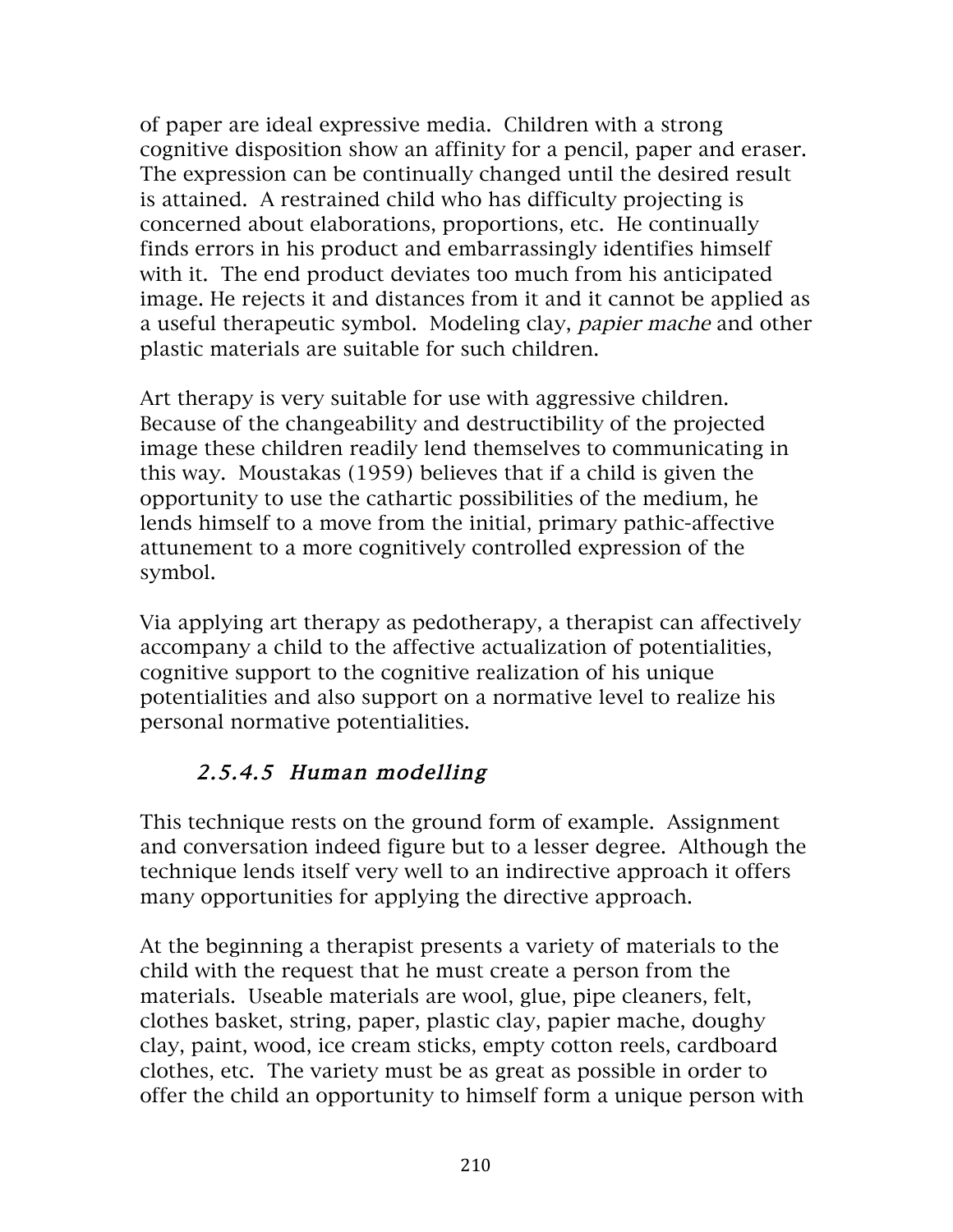his choices. In giving form to the unstructured materials there are included rich possibilities for expression and projection. They also offer the therapist the opportunity to create relationships and symmorphosis. "Empathy is a binding factor in the interpersonal relationships and is present long before verbal communication becomes possible", says Coetzee (1974, p. 26), the father of this technique.

After a visibly perceivable human characterization has been created, the request is directed to the child presenting the person to the therapist, verbally or in writing. Subsequently, the therapist analyzes the data and selects therapeutically useable content from what the child has provided. Then the content is transformed into a meaningfully stated problem and presented to the child. Now therapist and child carry on a conversation in terms of this characterization of a person with problems.

The therapy proceeds indirectively in the sense that it is "he and his problem" that the child discusses, unravels and solves. Thus, on a cognitive level, analysis, synthesis and ordering occur. Throughout, a child experiences that this is his person that he himself has created and whose life he himself has helped form and direct. Each problem that is successfully gotten the better of results in stabilizing the child's emotional signifying of himself, his fellow persons, and his relationships to things and matters.

In terms of the example of the person modeled, the therapist is given the opportunity to disclose the needed elementals. Throughout, the therapist is a conversational partner, adviser and fellow traveler. In so doing, he unfolds the event such that the child is indirectly steered toward a solution. The child acquires the opportunity to obtain a grip on the new and also to realize it within the security of the therapeutic situation. Elizabeth Hurlock (1974, p. 526) says, "because the child is incapable of perceiving below the surface of the speech and behavior of others, he often fails to grasp the true meaning of the motivations behind their speech and behavior". Human modeling gives the therapist the opportunity to supplement this lack.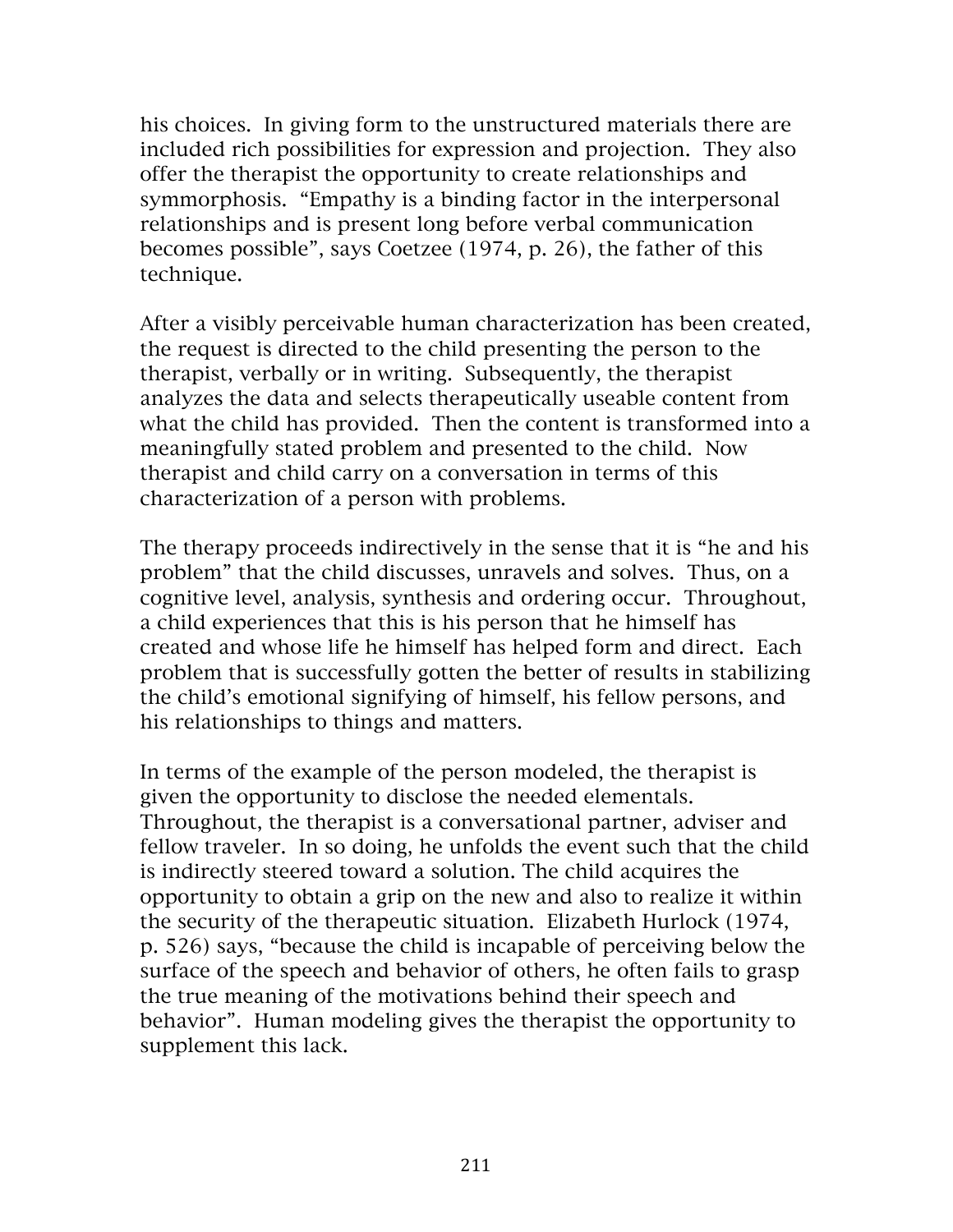As with all forms of orthopedagogical help, in the case of the technique of human modelling it is extremely important that parental accompaniment proceed in parallel with pedotherapy so that the meanings a child acquires during therapy are not made devoid of his educative situation. His parents are and remain the most important formative influence in their child's life.

This technique is extremely suitable with young children, especially in combination with play therapy. Hurlock (1956, pp. 257-293) believes that young children at the ages of three to four years readily proceed to bring about a fantasy mate or character. It can also be used with equally great success with older children, even teenagers, in which case the child himself might show the analogy between his own situation and that of the modeled person and in doing so offers the therapist the opportunity to work more directively. "The child who gains the freedom to talk has gained the freedom to share himself", according to Allen and cited by Moustakas (1959, p. 23).

In his work, Making your own personality; human modelling, Coetzee (1974, p. 141) quotes Mook who says, "As he comes into contact with his primary experiences and discovers personal meanings, he can be helped to verbalize his experiences … Words will renew their power and communication with others will become rich again". Thus it seems that language has a particular role to play in this therapeutic technique.

Human modeling is only useable with children whose language skills are such that a meaningful verbal conversation with them is possible and who have the personal potentialities to be able to think, reason and draw logical conclusions on an abstract level. An anxious child who remains bound to the concrete in his thinking does not readily lend himself to the degree of distancing and objectifying that are necessary to apply this technique.

# 2.5.4.6 Concluding view

In planning the strategies for bringing the therapeutic event into motion, a therapist takes into account the three-fold nature of the orthopedagogical event of providing help and thus he plans for: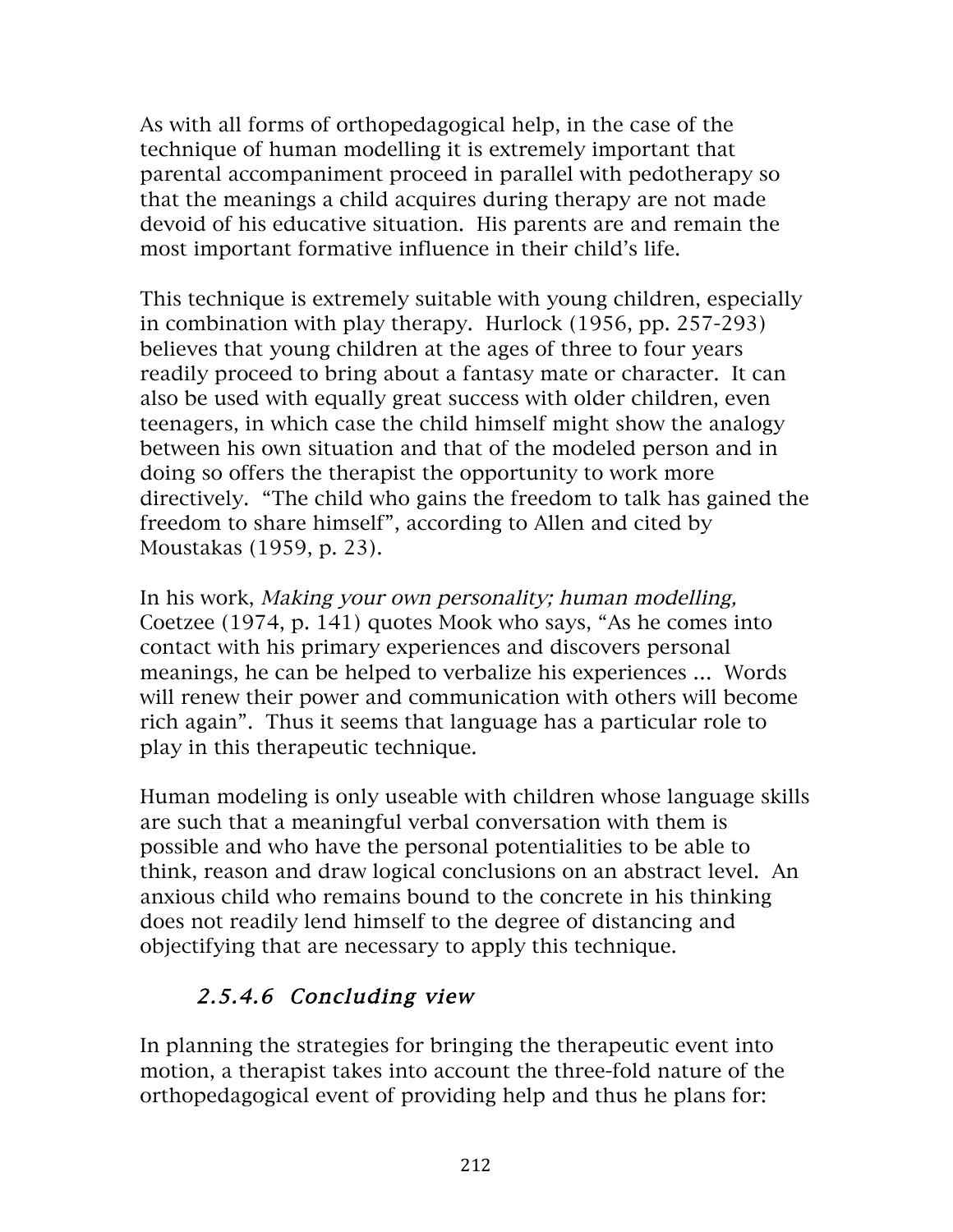- (i) his own contribution to the child and parent(s);
- (ii) the anticipated contribution of the child to the therapist and parent(s); and
- (iii) the parents' contribution to their [parental] accompaniment and their role in the course of educating their child.

Pedotherapy and educative accompaniment are two sides of the same coin. Both promote and confirm each other. Pedotherapy without the support of educative accompaniment at best is a risky matter and can only bring about the appearance of an elevation in level [of becoming adult]. No child can become a proper adult without being educated. Thus it appears that the task of the therapist is to repair the educative event to such an extent that educator and child can venture into the future without his contribution. Providing orthopedagogical help has progressed successfully when the therapist has become superfluous.

### 2.6 Evaluating

Evaluating is embedded in the structure of pedotherapy. After all, the event is called into being because of the therapist's evaluation of a child during diagnostics. Pedagogical diagnostics has a two-fold aim. The first is to enable the therapist to help a child learn to know in an ordered way and to explore his situation. The second aim is to evaluate his becoming in order to weigh his attained state of becoming against the achievable. The result of this evaluation indicates the nature and scope of the gap that can be eliminated via providing pedotherapeutic help. The sense of the therapeutic event lies in the results of evaluating.

Pedotherapy begins as a result of an evaluation and also culminates in the evaluative phase of therapy. Irrespective of these two clearly specifiable moments of evaluating in the course of therapy, evaluating occurs throughout its sequential phases.

From the first moment a therapist evaluates if his greeting, welcoming and orienting stabilize the child emotionally, give him cognitive order and normative propriety. He implements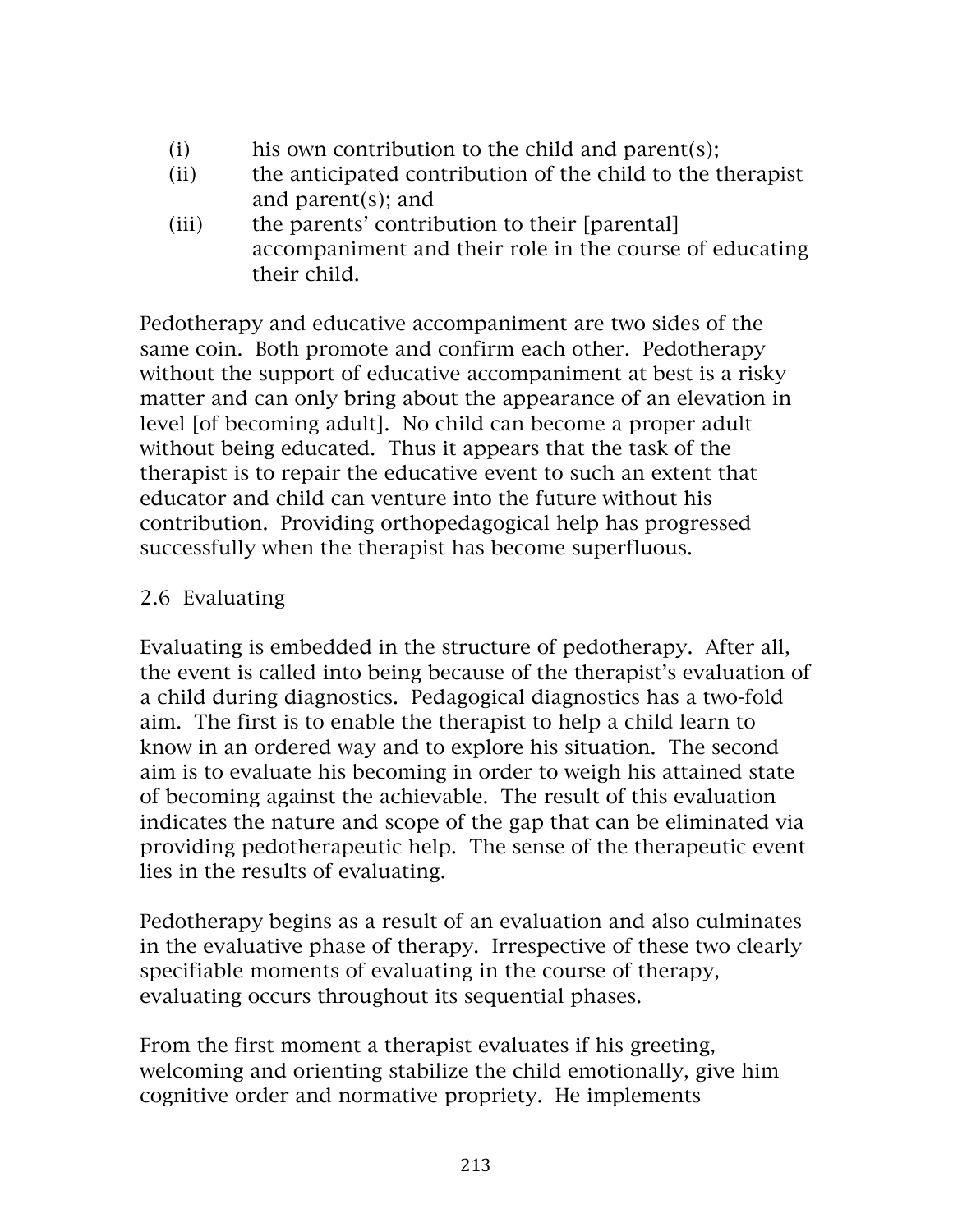psychopedagogical criteria in order to provide an answer to and evaluate the child verbally and/or nonverbally in light of the overarching aim, the implicit aim and also the particular explicit aim that he has delimited for the session. Fundamental pedagogical criteria are implemented to evaluate the nature and quality of the relationship established. During the beginning phase of therapy the therapist evaluates in light of his didactic-pedagogical insight if a child answers his appeal by shifting his intentionality to attending and thus opening himself for and lending himself to the event to follow. The therapist evaluates fundamental pedagogically if the association between him and child offers the possibility of intensifying to an encounter.

After the initial orientation event the question posing phase follows during which the child experiences himself as appealed to, answerable, a-person-with-deficiencies-confronted-with-a-problem. Once again the therapist evaluates from a psychopedagogical perspective what the quality is of his personal actualization, but also didactic-pedagogically if the preformed field, as such, is prepared, if the child will allow himself to be accompanied by the therapist so that he can learn. The fundamental pedagogical criterion of engagement is implemented to determine if the child holds himself co-responsible for the relationship. This serves as a precondition for the following phase. The didactic-pedagogical criterion of imperativity enjoys particular prominence during this phase.

Also, during the phase in which the new content is uncovered as new meanings and, indeed, an exposition of the new occurs, the therapist evaluates psychopedagogically as well as didacticpedagogically if becoming and, especially, learning are actualized. He continually controls (verifies) if, via delimiting, reducing and objectifying the various modes of learning, he can arrive at attributing adequate meaning. Until a child can apply the new meanings as beacons for orienting [himself], it is necessary that the therapist evaluate his own accompanying fundamental pedagogically regarding a healthy balance between intervening and concurring.

During the closing phase of the therapeutic session, distancing occurs between therapist and child and the intensity of the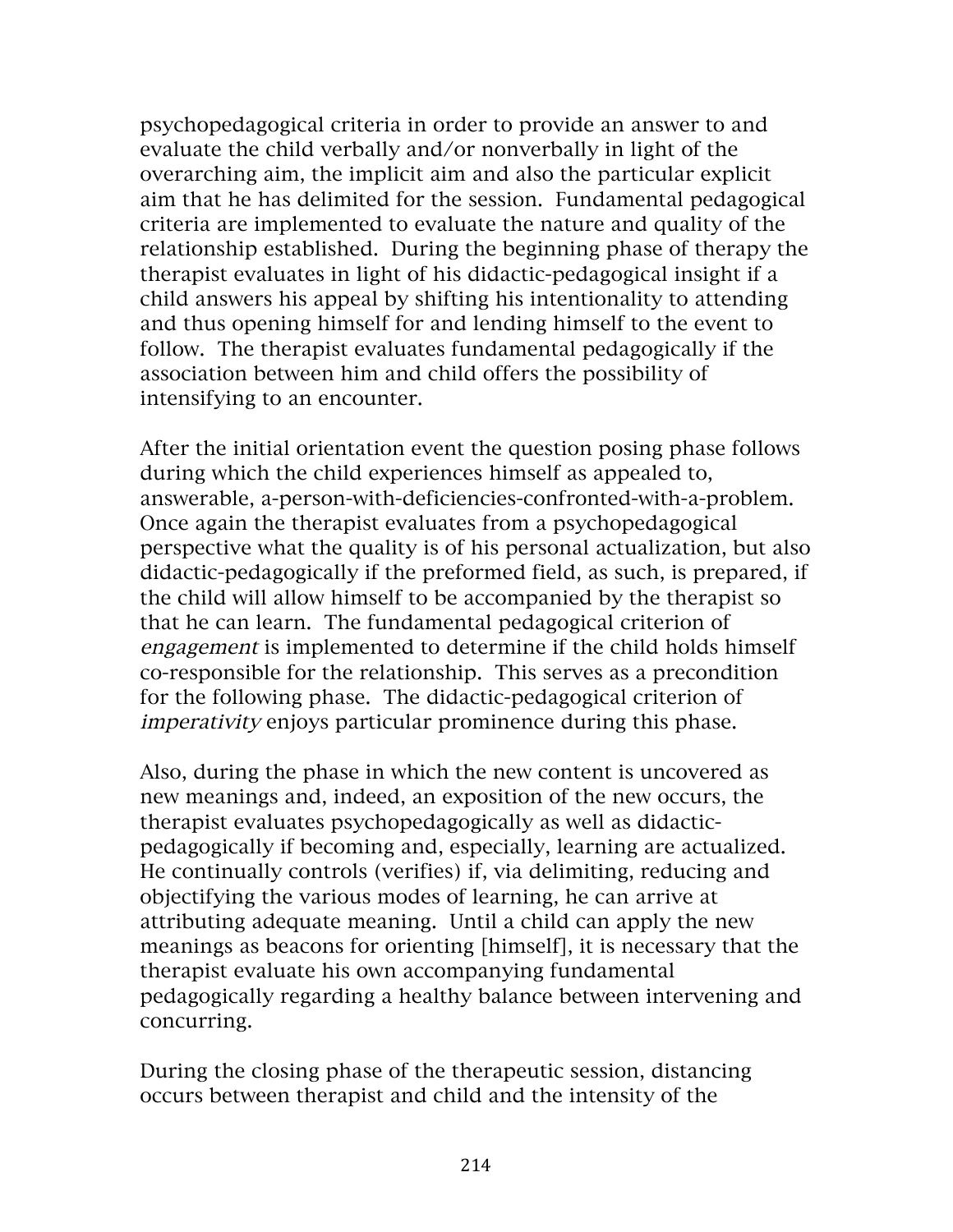relationship diminishes. There is a return to association. Evaluation during this phase, however, is brought to a head because all of the pedagogical criteria are introduced to verify the contribution of the therapist, the child and the result of the learning event. During the evaluation phase at the end of the therapeutic session sequence, the specific aim of the lesson is considered and the therapist evaluates whether the session in its entirety indeed has succeeded, that the child is ready to leave the therapist and return again to his problematic situation.

Through evaluating, one session is coupled with another. On the basis of the results of a particular session, the therapist anticipates and plans the subsequent session. Thus evaluating forms the links between the various sessions.

Pedotherapy, as educating, is not a continuous event. It is a temporary intervention regarding the parent-child relationship and it also progresses in a demarcated period of time that continually is transitioned to the next by a periodic breaking away during which the direct contribution of the therapist is interrupted and a continuation of giving orthopedagogical help occurs with parent and child. Before the subsequent session can be realized, first the therapist must evaluate the progress (or not) since his previous intervention and relate this to his evaluation at the end of the previous session and in light of these two outcomes, allow the subsequent session to move forward. The ending phase of each session is thus also orienting for the therapist because he then verifies what the lasting effect of the previous session is; he also evaluates whether his anticipation of the presently attained level of the child's becoming was correct. If so, he can proceed with his aimed strategies; if not, there must still be accompaniment.

It is obvious that during preparation and planning a therapist can only anticipate on the basis of his expectations of parent and child. No planning, however thorough, can ever be guaranteed to be appropriate. Indeed, a person is unpredictable and so is the future. A therapist cannot predict a child's course of becoming. Thus he must continually "keep his ear to the ground", be sensitive to and empathic with the feelings of the child and his parents, be prepared on the basis of his evaluation to change his plans and to improvise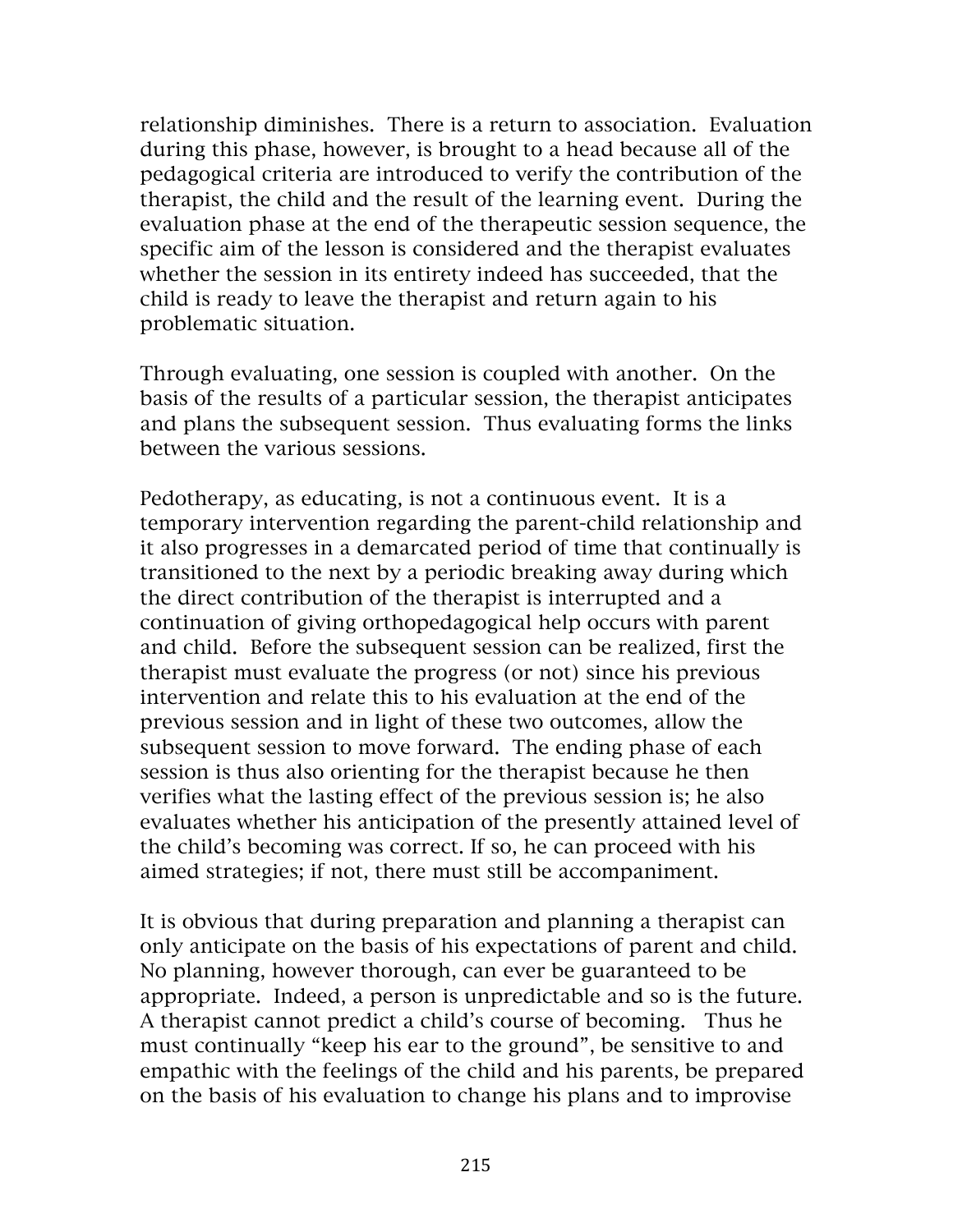in light of his long-term planning of his overarching, explicit and implicit aims. A therapist dares never to be a slave to his plans and strategies; on the contrary, they must always be flexible in order to be of service to the matter. Rogers (1939, p. 218) refers to techniques as "Tools of an artist rather than mechanical devices". The same holds true for preparing and planning.

With regard to providing orthopedagogical help, evaluating forms its warp and woof. It precedes the therapeutic course, the individual sessions end with evaluating and providing help in it totality also does. Indeed, evaluating forms the focal point at which all of the pedagogical categories and criteria figure.

#### 3. SCHEMA FOR PLANNING A PEDOTHERAPEUTIC PRACTICE

The practice of pedotherapy shows such a diversity when it is in function that there can be no mention of an equivalent form of progression. Each child, therapist and problem situation is unique and so is each therapeutic situation. There are no standardized approaches or methods that can be duplicated from one session to a subsequent one, from one therapist or another. Ungersma (1961, p. 38) warns that no approach can claim to be a universal antiseptic. Pedotherapy also does not provide a magic means for straightening everything that is awry.

The schema offered below only serves as a guide for a therapist in planning his practice so that he can reflect on the way he can give direction to the learning event in terms of a frame of reference.

Planning and preparing for each individual session is of cardinal importance in order to insure that the practice does not progress haphazardly and have a fortuitous character. Preparation that results in an accountable, purposeful anticipation of the sequence of sessions forms the watershed between well-meaning meddling in another person's life and providing professional help.

In his preparation for a therapeutic session it serves the therapist well to attend to the following matters: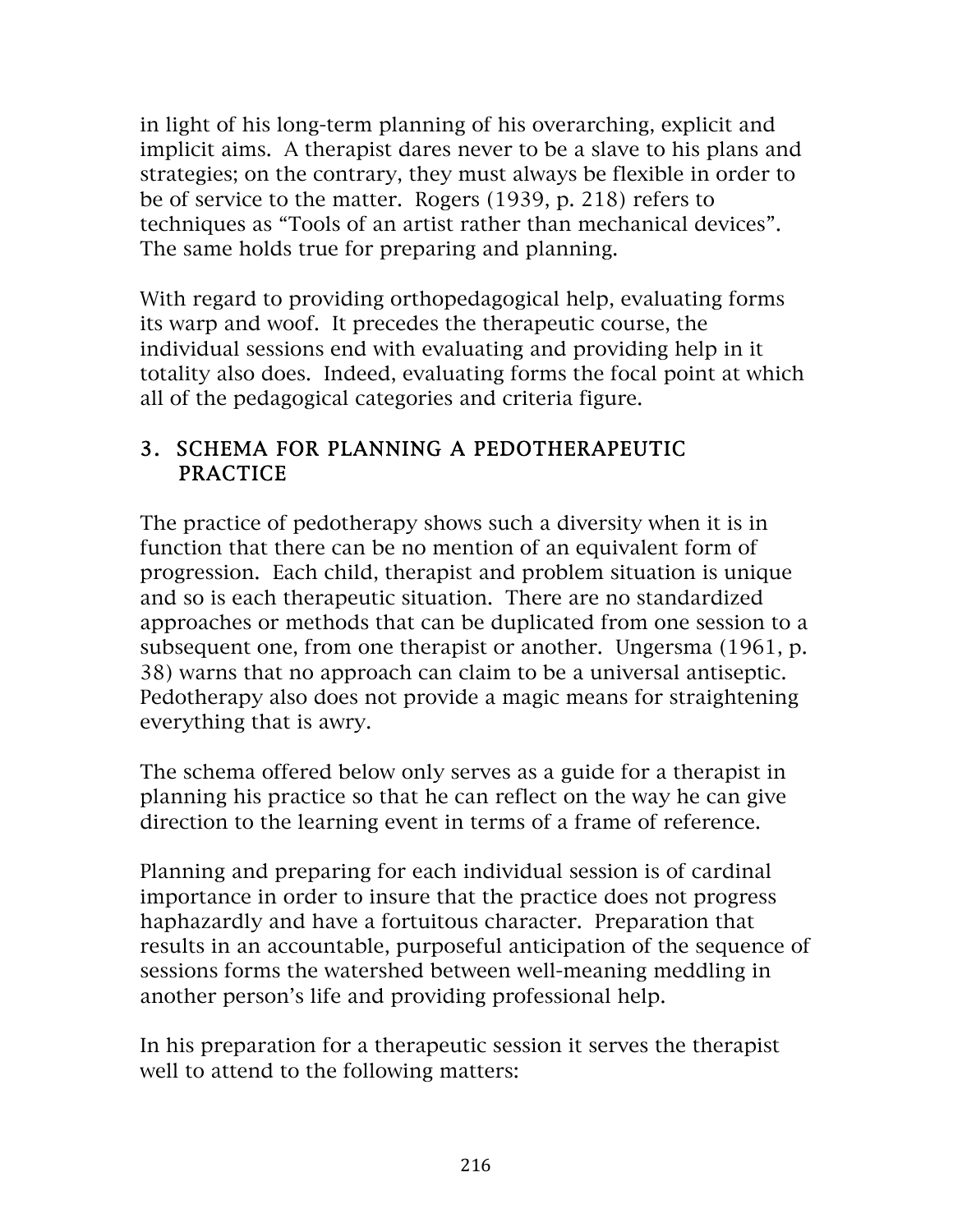- a) Stating the aim After completing the diagnostic phase a therapist can order the explicit aims hierarchically. Thus, he selects aims for each individual session. In addition, the implicit and overarching aims are taken into account.
- b) Content On the basis of his reduction of the problematic, a therapist selects therapeutic content in terms of which the aim is possibly reached.
- c) Methodological principle and ground form A choice is made of these matters in accordance with the principle of ordering that is chosen during the comprehensive, preliminary planning. In light of the evaluating during the prior session, it might be considered necessary to change the selected principle of ordering.
- d) Strategy The choice of ground form, methodological principle and content illuminates the technique to which the therapist commits himself in order to be able to realize the aim. In light of this chosen technique, a therapist chooses media and aids and plans the locality of the event.
- e) Sequence within a session There is not a fixed sequence of the course of the different phases in the therapy, but each of the following distinguishable phases require the therapist's consideration during his preparation:
	- (i) Orienting

The introductory greeting and orienting of the child to the sequence of the event thus far and what is yet to come are of cardinal importance. During this phase a therapist brings the child to pathic rest, points out beacons of knowledge to him in terms of which he can orient himself and that direct an appeal to him to intensify his intentionality. The child has the opportunity to take up and order his relevant foreknowledge that will serve as a point of departure for the current session.

(ii) Stating a question A therapist confronts a child with the therapeutic content in such a way that he can signify it as a relevant problem-for-me. The child experiences that he is answerable. This questioning might speak to his affective, cognitive or normative personal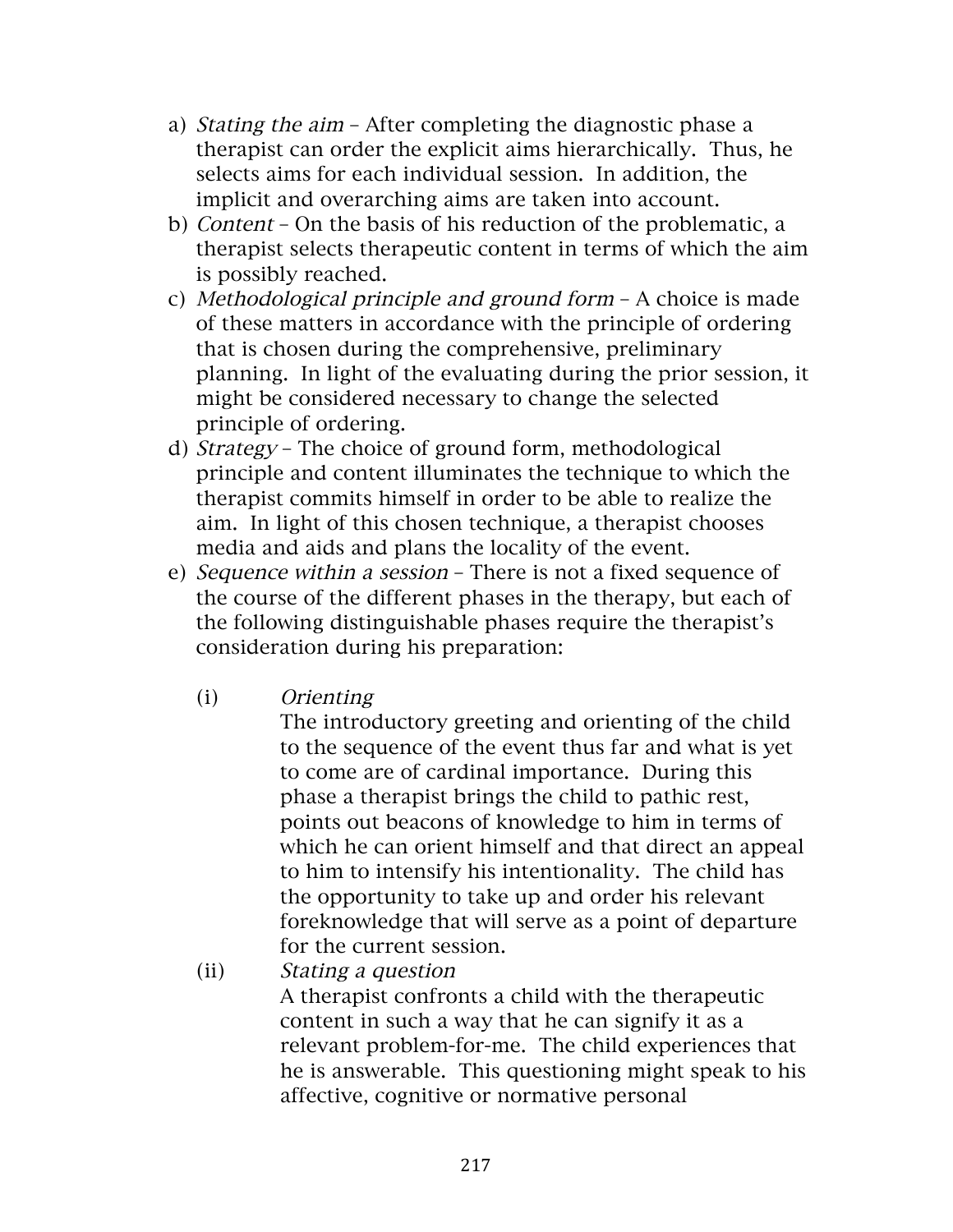potentialities. The wonder that is aroused contributes to a focusing of his attending and to a positively directed intentionality.

- (iii) Exposing [presenting] During this phase a change or broadening in meaning occurs. It is the phase for which a therapist must allow for optimal flexibility in his preparation since the child now steps forward more prominently as a conversational partner and largely influences and directs the course of the session. The thorough preparation and initial steps that the therapist has done creates the preformed field and makes it possible and even likely for the child to reach the desired aim.
- (iv) Controlling [verifying] During this phase a therapist controls [verifies] if the child has adopted the meaning and evaluated whether he has mastered the content on an affective, cognitive and normative level to such an extent that he is ready for the session to be ended and proceed to a periodic braking away. Thus the continuous evaluating culminates in this phase.
- (v) Functionalizing

During this phase a child turns the acquired elementals into fundamentals. He is questioned from his life situation. An appeal is now directed to him and now he can respond in more adequate ways on the basis of the insight he has acquired during the session. In his planning of the correlated parental accompaniment, the therapist also focuses attention on this matter and it might be necessary to design situations in which the child has the opportunity for functionalizing.

## 4. CONCLUSION

In their work, "Changing Frontiers in the Science of Psychotherapy", Bergin and Strupp (1972, p. 8) say, "We also contend that many controversies surrounding the problem of therapeutic effectiveness can be resolved by the application of more complex and